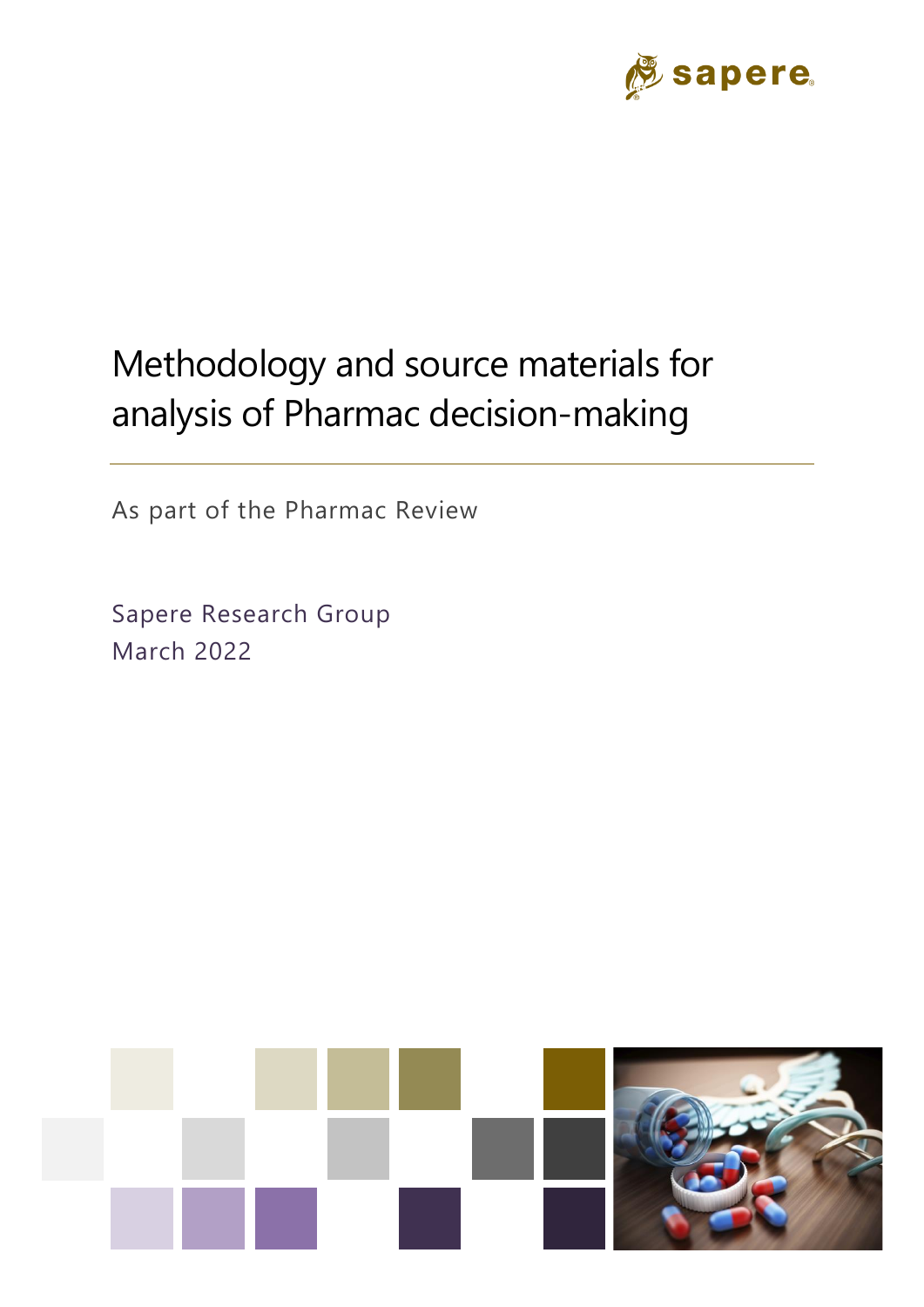

## **Contents**

### **Tables**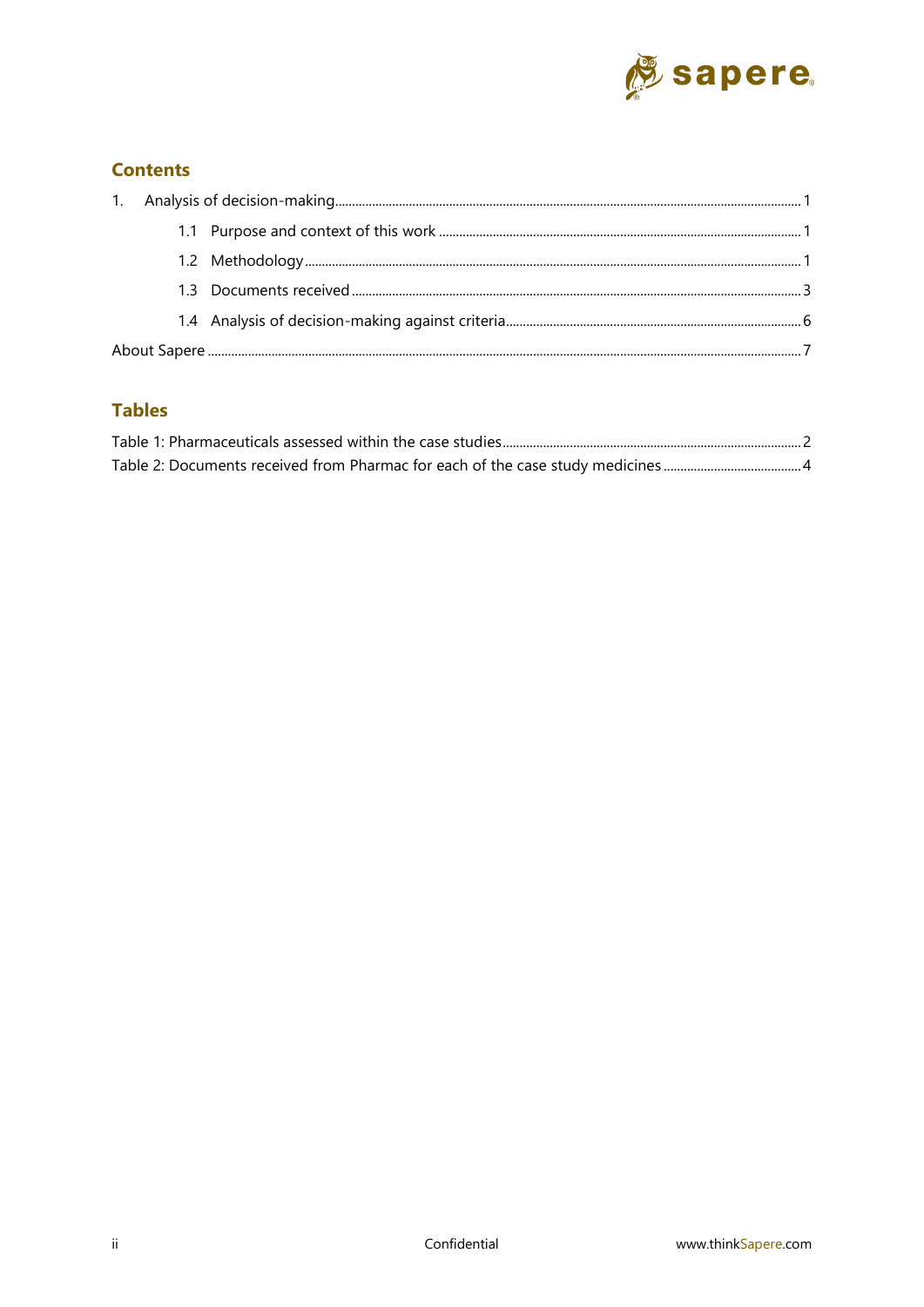

# <span id="page-2-0"></span>**1. Analysis of decision-making**

The decisions Pharmac must make around funding pharmaceuticals have clear impacts on individuals, family, whānau, wider society, and the health system. Pharmac's legislatively fixed budget means there are always trade-offs to be made across illnesses and pharmaceuticals available. The New Zealand public and Government therefore expect Pharmac to employ a rigorous, transparent, and consistent process that explains why a decision was made, showcasing how the decision was arrived at.

Decision-making was called upon as an area of scrutiny in the wider review of Pharmac. Analysis of some select investment decisions made by Pharmac provided insight into whether Pharmac's decision-making (and the analysis conducted to inform decisions) is rigorous, transparent, consistent, and delivers the outcomes New Zealanders expect.

# <span id="page-2-1"></span>**1.1 Purpose and context of this work**

The purpose of undertaking analysis of Pharmac's decision-making was to form a holistic view of Pharmac's capacity and capability in the roles of assessing and procuring pharmaceuticals for New Zealand.

Sapere was commissioned by the Pharmac Review Panel in a supporting role for its analytical capabilities. Decision-making analysis was one of a few roles Sapere has served throughout the review. This analysis was also supported by Melissa McLeod and Ricci Harris, two public health academics with the expertise to critically assess cost-effectiveness and disease modelling assumptions and robustness.

As per the scope of the work, Sapere looked to employ a methodology that assessed the analytical capability and robustness of Pharmac decision-making, as well as the consideration of equity within its analysis.

# <span id="page-2-2"></span>**1.2 Methodology**

There are two components to the analysis of decision-making. This report covers what Sapere has done (i.e. one of the two components); however, it may reference the work Melissa McLeod and Ricci Harris have done since the two components form the wider assessment of decision-making. <sup>1</sup> There may also be crossover in the analysis due to the same issues appearing in different places throughout Pharmac documentation.

The Pharmac Review Panel chose to analyse case studies of six different investment decisions (five unique pharmaceuticals). The case study approach was selected to allow for targeted, in-depth analysis given time and budget constraints. The purpose of analysing these case studies was to form a view on the:

<sup>1</sup> McLeod M, Harris R. Review of Pharmac cost-utility analysis modelling approaches in relation to Māori health inequity. Pharmac Review, Wellington 2021.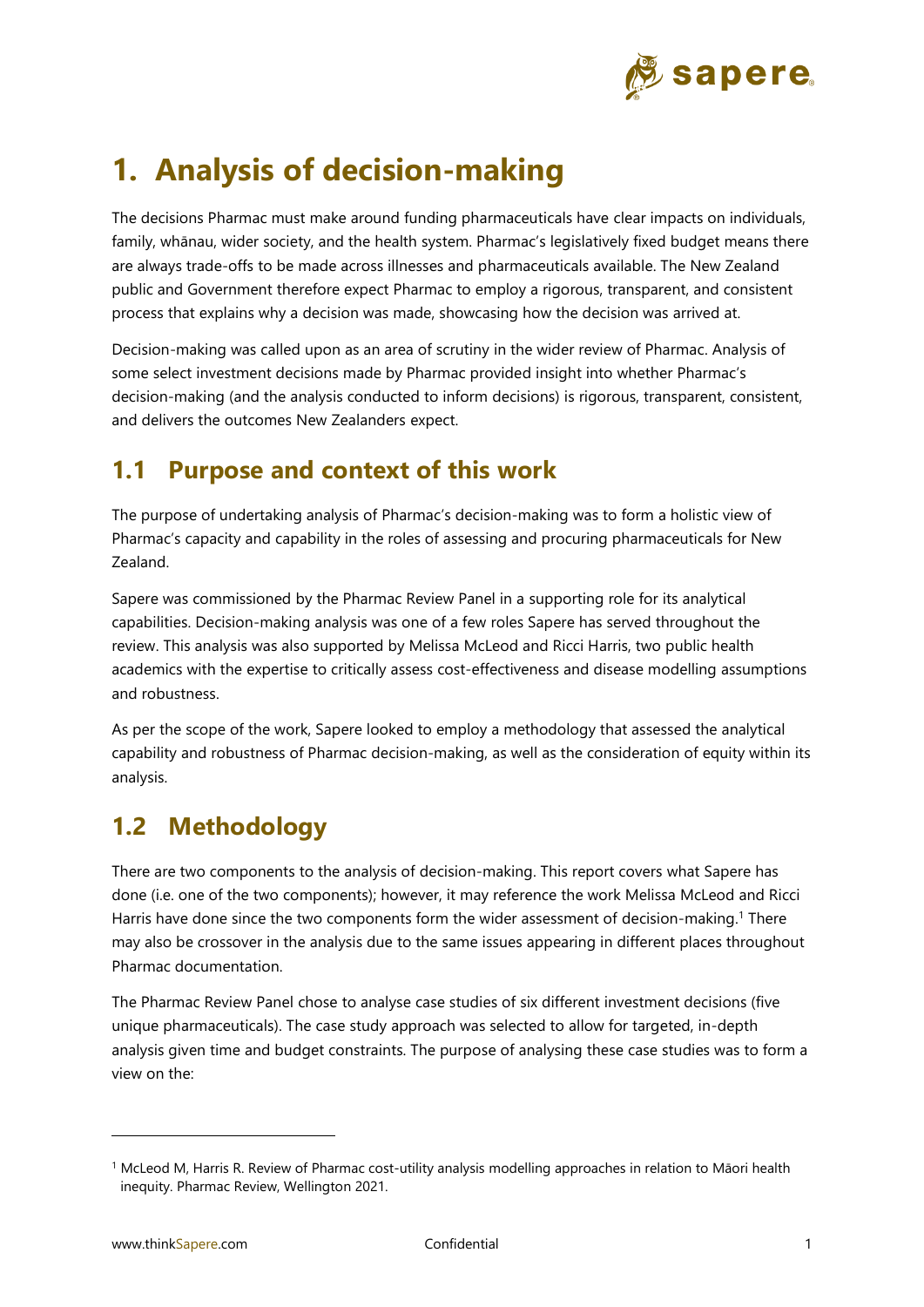

- strength of Pharmac's capability to undertake technical analysis
- robustness of Pharmac's decision-making
- consideration of equity within Pharmac's analysis, given Pharmac's responsibilities as a public health entity and Te Tiriti partner.

The table below outlines the pharmaceuticals that were chosen by the review to be used as case studies.

<span id="page-3-0"></span>

| <b>Pharmaceutical</b>                                               | <b>Disease</b>                                                      |
|---------------------------------------------------------------------|---------------------------------------------------------------------|
| Ustekinumab, a monoclonal antibody                                  | For treatment of Crohn's disease, a chronic inflammatory bowel      |
| medication                                                          | disease that affects the lining of the digestive tract              |
| Nusinersen, in a class of medications                               | A novel treatment for spinal muscular atrophy, a rare               |
| called antisense oligonucleotide inhibitors                         | neuromuscular disorder                                              |
| Pembrolizumab, a humanized antibody<br>used in cancer immunotherapy | As an alternative treatment for non-small cell lung cancer          |
| Pembrolizumab                                                       | An additional treatment for metastatic and unresectable<br>melanoma |
| Empagliflozin, a sodium glucose co-                                 | A treatment to help reduce the risk of cardiovascular and renal     |
| transporter 2 (SGLT2) inhibitor                                     | complications in people with type 2 diabetes                        |
| Venlafaxine, an antidepressant medication                           | Used to treat major depressive disorder, generalized anxiety        |
| of the serotonin-norepinephrine reuptake                            | disorder, panic disorder, and social phobia. It may also be used    |
| inhibitor class [brand switch]                                      | for chronic pain.                                                   |

Sapere received internal documentation for each of the pharmaceuticals, showing what information/data and assumptions were used in coming to a decision, as well as other factors were taken into consideration.

These case studies were chosen by the panel for a few reasons. Firstly, these cases are significant in the context of New Zealand, particularly for sub-groups of the population such as Māori, Pasifika, and the disabled community because of disease prevalence, access, and potential for benefit. Secondly, these medicines have been at the centre of public discourse for a long period of time given overseas availability and experiences.

This selection of cases was expected to provide the broadest insight into the decision-making process and allow for the greatest generalisability given the time and budget constraints of the review.

Melissa McLeod and Ricci Harris drilled into the cost-utility analysis and disease modelling performed by Pharmac to assess its rigour and robustness, alongside its assumptions and considerations. A key focus here was the extent to which Pharmac incorporated equity into the technical analysis and used appropriate information for a New Zealand context.

Sapere conducted an "audit" for each of the case studies of the Pharmac analytical process and documentation against the following internal guidance documents Pharmac provided: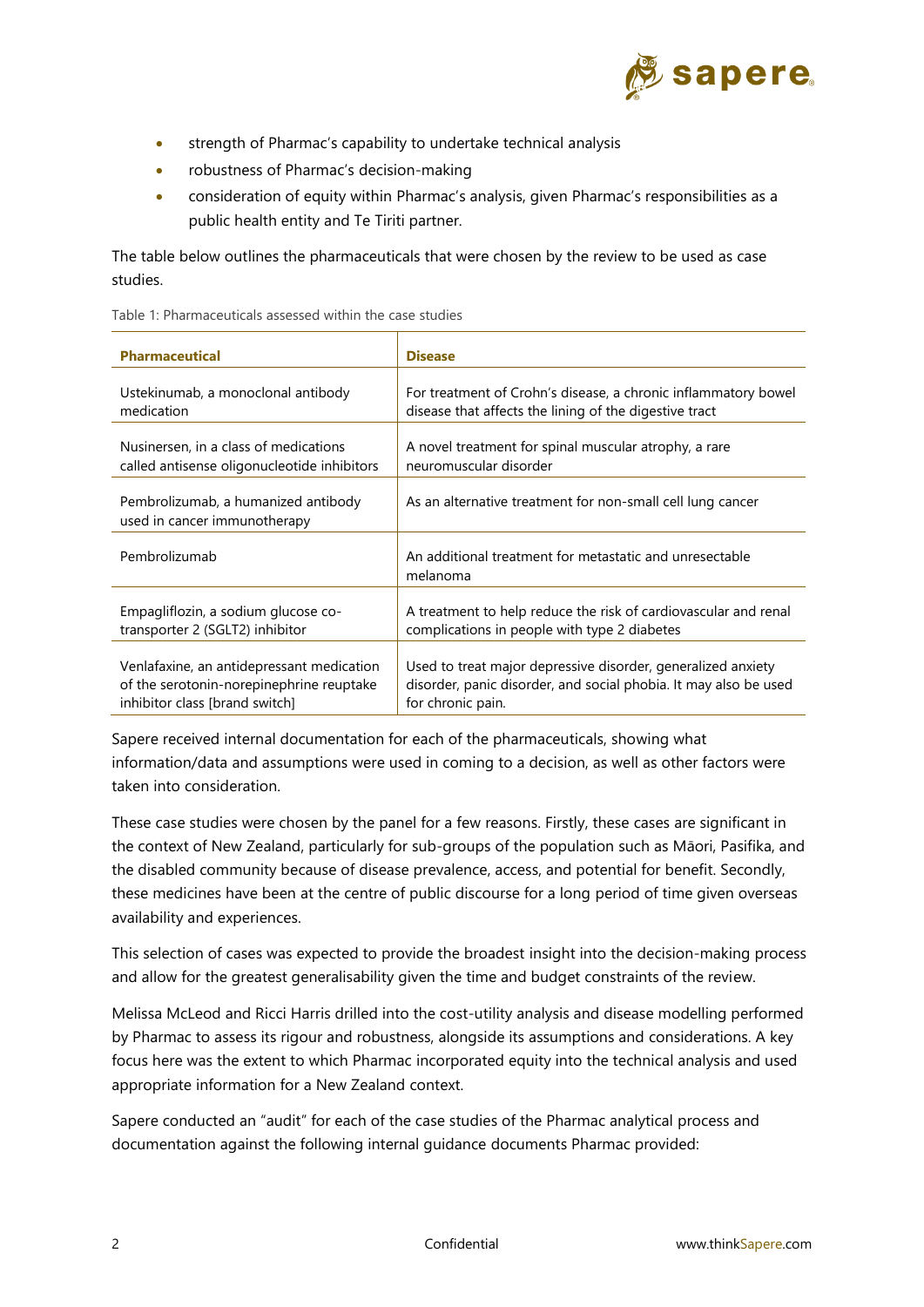

- The *Prescription for Pharmacoeconomic Analysis (PFPA)*, which details the methodological and technical recommendations for undertaking cost-utility analysis.
- *Factors for Consideration (FFC) Internal Guidance*, which shows how and where the FFC input into decisions made.

Sapere chose 15 criteria from the *PFPA* to assess the case studies against, and 16 criteria to assess the case studies against from the *FFC Internal Guidance*. These criteria and Sapere's assessment rationale can be seen in an attached appendix. Each criteria received a ranking between 0 and 3. The meanings of each score are as follows:

- **0 = adequate**; the analysis meets the guidance and/or expectation.
- **1 = slight deviation from guidance**; however, it is unlikely to have made a difference to the decision.
- **2 = deviation that should be recorded**; it may also be material and could have had an impact on the decision.
- **3** = **material and significant deviation**; likely had a noticeable impact on the decision.

It is possible there is some cross-over between the "audit" of *PFPA* and *FFC Internal Guidance* criteria and therefore analysis due to the way the documents are written and their interdependence in decision-making.

It is important to note that both internal guidance documents are not as prescriptive as the name(s) might suggest. Pharmac hold the right to deviate from guidance where it sees necessary. Employing an "audit" style approach allowed Sapere to see where Pharmac has deviated from internal guidance recommendations, and given Pharmac's discretion to deviate from guidance, whether deviations are justified and considered appropriate.

The combination of the "audit" style approach as well as the technical analysis of cost-utility and disease modelling provides a good picture of what Pharmac has done and whether it aligns with what New Zealanders would ultimately expect from Pharmac.

# <span id="page-4-0"></span>**1.3 Documents received**

Sapere received numerous documents across the six case studies. These included:

- decision models (disease analysis, cost-utility analysis)
- specialist advisory committee papers
- hot-topic, pre-prioritisation, and prioritisation meeting notes as well as minutes
- in one instance, the pharmaceutical company application.

The table below lists the documents received for each medicine.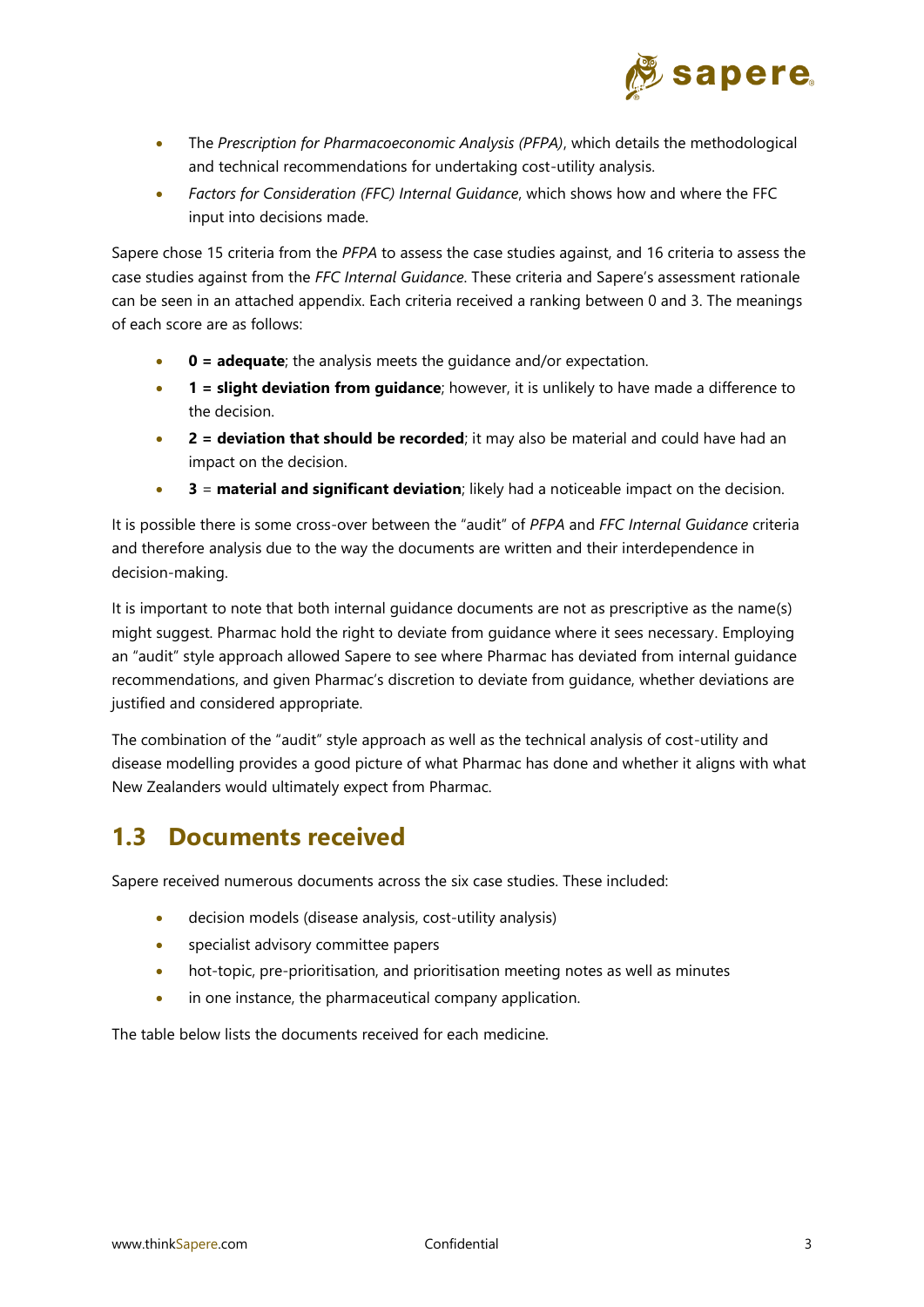

| Table 2: Documents received from Pharmac for each of the case study medicines |  |
|-------------------------------------------------------------------------------|--|
|-------------------------------------------------------------------------------|--|

<span id="page-5-0"></span>

| <b>Empagliflozin</b> | PTAC paper<br>$\bullet$                               |  |  |  |
|----------------------|-------------------------------------------------------|--|--|--|
|                      | PTAC correspondence<br>$\bullet$                      |  |  |  |
|                      | Diabetes subcommittee discussion                      |  |  |  |
|                      | 2 hot topic meeting papers<br>٠                       |  |  |  |
|                      | 2 hot topic meeting minutes<br>$\bullet$              |  |  |  |
|                      | Pre-prioritisation meeting presentation<br>٠          |  |  |  |
|                      | Pre-prioritisation meeting minutes<br>۰               |  |  |  |
|                      | <b>TAR</b><br>$\bullet$                               |  |  |  |
|                      | Prioritisation dossier<br>٠                           |  |  |  |
|                      | Prioritisation meeting minutes<br>٠                   |  |  |  |
|                      | Clinical advice from subcommittee<br>$\bullet$        |  |  |  |
|                      | Diabetes RFP and combined consultation responses<br>٠ |  |  |  |
|                      | Decision tree model<br>$\bullet$                      |  |  |  |
| <b>Nusinersen</b>    | Supplier proposal<br>$\bullet$                        |  |  |  |
|                      | Rare disorder subcommittee paper                      |  |  |  |
|                      | Resubmission<br>$\bullet$                             |  |  |  |
|                      | Rare disorder subcommittee resubmission paper<br>٠    |  |  |  |
|                      | Supplier proposal (2nd)<br>٠                          |  |  |  |
|                      | Supplier proposal (3rd)<br>۰                          |  |  |  |
|                      | CUA and BIA                                           |  |  |  |
|                      | PTAC paper                                            |  |  |  |
|                      | <b>TAR</b><br>٠                                       |  |  |  |
|                      | Prioritisation minutes                                |  |  |  |
|                      | Supplier proposal (4 <sup>th</sup> )<br>$\bullet$     |  |  |  |
|                      | Prioritisation dossier<br>٠                           |  |  |  |
|                      | Supplier proposal (5 <sup>th</sup> )                  |  |  |  |
|                      | Supplier proposal (6 <sup>th</sup> )                  |  |  |  |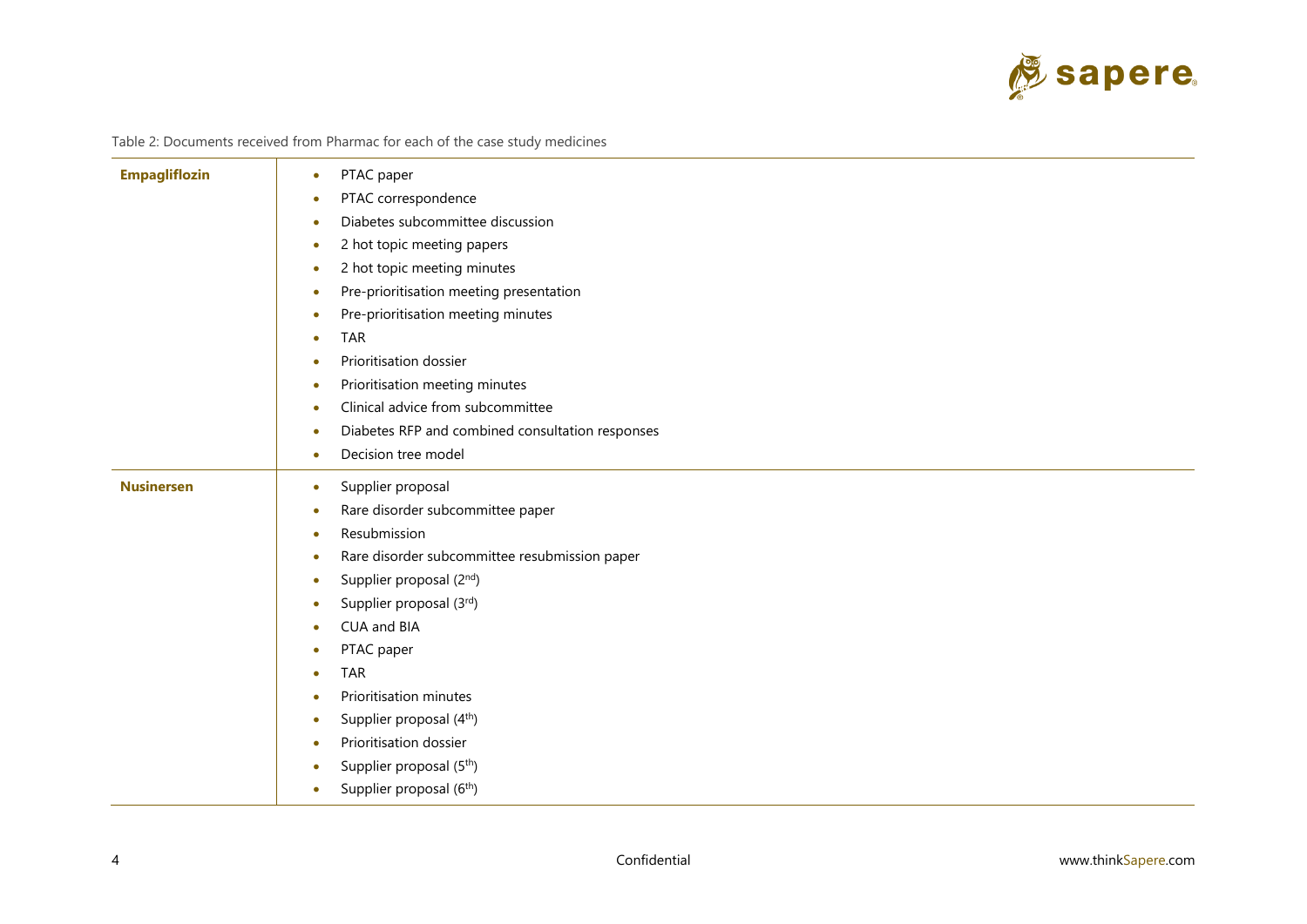

|                                       | Proposal correspondence from Pharmac<br>۰                                                                                                                                                                                                                                                                                                                                                                                                                                                                                            |
|---------------------------------------|--------------------------------------------------------------------------------------------------------------------------------------------------------------------------------------------------------------------------------------------------------------------------------------------------------------------------------------------------------------------------------------------------------------------------------------------------------------------------------------------------------------------------------------|
|                                       | Supplier proposal (7 <sup>th</sup> )<br>$\bullet$                                                                                                                                                                                                                                                                                                                                                                                                                                                                                    |
| <b>Venlafaxine</b>                    | Board paper<br>۰<br>Board paper appendices<br>$\bullet$                                                                                                                                                                                                                                                                                                                                                                                                                                                                              |
| <b>Pembrolizumab (lung</b><br>cancer) | PTAC paper<br>$\bullet$<br>CaTSoP paper<br>$\bullet$<br>PTAC paper (2nd)<br>$\bullet$<br>PTAC correspondence<br>$\bullet$<br>Hot topic presentation<br>$\bullet$<br>CaTSoP review<br>CaTSoP paper (2nd)<br>CaTSoP paper (3rd)<br>$\bullet$<br>Hot topic presentation (2nd)<br>Hot topic minutes<br>$\bullet$<br>Pre-prioritisation paper<br>Decision models<br>٠<br>Pre-prioritisation paper (2nd)<br>$\bullet$<br>Pre-prioritisation minutes<br>Prioritisation dossier<br>Prioritisation meeting minutes<br><b>TAR</b><br>$\bullet$ |
| <b>Pembrolizumab</b><br>(melanoma)    | CaTSoP paper<br>$\bullet$<br>PTAC paper<br>$\bullet$<br>Pre-prioritisation slides<br>Prioritisation dossier<br>$\bullet$<br>Prioritisation meeting minutes<br>TARs $(2)$<br>$\bullet$                                                                                                                                                                                                                                                                                                                                                |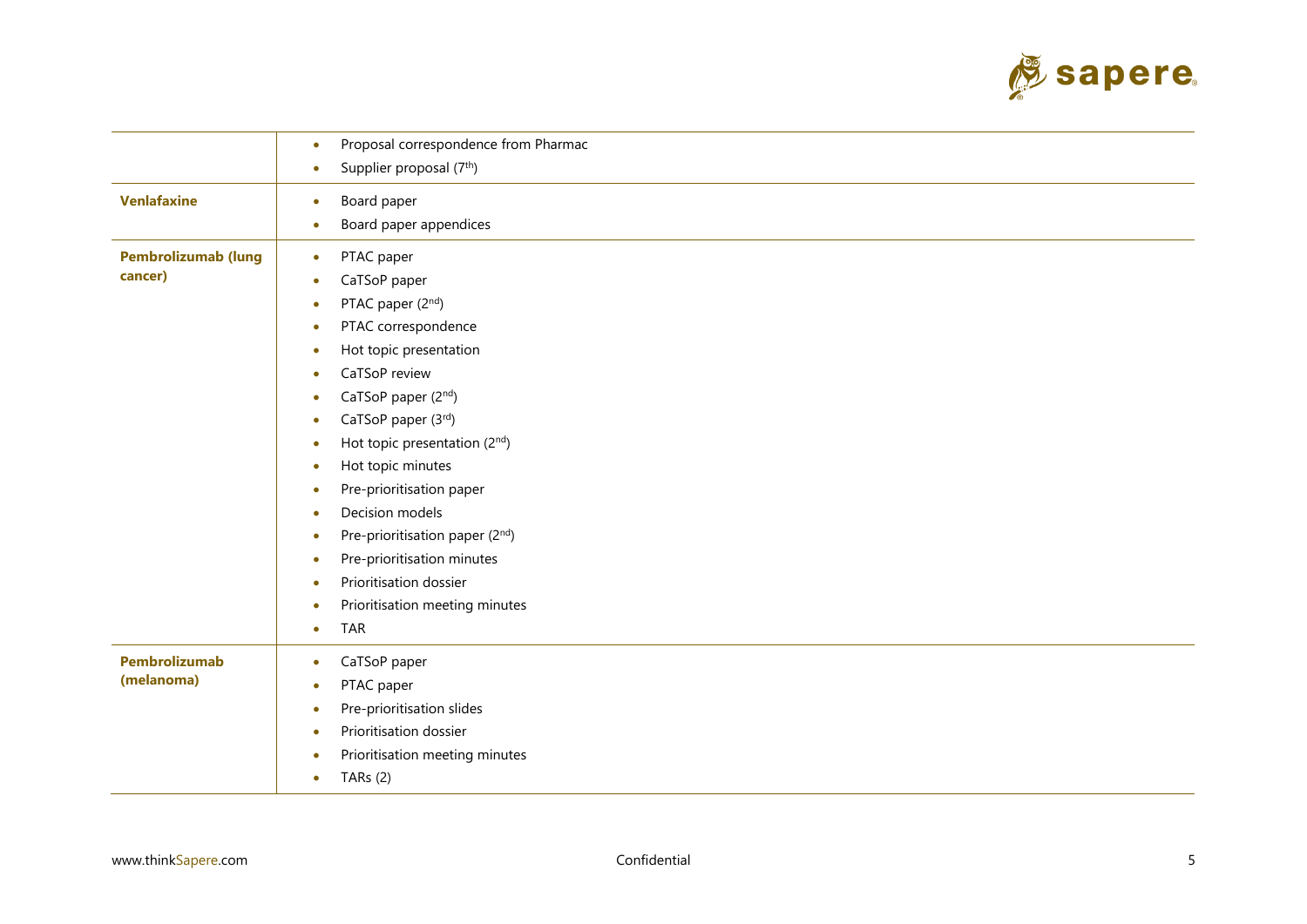

|                    | PTAC paper (2 <sup>nd</sup> )<br>$\bullet$    |
|--------------------|-----------------------------------------------|
|                    | CaTSoP paper (2nd)                            |
|                    | Decision paper                                |
|                    | Decision model                                |
| <b>Ustekinumab</b> | PTAC paper<br>۰                               |
|                    | Hot topic paper                               |
|                    | Hot topic minutes                             |
|                    | Pre-prioritisation paper<br>$\bullet$         |
|                    | Pre-prioritisation minutes<br>$\bullet$       |
|                    | Pre-prioritisation minutes (2nd)<br>$\bullet$ |
|                    | Prioritisation meeting minutes<br>$\bullet$   |
|                    | Hot topic paper (2nd)<br>۰                    |
|                    | Hot topic minutes (2nd)                       |
|                    | Hot topic paper (3rd)                         |
|                    | Prioritisation dossier                        |
|                    | Prioritisation dossier (2nd)<br>$\bullet$     |
|                    | <b>TAR</b><br>٠                               |
|                    | Prioritisation meeting minutes (2nd)          |
|                    | Decision model                                |

# **1.4 Analysis of decision-making against criteria**

<span id="page-7-0"></span>The matrices below show our analysis of decision-making against the specified criteria for both the *PFPA* and the *FFC Internal Guidance* document, as well as the scores applied. Justifications for scoring are provided alongside each of the criteria.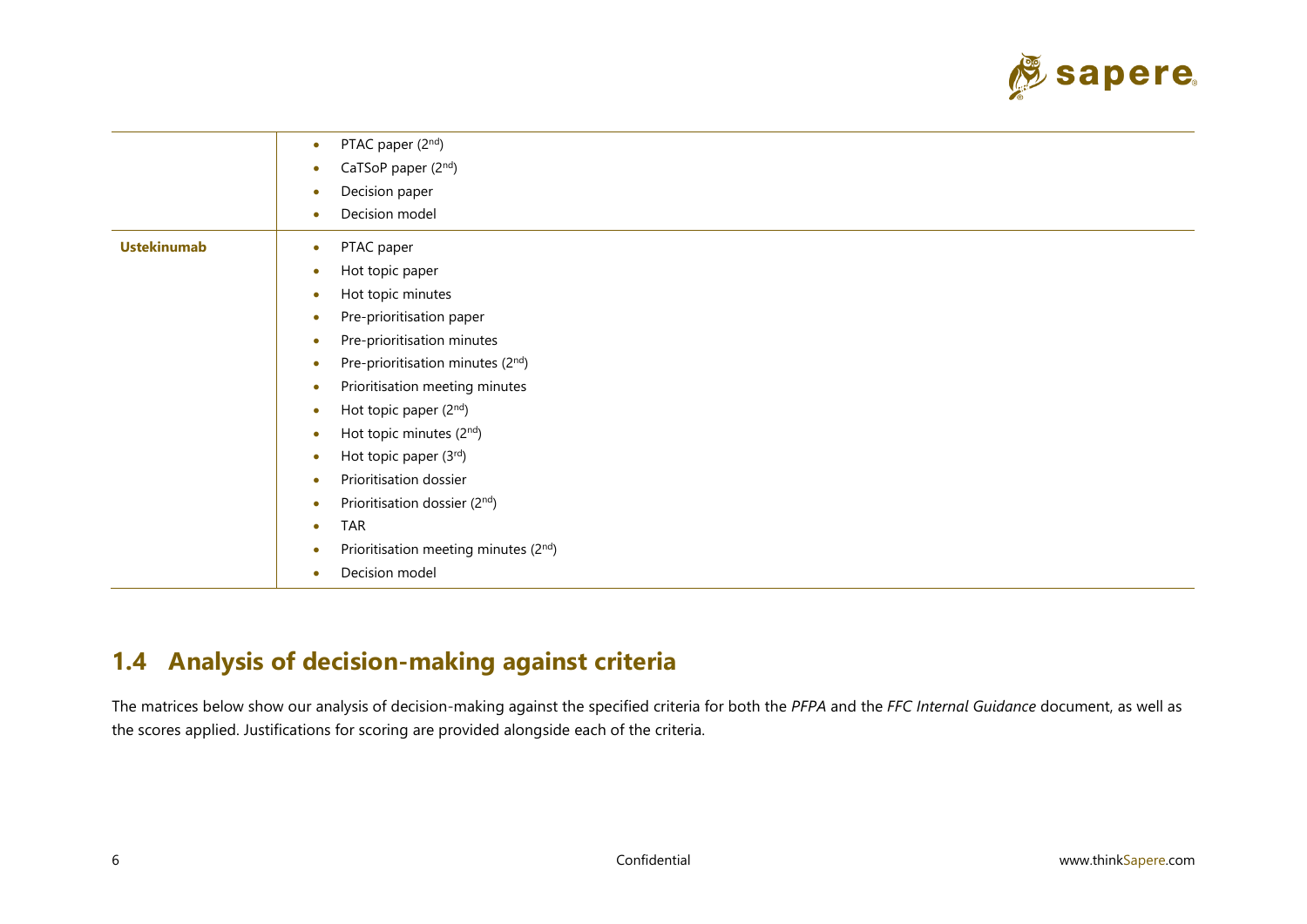#### **Comparison of empagliflozin against the Pharmac PFPA**

Effectively, this acts as an audit of the different medicines against the Pharmac PFPA to assess deviations from recommended methodology. It also allows us to rank from 0-3 on a scale of severity of "error" (0 where it is that should be noted and may be material, and 3 being a deviation that is material and significant).

| <b>Section#</b> | <b>Section header</b>            | <b>General description</b>                                                                                                                                                                                                                                                                                                                                                  | <b>Empagliflozin</b>                                                                                                                                                                                                                                                                                                                                                                                                                                                                                                                                                                                                                                                                                                                                                                                                                                                                                                                                                                                                                                                                                                                                                                                                                                                                                                                                                                                                                                                                                                                                                                                                                                                                                                                                                                                                                                                                                                                                                                                                                                                                                                                                                                                                                                                                                                                                 | Score | <b>Comments</b>                                                                                                                      |
|-----------------|----------------------------------|-----------------------------------------------------------------------------------------------------------------------------------------------------------------------------------------------------------------------------------------------------------------------------------------------------------------------------------------------------------------------------|------------------------------------------------------------------------------------------------------------------------------------------------------------------------------------------------------------------------------------------------------------------------------------------------------------------------------------------------------------------------------------------------------------------------------------------------------------------------------------------------------------------------------------------------------------------------------------------------------------------------------------------------------------------------------------------------------------------------------------------------------------------------------------------------------------------------------------------------------------------------------------------------------------------------------------------------------------------------------------------------------------------------------------------------------------------------------------------------------------------------------------------------------------------------------------------------------------------------------------------------------------------------------------------------------------------------------------------------------------------------------------------------------------------------------------------------------------------------------------------------------------------------------------------------------------------------------------------------------------------------------------------------------------------------------------------------------------------------------------------------------------------------------------------------------------------------------------------------------------------------------------------------------------------------------------------------------------------------------------------------------------------------------------------------------------------------------------------------------------------------------------------------------------------------------------------------------------------------------------------------------------------------------------------------------------------------------------------------------|-------|--------------------------------------------------------------------------------------------------------------------------------------|
| 3.1             | Models                           | Models should avoid unnecessary complexity and should be transparent, well<br>described, and reproducible.                                                                                                                                                                                                                                                                  | The CUA models did not account for health equity in their structure, data inputs or outputs. This model does not provide an assessment<br>of the likely cost-effectiveness of empagliflozin in New Zealand, but is instead an assessment of the NZ-based costs of the health gains<br>achieved for the RCT population. This important difference was unclear until we opened the model. PHARMAC therefore need to be<br>more explicit in their documentation where their CUAs are not assessing a medicine for the New Zealand healthcare context or<br>population and provide greater critique of the relevance of their data inputs in the New Zealand context, including for Māori.                                                                                                                                                                                                                                                                                                                                                                                                                                                                                                                                                                                                                                                                                                                                                                                                                                                                                                                                                                                                                                                                                                                                                                                                                                                                                                                                                                                                                                                                                                                                                                                                                                                               |       | 2 Issues with model<br>appropriateness.                                                                                              |
| 3.1.1           | Model<br>transparency            | Model inputs and assumptions need to be clearly stated and the rationale for<br>the inputs and assumptions documented and explained.                                                                                                                                                                                                                                        | The models do not account for any potential differences by age, gender or ethnicity. The RCT outcomes included in the model are the<br>rates of all-cause mortality and heart failure hospitalisations. These outcomes differ to the primary outcome of the RCT which was a<br>composite measure of cardiovascular outcomes (including cardiovascular mortality, non-fatal MI and non-fatal stroke). The RCT stratified<br>the primary (cardiovascular) outcome measure by demographic and clinical variables revealing a lack of treatment effect for those aged<br>under 65 years, of 'black' race (although underpowered), for those with glycated HbA1c of greater than 8.5%, and for those with a BMI<br>over 30 (Zinman et al. 2015). Similar stratification was performed for cardiovascular deaths alone, with protective effect of empagliflozin<br>across all examined strata. Within the RCT papers there was no stratification of the outcomes that were used in the PHARMAC model,<br>and no discussion about the validity of the implicit assumption made in the PHARMAC model that the impact of empagliflozin on all-<br>cause mortality and heart failure hospitalisations does not vary by age, gender, race/ethnicity or baseline health measures. In the<br>PHARMAC model, data on the baseline proportions in the model health states (e.g. combinations of those on insulin, with macro<br>albuminuria, and on dialysis), and progressions across these states (to macro albuminuria and renal dialysis) were drawn from the RCT<br>rather than NZ data. Similarly, the PHARMAC model uses RCT data on the overall rates of all-cause mortality and heart failure<br>hospitalisations. Despite an acknowledgement in the TAR that Māori suffer a higher rate of progression to complications than the total<br>New Zealand population, no further detail was given. Data from the 2013/14 New Zealand Health Survey show that Māori rates of renal<br>failure with concurrent diabetes were more than five times that of non-Māori (RR 5.55, CI 5.07-6.07) (Ministry of Health). Failing to<br>account for the much higher progression to renal failure in Māori will underestimate the health benefits of empagliflozin in preventing<br>renal failure for Māori and the healthcare costs saved as a result of less dialysis. |       | 3 Model does not address<br>population heterogeneity.<br>Use of trial population to<br>generalise to New Zealand<br>public.          |
| 3.2             | Time horizon and<br>cycle length | The report should always justify the time horizon used in the analysis.                                                                                                                                                                                                                                                                                                     | The selection of a 10-year time horizon was based on impacts of aging and other factors. Sensitivity analysis on a 15-year time horizon<br>was undertaken.                                                                                                                                                                                                                                                                                                                                                                                                                                                                                                                                                                                                                                                                                                                                                                                                                                                                                                                                                                                                                                                                                                                                                                                                                                                                                                                                                                                                                                                                                                                                                                                                                                                                                                                                                                                                                                                                                                                                                                                                                                                                                                                                                                                           |       | 0 Meets guidelines.                                                                                                                  |
| 3.4             | Target population                | Target population is the NZ population most likely to receive treatment. It<br>may be necessary to use subgroup analyses if treatment can not be targeted<br>to those most likely to benefit In cases where the subgroup was defined<br>retrospectively in the clinical trial(s), the data should be used cautiously and<br>evidence of statistical heterogeneity reported. | We would expect some discussion of how comparable the trial disease proportions and progressions are with NZ data, and with Māori<br>data specifically. If they were found to differ in important ways from NZ and/or Māori specific data, it would be preferable to instead use<br>NZ data in the model, or alternatively run sensitivity analyses on these important parameters in order to gain an understanding of the<br>degree to which the model outputs may be an under or overestimate. It is possible that such sensitivity analyses were undertaken but<br>have not been released to us. We would argue that they provide critical information and therefore should be a standard part of<br>PHARMAC reporting.                                                                                                                                                                                                                                                                                                                                                                                                                                                                                                                                                                                                                                                                                                                                                                                                                                                                                                                                                                                                                                                                                                                                                                                                                                                                                                                                                                                                                                                                                                                                                                                                                           |       | 2 Analysis does not reflect the<br>New Zealand target<br>population, no comment on<br>appropriateness.                               |
| 3.5             | Comparator(s)                    | Comparator(s) used in analyses should be the funded treatment that most<br>prescribers or clinicians would replace in NZ clinical practice, and the<br>treatment prescribed to the largest number of patients (if this differs from<br>the treatment most prescribers would replace).                                                                                       | Not applicable.                                                                                                                                                                                                                                                                                                                                                                                                                                                                                                                                                                                                                                                                                                                                                                                                                                                                                                                                                                                                                                                                                                                                                                                                                                                                                                                                                                                                                                                                                                                                                                                                                                                                                                                                                                                                                                                                                                                                                                                                                                                                                                                                                                                                                                                                                                                                      |       | 0 No issue.                                                                                                                          |
| 4.1             | Data sources                     | All appropriate levels of evidence should be identified; however, well-<br>conducted RCTs and meta-analyses are the preferred data sources when<br>estimating relative treatment effects. In the absence of valid RCTs, evidence<br>from the highest available level of study design should be considered with<br>reference to the limitations of the study design.         | Not easily visible.                                                                                                                                                                                                                                                                                                                                                                                                                                                                                                                                                                                                                                                                                                                                                                                                                                                                                                                                                                                                                                                                                                                                                                                                                                                                                                                                                                                                                                                                                                                                                                                                                                                                                                                                                                                                                                                                                                                                                                                                                                                                                                                                                                                                                                                                                                                                  |       | Unclear how much effort has<br>gone into seeking relevant,<br>robust information beyond<br>that supplied by the applying<br>company. |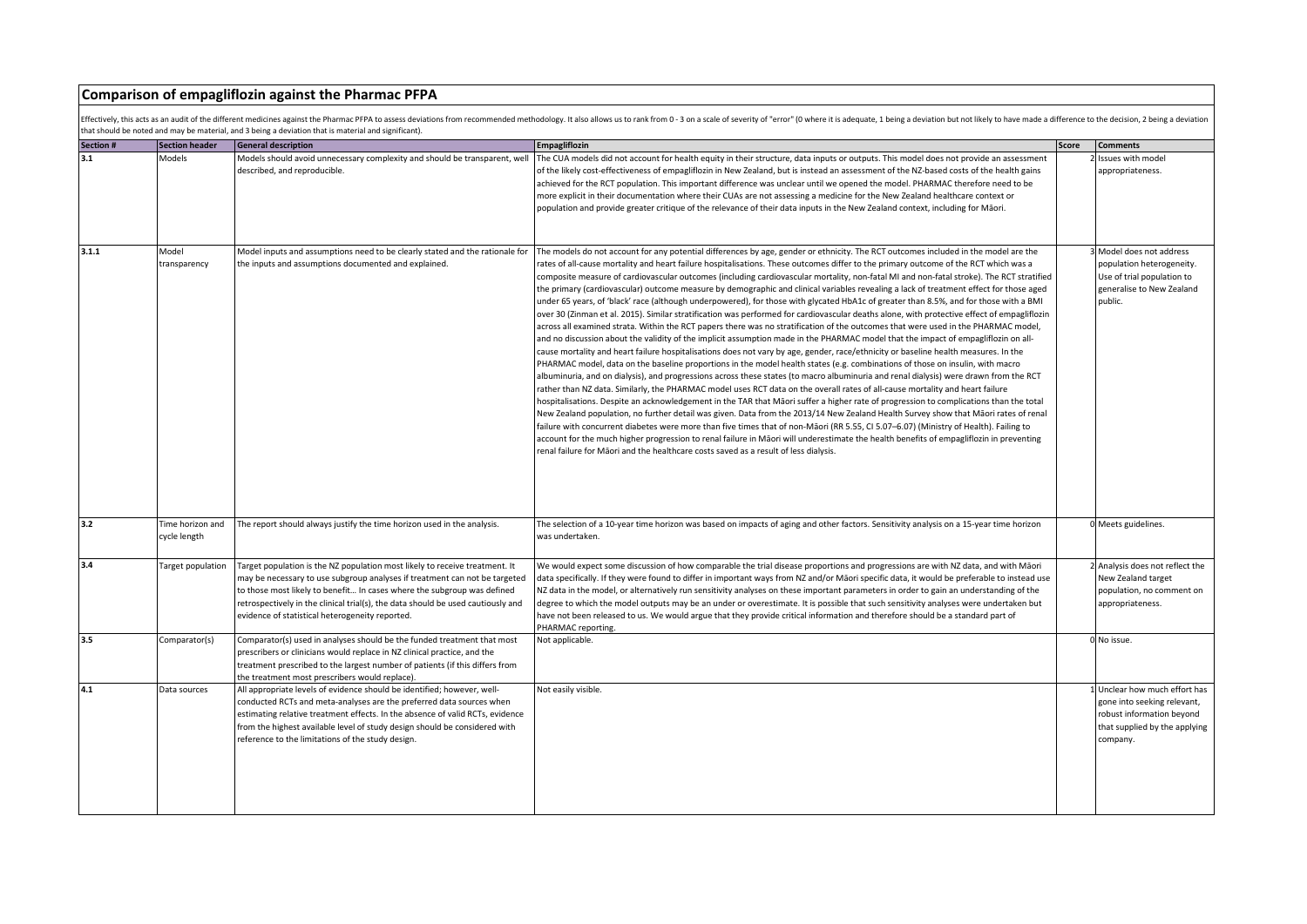| 4.4   | Assessing data                  | Trials should be critically appraised using the GATE framework, with                            | It does not appear the trial has been critically appraised using the GATE framework.                                                         | 2 Unclear whether the GATE    |
|-------|---------------------------------|-------------------------------------------------------------------------------------------------|----------------------------------------------------------------------------------------------------------------------------------------------|-------------------------------|
|       | quality                         | consideration given to the internal and external validity of the trials. Grades                 |                                                                                                                                              | framework has been used for   |
|       |                                 | of evidence should be assigned, and assessment undertaken on the                                |                                                                                                                                              | analysing the data quality.   |
|       |                                 | applicability of the trials to the New Zealand health sector [known biological                  |                                                                                                                                              |                               |
|       |                                 | factors that may alter effect of pharmaceutical, dependency on way of                           |                                                                                                                                              |                               |
|       |                                 |                                                                                                 |                                                                                                                                              |                               |
|       |                                 | administration, complex procedure, infrastructure required, other factors].                     |                                                                                                                                              |                               |
|       |                                 | When high-quality studies are available, these should be the preferred data                     |                                                                                                                                              |                               |
| 5.2   |                                 | source when estimating relative treatment effects.                                              |                                                                                                                                              |                               |
|       | <b>Extrapolation of</b><br>data | Methodology, limitations, and any possible bias associated with extrapolating                   | The heavy reliance on international RCT data in the CUA creates an issue with generalisability of the CUA findings to the NZ population,     | 3 No comment on the           |
|       |                                 | data should be clearly described in the report and explored through                             | and to the Māori population specifically. The model uses population and effectiveness data directly from the EMPAG-REG OUTCOME RCT           | generalisability of the RCT   |
|       |                                 | sensitivity analysis. This includes extrapolating data from clinical trials to the              | (Zinman et al. 2015; Wanner et al. 2016) that differ in important ways for New Zealand (see below). For example, the RCT population          | data and the findings from    |
|       |                                 | longer term (or to final outcomes), generalising results from clinical trials to                | were drawn from a number of different countries with varying population demographics and healthcare systems, had an average age of           | the trial to the New Zealand  |
|       |                                 | the NZ clinical setting by taking into account non-compliance, and                              | 63 years and 71% of participants were male (Zinman et al. 2015). At a minimum we would expect to see some discussion of how                  | population and/or clinical    |
|       |                                 | undertaking indirect comparisons of trials. It is recommended that in the                       | generalizable the RCT results (and the CUA) are to the NZ total population with diabetes, and separately to the Māori population with        | setting.                      |
|       |                                 | absence of conclusive data, conservative assumptions be used in the analysis.                   | diabetes. We expect that there are large differences between the RCT population and the Māori population, at least with respect to age       |                               |
|       |                                 |                                                                                                 | and access to healthcare impacting on diagnosis of CVD and access to existing diabetes treatments, and likely also important differences     |                               |
|       |                                 |                                                                                                 | between the RCT and the total NZ population (including gender proportions) that are critical to consider in the presentation and             |                               |
|       |                                 |                                                                                                 | interpretation of the modelling results.                                                                                                     |                               |
|       |                                 |                                                                                                 |                                                                                                                                              |                               |
| 6.1.2 | Health benefit to               | t is recommended that only the HRQOL of the patient being treated should                        | A limitation of using a funder perspective in modelling is the lack of any consideration of the considerable burden on caregivers/whanau     | 1 Not explored.               |
|       | family, whānau,                 | be included in the base-case analysis. If the treatment might have a                            | of individuals with diabetes and complications of diabetes, including dialysis. Given inequities in diabetes, these may well have            |                               |
|       | and society                     | measurable but indirect impact on the HRQOL of others, such as family and                       | disproportionate impacts for whānau Māori.                                                                                                   |                               |
|       |                                 | caregivers, this could be estimated and discussed in the report as a scenario.                  |                                                                                                                                              |                               |
|       |                                 |                                                                                                 |                                                                                                                                              |                               |
| 6.2   | Health-related                  | The NZ EQ-5D Tariff 2 should be referred to first when measuring HRQOL, and                     | Not used. Pharmac staff considered literature from had derived utilities that were boarder generalisable to NZ.                              | 1 Discussion of how           |
|       | quality of life                 | should be used to describe the health states. The Global Burden of Disease                      |                                                                                                                                              | appropriate this is may be    |
|       | instruments                     | disability weights and published literature should be used to check for                         |                                                                                                                                              | beneficial to include.        |
|       |                                 | consistency with the estimated EQ-5D values.                                                    |                                                                                                                                              |                               |
| 6.2.2 | Obtaining utility               | If subjective judgement is used to map health states, these health states                       | There was good discussion provided around the process for deciding on a set of utilities and reflection on the range of utility estimates in | 0 Followed guidance.          |
|       | values                          | should be validated through either published literature or expert clinical                      | the literature and sensitivity analyses on utility values.                                                                                   |                               |
|       |                                 | input. The report should provide a detailed description of the health state and                 |                                                                                                                                              |                               |
| 7.2   | Pharmaceutical                  | the impact on HRQOL<br>Should use net pricing from the pharmaceutical supplier, be based on the | Cannot assess this, due to redaction of pricing.                                                                                             | 0 Cannot be assessed.         |
|       | costs                           | dose used in the key clinical trials (unless evidence of efficacy for different                 |                                                                                                                                              |                               |
|       |                                 |                                                                                                 |                                                                                                                                              |                               |
|       |                                 | doses in clinical practice) and take into account the lower price of a future                   |                                                                                                                                              |                               |
|       |                                 | generic pharmaceutical. Dispensing fees and pharmacy mark-up should be                          |                                                                                                                                              |                               |
|       |                                 | included. The cost of co-administered pharmaceuticals and any significant                       |                                                                                                                                              |                               |
|       |                                 | costs with administering the pharmaceutical should also be taken into                           |                                                                                                                                              |                               |
|       |                                 | account.                                                                                        |                                                                                                                                              |                               |
| 7.8   | Indirect patient                | Should not be included in cost-utility analyses as costs. Reductions in such                    | Not visible.                                                                                                                                 | 1 Unclear if these have been  |
|       | costs                           | costs may be included as health benefits.                                                       |                                                                                                                                              | explored, even qualitatively. |
|       |                                 |                                                                                                 |                                                                                                                                              |                               |
|       |                                 |                                                                                                 |                                                                                                                                              |                               |
| 7.9   | Sourcing and                    | Only NZ costs should be used in CUAs. The use of cost data from overseas or                     | Costs seem to come from NZ sources (ANZDATA 41st Annual Report, BPAC, etc.).                                                                 | 0 Followed guidance.          |
|       | reporting of cost               | clinical trials is not recommended. Expert clinical opinion should be sough                     |                                                                                                                                              |                               |
|       | data                            | regarding likely treatment patterns and applicability of resource use.                          |                                                                                                                                              |                               |
|       |                                 |                                                                                                 |                                                                                                                                              |                               |
|       |                                 |                                                                                                 |                                                                                                                                              |                               |
|       |                                 |                                                                                                 |                                                                                                                                              |                               |
|       |                                 |                                                                                                 |                                                                                                                                              |                               |
| 10.1  | Parameter                       | Sensitivity analysis should include univariate (simple) analysis and                            | Model included sensitivity analyses on discount rates, baseline proportions, clinical parameters, utilities, pharmaceutical costs, time      | 0 Followed guidance.          |
|       | uncertainty                     | multivariate analysis any uncertainty in the analysis should be fully tested                    | horizons, and other costs.                                                                                                                   |                               |
|       |                                 | and described in the report.                                                                    |                                                                                                                                              |                               |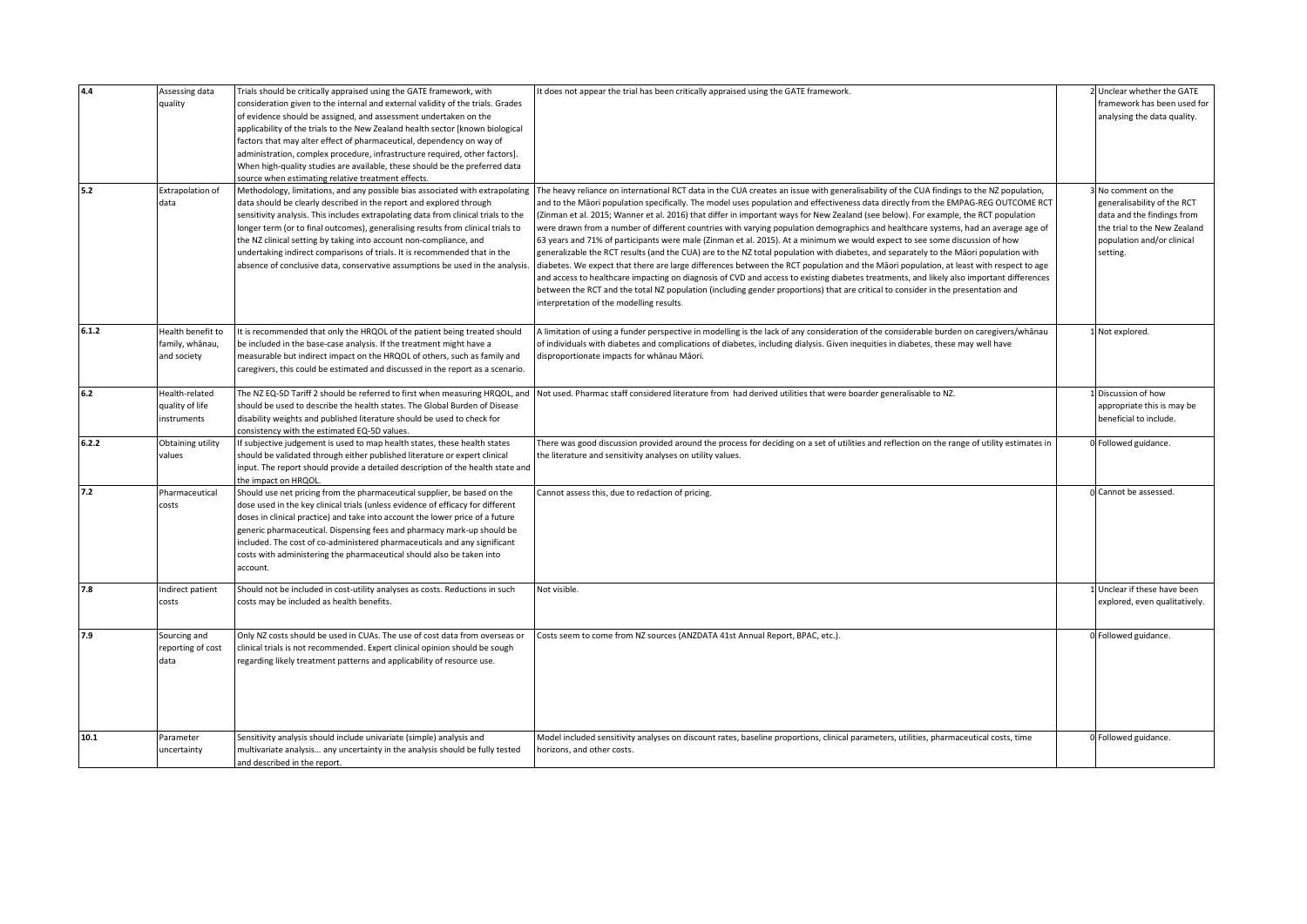|                                                                                                                                                                                                                                                                               | Comparison of ustekinumab against the Pharmac PFPA  |                                                                                                                                                                                                                                                                                                                                                                                                                                                                                                                                                                                                          |                                                                                                                                                                                                                                                                                                                                                                                                                                                                                                                                                                                                                                                                                                                                                                                                                                                                                                                                                                                                                                                                                                                                                                                                                                                                                                                                                                                                                                                                                                                                                                                                                                                                                                                                                                                                                                                                                                                                                                                                                                                                                                                                                                                                 |       |                                                                                                                                                                                                    |  |  |
|-------------------------------------------------------------------------------------------------------------------------------------------------------------------------------------------------------------------------------------------------------------------------------|-----------------------------------------------------|----------------------------------------------------------------------------------------------------------------------------------------------------------------------------------------------------------------------------------------------------------------------------------------------------------------------------------------------------------------------------------------------------------------------------------------------------------------------------------------------------------------------------------------------------------------------------------------------------------|-------------------------------------------------------------------------------------------------------------------------------------------------------------------------------------------------------------------------------------------------------------------------------------------------------------------------------------------------------------------------------------------------------------------------------------------------------------------------------------------------------------------------------------------------------------------------------------------------------------------------------------------------------------------------------------------------------------------------------------------------------------------------------------------------------------------------------------------------------------------------------------------------------------------------------------------------------------------------------------------------------------------------------------------------------------------------------------------------------------------------------------------------------------------------------------------------------------------------------------------------------------------------------------------------------------------------------------------------------------------------------------------------------------------------------------------------------------------------------------------------------------------------------------------------------------------------------------------------------------------------------------------------------------------------------------------------------------------------------------------------------------------------------------------------------------------------------------------------------------------------------------------------------------------------------------------------------------------------------------------------------------------------------------------------------------------------------------------------------------------------------------------------------------------------------------------------|-------|----------------------------------------------------------------------------------------------------------------------------------------------------------------------------------------------------|--|--|
| Effectively, this acts as an audit of the different medicines against the Pharmac PFPA to assess deviations from recommended methodology. It also allows us to rank from 0-3 on a scale of severity of "error" (O where it is<br>deviation that is material and significant). |                                                     |                                                                                                                                                                                                                                                                                                                                                                                                                                                                                                                                                                                                          |                                                                                                                                                                                                                                                                                                                                                                                                                                                                                                                                                                                                                                                                                                                                                                                                                                                                                                                                                                                                                                                                                                                                                                                                                                                                                                                                                                                                                                                                                                                                                                                                                                                                                                                                                                                                                                                                                                                                                                                                                                                                                                                                                                                                 |       |                                                                                                                                                                                                    |  |  |
| Section #                                                                                                                                                                                                                                                                     | <b>Section header</b>                               | <b>General description</b>                                                                                                                                                                                                                                                                                                                                                                                                                                                                                                                                                                               | <b>Ustekinumab</b>                                                                                                                                                                                                                                                                                                                                                                                                                                                                                                                                                                                                                                                                                                                                                                                                                                                                                                                                                                                                                                                                                                                                                                                                                                                                                                                                                                                                                                                                                                                                                                                                                                                                                                                                                                                                                                                                                                                                                                                                                                                                                                                                                                              | Score | <b>Comments</b>                                                                                                                                                                                    |  |  |
| 3.1                                                                                                                                                                                                                                                                           | Models                                              | Models should avoid unnecessary complexity and should be transparent, well described, and<br>reproducible.                                                                                                                                                                                                                                                                                                                                                                                                                                                                                               | Overall, the TAR provided a good overview of the model and key assumptions. A major strength of this modelling was the use of the PHARMAC IBD model which<br>included Crohn's disease and Ulcerative colitis, and a few medications.                                                                                                                                                                                                                                                                                                                                                                                                                                                                                                                                                                                                                                                                                                                                                                                                                                                                                                                                                                                                                                                                                                                                                                                                                                                                                                                                                                                                                                                                                                                                                                                                                                                                                                                                                                                                                                                                                                                                                            |       | 0 Followed guidance and used the IBD model.                                                                                                                                                        |  |  |
| 3.1.1                                                                                                                                                                                                                                                                         | Model<br>transparency                               | assumptions documented and explained.                                                                                                                                                                                                                                                                                                                                                                                                                                                                                                                                                                    | Model inputs and assumptions need to be clearly stated and the rationale for the inputs and By using this consistent model structure, there is improved consistency in the modelling of medicines for the treatment of IBD.                                                                                                                                                                                                                                                                                                                                                                                                                                                                                                                                                                                                                                                                                                                                                                                                                                                                                                                                                                                                                                                                                                                                                                                                                                                                                                                                                                                                                                                                                                                                                                                                                                                                                                                                                                                                                                                                                                                                                                     |       | 0 Followed guidance and used the IBD model.                                                                                                                                                        |  |  |
| 3.2                                                                                                                                                                                                                                                                           | Time horizon and<br>ycle length                     | The report should always justify the time horizon used in the analysis.                                                                                                                                                                                                                                                                                                                                                                                                                                                                                                                                  | 20 years, justified based on limited clinical data, and uncertain relapse and remitting natural history of disease.                                                                                                                                                                                                                                                                                                                                                                                                                                                                                                                                                                                                                                                                                                                                                                                                                                                                                                                                                                                                                                                                                                                                                                                                                                                                                                                                                                                                                                                                                                                                                                                                                                                                                                                                                                                                                                                                                                                                                                                                                                                                             |       | 0 Followed guidance, justifying the time horizon                                                                                                                                                   |  |  |
| 3.4                                                                                                                                                                                                                                                                           | Target population                                   | Target population is the NZ population most likely to receive treatment. It may be necessary<br>to use subgroup analyses if treatment can not be targeted to those most likely to benefit In<br>cases where the subgroup was defined retrospectively in the clinical trial(s), the data should<br>be used cautiously and evidence of statistical heterogeneity reported.                                                                                                                                                                                                                                 | New Zealand age-specific mortality rates were used for the background mortality rate in these models. While it may be reasonable not to model a treatment for<br>Crohn's disease specifically for Māori given it is identified as a rare condition (discussed below), there are a number of important equity issues that required further<br>exploration in the TAR and prioritisation dossier. Crohn's disease can be a difficult condition to diagnose, and diagnosis is often delayed (BPAC, 2021). This then<br>aises the question of whether the low incidence of Crohn's in Maori is real, or a result of barriers in access to diagnosis. Further to this, there is no assessment of<br>whether Māori with Crohn's disease are receiving best practice care and have had equitable access to the first- and second-line treatments required in order to then<br>access ustekinumab as a second- or third-line treatment.                                                                                                                                                                                                                                                                                                                                                                                                                                                                                                                                                                                                                                                                                                                                                                                                                                                                                                                                                                                                                                                                                                                                                                                                                                                                 |       | 2 Exploration of underdiagnosis and existing<br>nequities within Māori access, diagnosis, and<br>treatment would be beneficial.                                                                    |  |  |
| 3.5                                                                                                                                                                                                                                                                           | Comparator(s)                                       | Comparator(s) used in analyses should be the funded treatment that most prescribers or<br>clinicians would replace in NZ clinical practice, and the treatment prescribed to the largest<br>number of patients (if this differs from the treatment most prescribers would replace).                                                                                                                                                                                                                                                                                                                       | Use of placebo.                                                                                                                                                                                                                                                                                                                                                                                                                                                                                                                                                                                                                                                                                                                                                                                                                                                                                                                                                                                                                                                                                                                                                                                                                                                                                                                                                                                                                                                                                                                                                                                                                                                                                                                                                                                                                                                                                                                                                                                                                                                                                                                                                                                 |       | 0 Followed guidance.                                                                                                                                                                               |  |  |
| 4.1                                                                                                                                                                                                                                                                           | Data sources                                        | All appropriate levels of evidence should be identified: however, well-conducted RCTs and<br>meta-analyses are the preferred data sources when estimating relative treatment effects. In<br>the absence of valid RCTs, evidence from the highest available level of study design should be<br>considered with reference to the limitations of the study design.                                                                                                                                                                                                                                          | Given the lack of New Zealand data on Crohn's it was necessary to use overseas data in the models. Where international data are used it is important to include<br>ome discussion of the relevance of these data in the New Zealand context. The ustekinumab modelling assumes an average starting age of 40 years, consistent with<br>he average age of 37-40 years the international clinical trial population (Feagan et al, 2016).                                                                                                                                                                                                                                                                                                                                                                                                                                                                                                                                                                                                                                                                                                                                                                                                                                                                                                                                                                                                                                                                                                                                                                                                                                                                                                                                                                                                                                                                                                                                                                                                                                                                                                                                                          |       | 1 Discussion of the relevance of international<br>data to the New Zealand context necessary.<br>Unclear if there was meta-analyses conducted.                                                      |  |  |
| 4.4                                                                                                                                                                                                                                                                           | Assessing data<br>quality                           | Trials should be critically appraised using the GATE framework, with consideration given to<br>the internal and external validity of the trials. Grades of evidence should be assigned, and<br>assessment undertaken on the applicability of the trials to the New Zealand health sector<br>[known biological factors that may alter effect of pharmaceutical, dependency on way of<br>administration, complex procedure, infrastructure required, other factors]. When high-<br>quality studies are available, these should be the preferred data source when estimating<br>relative treatment effects. | Not visible.                                                                                                                                                                                                                                                                                                                                                                                                                                                                                                                                                                                                                                                                                                                                                                                                                                                                                                                                                                                                                                                                                                                                                                                                                                                                                                                                                                                                                                                                                                                                                                                                                                                                                                                                                                                                                                                                                                                                                                                                                                                                                                                                                                                    |       | 1 Unclear whether the GATE framework has been<br>used to assess the trial information used in<br>analysis.                                                                                         |  |  |
| 5.2                                                                                                                                                                                                                                                                           | Extrapolation of<br>data                            | Methodology, limitations, and any possible bias associated with extrapolating data should be<br>clearly described in the report and explored through sensitivity analysis. This includes<br>extrapolating data from clinical trials to the longer term (or to final outcomes), generalising<br>results from clinical trials to the NZ clinical setting by taking into account non-compliance,<br>and undertaking indirect comparisons of trials. It is recommended that in the absence of<br>conclusive data, conservative assumptions be used in the analysis.                                          | If Maori are known or suspected to be underdiagnosed and undertreated (with existing options), the model should account for this rather than assume ongoing<br>nequities. Within the prioritisation dossier, Crohn's disease is not a "Māori health area of focus". Under "Māori health need", it is noted that Crohn's disease is rare<br>n Māori and Pacific. This statement is based upon data from a study in the Canterbury DHB population in 2006, where 1% (n=8) of recruited Crohn's cases were<br>Mäori, and no Pacific Crohn's cases were identified and recruited into the study (Gearry et al. 2006). We note that study age-standardised total population rates are<br>compared with Māori crude rates in the PHARMAC documentation. A more recent study through Otago DHB found similarly low rates of Crohn's disease in Māori<br>(n=4) (Coppell et al. 2018). There are some important limitations to the study's findings that are not identified in the prioritisation dossier. Both Otago and<br>Canterbury DHBs have relatively small proportions of Māori (~7% in both Otago and Canterbury versus 15% nationally), limiting the studies abilities to measure<br>incidence and prevalence in Māori with precision. In both studies, recruitment strategies heavily relied upon existing Crohn's diagnoses and engagement with the<br>health system. In the Otago study, cases were identified through hospital records, and in the Canterbury study recruitment onto the study was through GP and<br>hospital clinics (the former by searching for terms relating to Crohn's and known treatments), Crohn's support groups, and more generally such as through<br>newspaper articles and posters. In addition to a likely underestimate of Crohn's in Maori due to the studies recruitment strategies (healthcare based and selecting<br>for more severe illness), there is a known undercount of Māori in health data (NHI) of around 15-20% (Reid et al. 2016; Cleary 2021), and Māori are likely to be<br>differentially impacted by the difficulties in diagnosing Crohn's disease due to inequities in the healthcare system, particularly in access to primary care. |       | Important considerations to be made and<br>explorations about the prevalence of Crohn's<br>within groups typically experiencing inequities<br>in health outcomes and access to health<br>services. |  |  |
| 6.1.2                                                                                                                                                                                                                                                                         | Health benefit to<br>family, whānau,<br>and society | It is recommended that only the HRQOL of the patient being treated should be included in<br>the base-case analysis. If the treatment might have a measurable but indirect impact on the<br>HRQOL of others, such as family and caregivers, this could be estimated and discussed in the<br>report as a scenario.                                                                                                                                                                                                                                                                                         | No mention of health benefit to family, whānau, and society. Not included as a scenario in the modelling. Unclear to what extent there would be significant impacts<br>for family, whānau, and society.                                                                                                                                                                                                                                                                                                                                                                                                                                                                                                                                                                                                                                                                                                                                                                                                                                                                                                                                                                                                                                                                                                                                                                                                                                                                                                                                                                                                                                                                                                                                                                                                                                                                                                                                                                                                                                                                                                                                                                                         |       | No exploration of potential benefits wider than<br>the patient.                                                                                                                                    |  |  |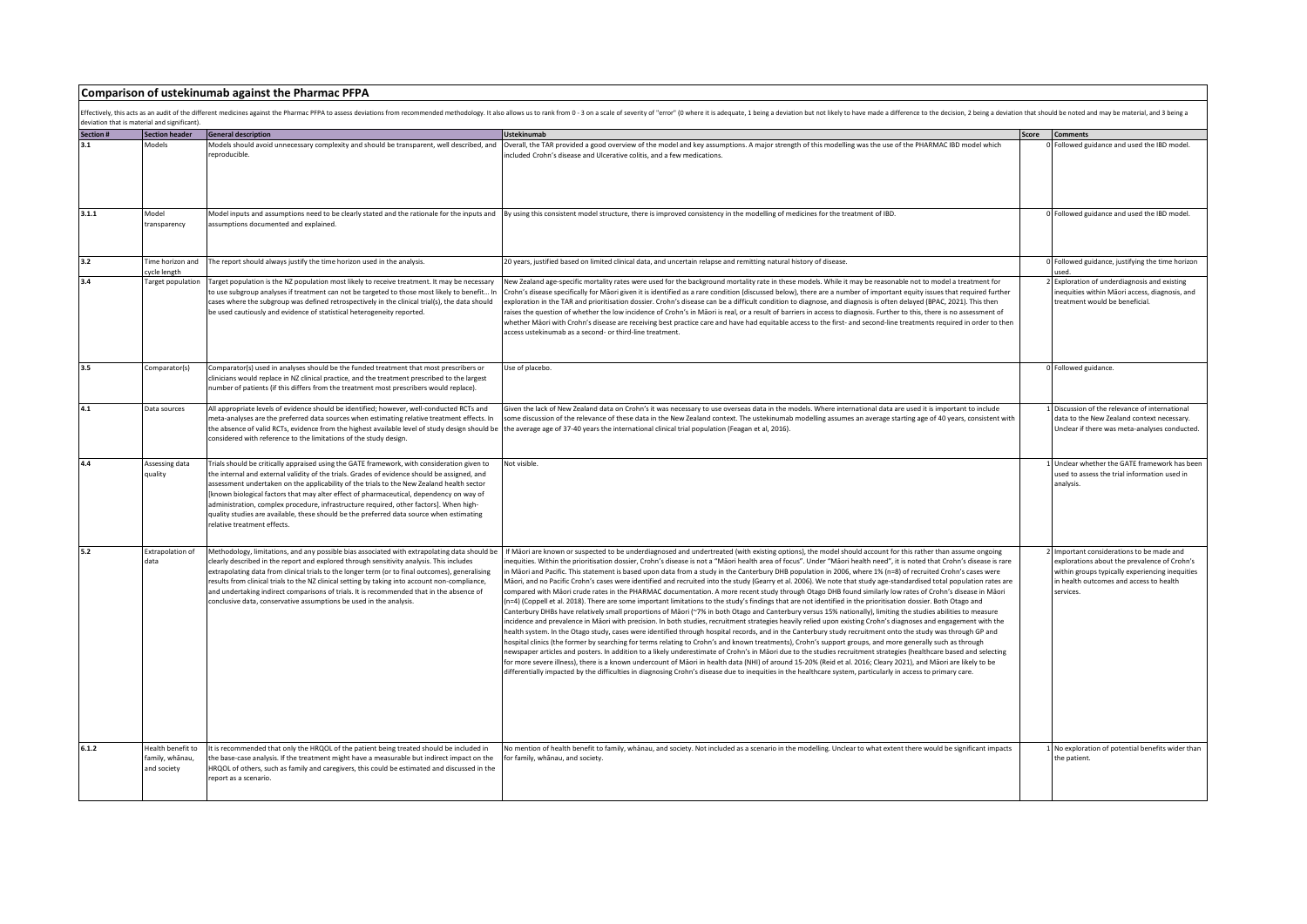| 6.2   | Health-related<br>quality of life<br>instruments | The NZ EQ-5D Tariff 2 should be referred to first when measuring HRQOL, and should be used Seems to be applied, incorporated into the IBD model.<br>to describe the health states. The Global Burden of Disease disability weights and published<br>literature should be used to check for consistency with the estimated EQ-5D values.                                                                                                                                            |                                                                                                                                                                                                                                                                                                                                                                                                                                                                                                                                                                                                                                                                                                                                                                                                                                                                                                                                                          | D Followed guidance.                                                    |
|-------|--------------------------------------------------|------------------------------------------------------------------------------------------------------------------------------------------------------------------------------------------------------------------------------------------------------------------------------------------------------------------------------------------------------------------------------------------------------------------------------------------------------------------------------------|----------------------------------------------------------------------------------------------------------------------------------------------------------------------------------------------------------------------------------------------------------------------------------------------------------------------------------------------------------------------------------------------------------------------------------------------------------------------------------------------------------------------------------------------------------------------------------------------------------------------------------------------------------------------------------------------------------------------------------------------------------------------------------------------------------------------------------------------------------------------------------------------------------------------------------------------------------|-------------------------------------------------------------------------|
| 6.2.2 | Obtaining utility<br>values                      | If subjective judgement is used to map health states, these health states should be validated<br>through either published literature or expert clinical input. The report should provide a<br>detailed description of the health state and the impact on HRQOL.                                                                                                                                                                                                                    | There was a good level of discussion provided around the process for deciding on a set of utilities and reflection on the wide range of utility estimates in the<br>literature. The TAR notes that sensitivity analyses were undertaken around the size of the utilities.                                                                                                                                                                                                                                                                                                                                                                                                                                                                                                                                                                                                                                                                                | D Followed guidance.                                                    |
| 7.2   | Pharmaceutical<br>costs                          | Should use net pricing from the pharmaceutical supplier, be based on the dose used in the<br>key clinical trials (unless evidence of efficacy for different doses in clinical practice) and take<br>into account the lower price of a future generic pharmaceutical. Dispensing fees and<br>pharmacy mark-up should be included. The cost of co-administered pharmaceuticals and any<br>significant costs with administering the pharmaceutical should also be taken into account. | seems to be captured                                                                                                                                                                                                                                                                                                                                                                                                                                                                                                                                                                                                                                                                                                                                                                                                                                                                                                                                     | D Followed guidance.                                                    |
| 7.8   | Indirect patient<br>:osts                        | Should not be included in cost-utility analyses as costs. Reductions in such costs may be<br>included as health benefits                                                                                                                                                                                                                                                                                                                                                           | Nothing captured as health benefits.                                                                                                                                                                                                                                                                                                                                                                                                                                                                                                                                                                                                                                                                                                                                                                                                                                                                                                                     | 0 Followed guidance.                                                    |
| 7.9   | Sourcing and<br>reporting of cost<br>data        | Only NZ costs should be used in CUAs. The use of cost data from overseas or clinical trials is<br>not recommended. Expert clinical opinion should be sough regarding likely treatment<br>patterns and applicability of resource use.                                                                                                                                                                                                                                               | Health system costs of Crohn's disease primarily came from the PHARMAC cost resource manual. Utilisation of health services drew from a prior assessment of<br>adalimumab for Ulcerative Colitis where utilisation data is stated to have been "provided by the supplier from a small survey of clinicians" (Table 1). It is unclear<br>whether any of these clinicians worked within the New Zealand health system, or if there was any validation of these data for use in the New Zealand setting.                                                                                                                                                                                                                                                                                                                                                                                                                                                    | Further exploration required of the validity of<br>the cost inputs used |
| 10.1  | Parameter<br>uncertainty                         | Sensitivity analysis should include univariate (simple) analysis and multivariate analysis any<br>uncertainty in the analysis should be fully tested and described in the report.                                                                                                                                                                                                                                                                                                  | The TAR acknowledges the large uncertainty around the loss of response estimate and appropriately undertook sensitivity analyses to explore this parameter<br>further. Five-year follow-up data have subsequently been published which show that only 41% of participants on 8 weekly ustekinumab continued therapy up to<br>five years with the main reasons being withdrawal of study consent, adverse events and lack of efficacy (Sandborn et al. 2021). A major strength of this modelling<br>was the use of the PHARMAC IBD model which included Crohn's disease and Ulcerative colitis, and a few medications. By using this consistent model structure, there<br>s improved consistency in the modelling of medicines for the treatment of IBD. The model itself included several sensitivity analyses on key parameters where there<br>was a lack of evidence and high uncertainty such as loss of response, utilities and health system costs. | D Followed guidance.                                                    |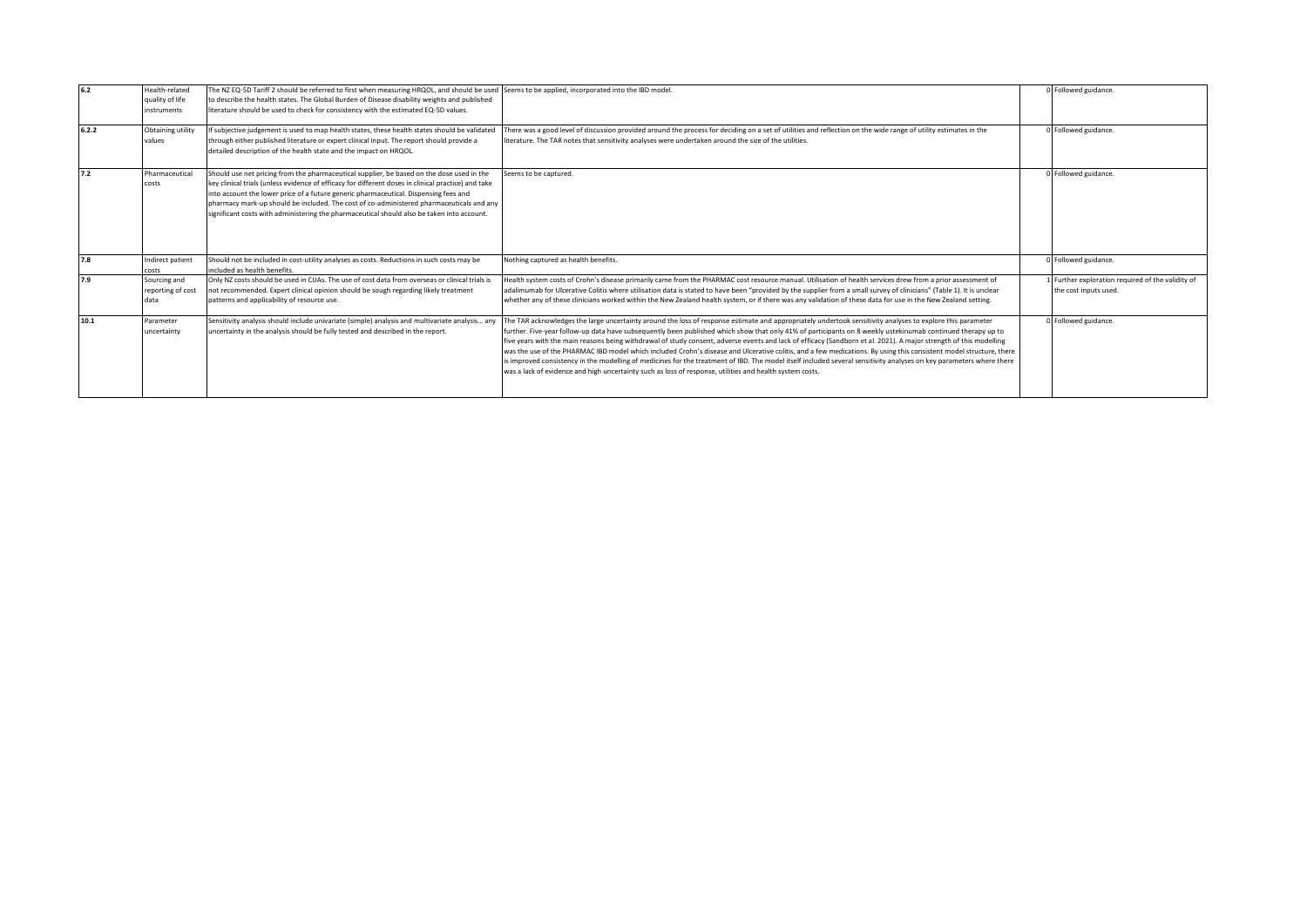#### **Comparison of nusinersen against the Pharmac PFPA**

Effectively, this acts as an audit of the different medicines against the Pharmac PFPA to assess deviations from recommended methodology. It also allows us to rank from 0-3 on a scale of severity of "error" (0 where it is being a deviation that should be noted and may be material, and 3 being a deviation that is material and significant).

| <b>Section #</b> | <b>Section header</b> | <b>General description</b>                                                | <b>Nuinersen</b>                                                                                                  | Score | <b>Comments</b>                                           |
|------------------|-----------------------|---------------------------------------------------------------------------|-------------------------------------------------------------------------------------------------------------------|-------|-----------------------------------------------------------|
| 3.1              | Models                | Models should avoid unnecessary complexity and should be                  | Overall the TAR provided a good overview of the model and key assumptions. Models for all types of SMA.           |       | 0 Followed guidance.                                      |
|                  |                       | transparent, well described, and reproducible.                            |                                                                                                                   |       |                                                           |
|                  |                       |                                                                           |                                                                                                                   |       |                                                           |
|                  |                       |                                                                           |                                                                                                                   |       |                                                           |
|                  |                       |                                                                           |                                                                                                                   |       |                                                           |
|                  |                       |                                                                           |                                                                                                                   |       |                                                           |
|                  |                       |                                                                           |                                                                                                                   |       |                                                           |
| 3.1.1            | Model                 | Model inputs and assumptions need to be clearly stated and the            | The CUA models did not account for health equity in their structure, data inputs or outputs. This is a            |       | Exploration of the feasibility and available capacity     |
|                  | transparency          | rationale for the inputs and assumptions documented and explained.        | reasonable approach given that Spinal Muscular Atrophy (SMA) is a rare condition with very few cases              |       | equired to add screening programme onto existing          |
|                  |                       |                                                                           | diagnosed in Māori, and limited New Zealand data. There was also a good level of discussion around using          |       | screening programmes for other conditions. Untested,      |
|                  |                       |                                                                           | progression free survival (without loss of motor skills) rather than overall survival from the clinical trials to |       | assumption could lead to unexpected costs and             |
|                  |                       |                                                                           | account for differences in the management of SMA in New Zealand, specifically the lack of ventilation             |       | capacity issues.                                          |
|                  |                       |                                                                           | assistance for SMA in New Zealand. Detection of pre-symptomatic SMA was assumed to occur through an               |       |                                                           |
|                  |                       |                                                                           | additional test being added onto the current newborn heel prick testing. Insufficient consideration was           |       |                                                           |
|                  |                       |                                                                           | given to the costs of establishing a new screening programme for SMA.                                             |       |                                                           |
|                  |                       |                                                                           |                                                                                                                   |       |                                                           |
|                  |                       |                                                                           |                                                                                                                   |       |                                                           |
|                  |                       |                                                                           |                                                                                                                   |       |                                                           |
|                  |                       |                                                                           |                                                                                                                   |       |                                                           |
|                  |                       |                                                                           |                                                                                                                   |       |                                                           |
|                  |                       |                                                                           |                                                                                                                   |       |                                                           |
| 3.2              | Time horizon and      | The report should always justify the time horizon used in the analysis.   | A clear rationale was given for a 10-year time horizon for the symptomatic SMA model, referring to the            |       | 2 Explanation required for the use of an 80-year time     |
|                  | cycle length          |                                                                           | lack of long term data. In contrast no rationale is given for the use of an 80-year time horizon for the pre-     |       | norizon in one of the models, and why it is significantly |
|                  |                       |                                                                           | symptomatic model which drew on clinical trials of a similar duration to the symptomatic model.                   |       | different to the 10-year used in the symptomatic          |
|                  |                       |                                                                           |                                                                                                                   |       | model and trials.                                         |
|                  |                       |                                                                           |                                                                                                                   |       |                                                           |
| 3.4              | Target population     | Target population is the NZ population most likely to receive treatment.  | Given the lack of New Zealand data on SMA it was necessary to use overseas data in the models. Within             |       | 0 Followed guidance.                                      |
|                  |                       |                                                                           | the prioritisation dossier, "Māori health areas of focus" and "Māori health need" were noted as "not              |       |                                                           |
|                  |                       | It may be necessary to use subgroup analyses if treatment can not be      | applicable".                                                                                                      |       |                                                           |
|                  |                       | targeted to those most likely to benefit In cases where the subgroup      |                                                                                                                   |       |                                                           |
|                  |                       | was defined retrospectively in the clinical trial(s), the data should be  |                                                                                                                   |       |                                                           |
|                  |                       | used cautiously and evidence of statistical heterogeneity reported.       |                                                                                                                   |       |                                                           |
|                  |                       |                                                                           |                                                                                                                   |       |                                                           |
|                  |                       |                                                                           |                                                                                                                   |       |                                                           |
|                  |                       |                                                                           |                                                                                                                   |       |                                                           |
|                  |                       |                                                                           |                                                                                                                   |       |                                                           |
|                  |                       |                                                                           |                                                                                                                   |       |                                                           |
|                  |                       |                                                                           |                                                                                                                   |       |                                                           |
| 3.5              | Comparator(s)         | Comparator(s) used in analyses should be the funded treatment that        | No comparator available in terms of medicine, just current SOC which is physio etc.                               |       | 0 Followed guidance.                                      |
|                  |                       |                                                                           |                                                                                                                   |       |                                                           |
|                  |                       | most prescribers or clinicians would replace in NZ clinical practice, and |                                                                                                                   |       |                                                           |
|                  |                       | the treatment prescribed to the largest number of patients (if this       |                                                                                                                   |       |                                                           |
|                  |                       | differs from the treatment most prescribers would replace).               |                                                                                                                   |       |                                                           |
|                  |                       |                                                                           |                                                                                                                   |       |                                                           |
|                  |                       |                                                                           |                                                                                                                   |       |                                                           |
| 4.1              | Data sources          | All appropriate levels of evidence should be identified; however, well-   | Similarly, there was no discussion on the relevance to New Zealand of using a Swedish SMA Type I-III              |       | 2 The implications of using this figure instead of others |
|                  |                       | conducted RCTs and meta-analyses are the preferred data sources           | incidence rate of 8.5 cases per 100,000 live births within the budget impact assessment (Arkblad et al.           |       | from literature (or a combinatory method of all) have     |
|                  |                       | when estimating relative treatment effects. In the absence of valid       | 2009). Other incidence rates used within the literature and supplier proposal.                                    |       | not been well discussed. As a result of high treatment    |
|                  |                       | RCTs, evidence from the highest available level of study design should    |                                                                                                                   |       | cost, there may be significant variation in BIA if        |
|                  |                       |                                                                           |                                                                                                                   |       |                                                           |
|                  |                       | be considered with reference to the limitations of the study design.      |                                                                                                                   |       | incidence rates are assumed to be considerably            |
|                  |                       |                                                                           |                                                                                                                   |       | different to 8.5 in every 100,000.                        |
|                  |                       |                                                                           |                                                                                                                   |       |                                                           |
|                  |                       |                                                                           |                                                                                                                   |       |                                                           |
|                  |                       |                                                                           |                                                                                                                   |       |                                                           |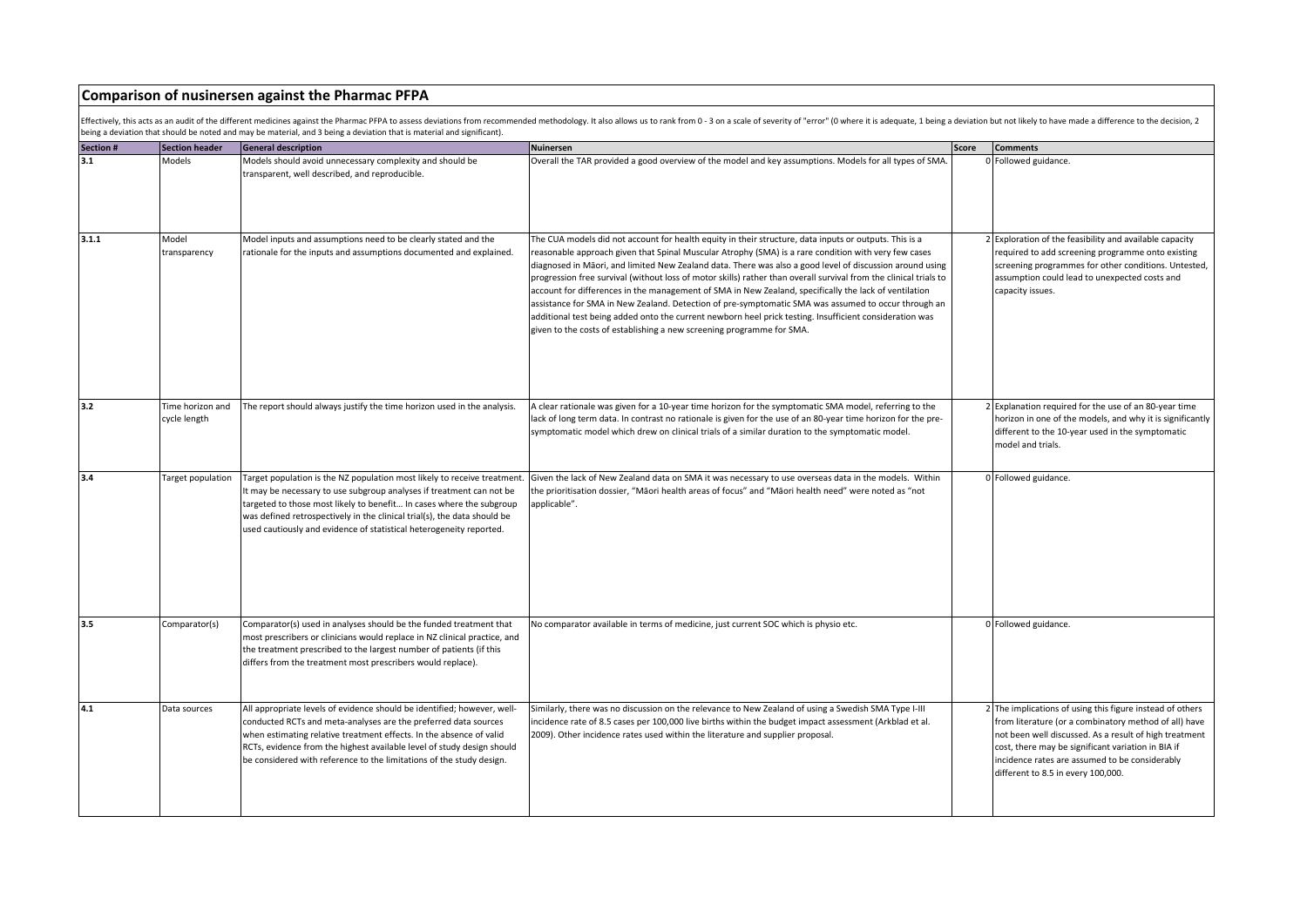| 4.4   | Assessing data    | Trials should be critically appraised using the GATE framework, with      | Not visible.                                                                                                                                                 | 1 Unclear that this has happened.                       |
|-------|-------------------|---------------------------------------------------------------------------|--------------------------------------------------------------------------------------------------------------------------------------------------------------|---------------------------------------------------------|
|       | quality           | consideration given to the internal and external validity of the trials.  |                                                                                                                                                              |                                                         |
|       |                   | Grades of evidence should be assigned, and assessment undertaken on       |                                                                                                                                                              |                                                         |
|       |                   | the applicability of the trials to the New Zealand health sector [known   |                                                                                                                                                              |                                                         |
|       |                   | biological factors that may alter effect of pharmaceutical, dependency    |                                                                                                                                                              |                                                         |
|       |                   | on way of administration, complex procedure, infrastructure required,     |                                                                                                                                                              |                                                         |
|       |                   | other factors]. When high-quality studies are available, these should be  |                                                                                                                                                              |                                                         |
|       |                   | the preferred data source when estimating relative treatment effects.     |                                                                                                                                                              |                                                         |
|       |                   |                                                                           |                                                                                                                                                              |                                                         |
|       |                   |                                                                           |                                                                                                                                                              |                                                         |
|       |                   |                                                                           |                                                                                                                                                              |                                                         |
| 5.2   | Extrapolation of  | Methodology, limitations, and any possible bias associated with           | Where international data are used it is important to include some discussion of the relevance of these                                                       | 1 Important to discuss the relevance and suitability of |
|       | data              | extrapolating data should be clearly described in the report and          | data in the New Zealand context. Total population New Zealand lifetables (with equal weighting by                                                            | the trial data to the NZ context.                       |
|       |                   | explored through sensitivity analysis. This includes extrapolating data   | gender) were used for the background mortality rate in these models. One table in the model presented                                                        |                                                         |
|       |                   | from clinical trials to the longer term (or to final outcomes),           | data from a New Zealand register of SMA cases by demographics including ethnicity. This data does not                                                        |                                                         |
|       |                   |                                                                           | generalising results from clinical trials to the NZ clinical setting by taking appear to have been used in the modelling or in the budget impact assessment. |                                                         |
|       |                   |                                                                           |                                                                                                                                                              |                                                         |
|       |                   | into account non-compliance, and undertaking indirect comparisons of      |                                                                                                                                                              |                                                         |
|       |                   | trials. It is recommended that in the absence of conclusive data,         |                                                                                                                                                              |                                                         |
|       |                   | conservative assumptions be used in the analysis.                         |                                                                                                                                                              |                                                         |
|       |                   |                                                                           |                                                                                                                                                              |                                                         |
|       |                   |                                                                           |                                                                                                                                                              |                                                         |
|       |                   |                                                                           |                                                                                                                                                              |                                                         |
| 6.1.2 | Health benefit to | It is recommended that only the HRQOL of the patient being treated        | A major limitation of using a funder perspective in modelling is the lack of any consideration of the                                                        | 1 SMA likely has a considerable impact on the HRQOL of  |
|       | family, whānau,   | should be included in the base-case analysis. If the treatment might      | considerable care and support by caregivers/whanau of individuals with SMA.                                                                                  | others around the patient, therefore could have been    |
|       | and society       | have a measurable but indirect impact on the HRQOL of others, such as     |                                                                                                                                                              | included as an additional scenario to the base case.    |
|       |                   | family and caregivers, this could be estimated and discussed in the       |                                                                                                                                                              |                                                         |
|       |                   | report as a scenario.                                                     |                                                                                                                                                              |                                                         |
|       |                   |                                                                           |                                                                                                                                                              |                                                         |
|       |                   |                                                                           |                                                                                                                                                              |                                                         |
| 6.2   | Health-related    | The NZ EQ-5D Tariff 2 should be referred to first when measuring          | Applied.                                                                                                                                                     | 0 Followed guidance.                                    |
|       | quality of life   | HRQOL, and should be used to describe the health states. The Global       |                                                                                                                                                              |                                                         |
|       | instruments       | Burden of Disease disability weights and published literature should be   |                                                                                                                                                              |                                                         |
|       |                   | used to check for consistency with the estimated EQ-5D values.            |                                                                                                                                                              |                                                         |
|       |                   |                                                                           |                                                                                                                                                              |                                                         |
| 6.2.2 | Obtaining utility | If subjective judgement is used to map health states, these health        | There was good discussion provided around the process for deciding on a set of utilities and reflection on                                                   | 1 Could have explored or explained why there was a      |
|       | values            | states should be validated through either published literature or expert  | the range of utility estimates in the literature, however, there was no discussion about the use of a                                                        | negative utility used (controversial in health          |
|       |                   | clinical input. The report should provide a detailed description of the   | negative utility (-0.12, health state worse than death) for infantile SMA.                                                                                   | economics to rank someone's quality of life worse       |
|       |                   | health state and the impact on HRQOL.                                     |                                                                                                                                                              | than death).                                            |
|       |                   |                                                                           |                                                                                                                                                              |                                                         |
| 7.2   | Pharmaceutical    | Should use net pricing from the pharmaceutical supplier, be based on      | Hospital schedule, so no dispensing costs etc.                                                                                                               | 0 Followed guidance.                                    |
|       | costs             | the dose used in the key clinical trials (unless evidence of efficacy for |                                                                                                                                                              |                                                         |
|       |                   | different doses in clinical practice) and take into account the lower     |                                                                                                                                                              |                                                         |
|       |                   | price of a future generic pharmaceutical. Dispensing fees and pharmacy    |                                                                                                                                                              |                                                         |
|       |                   | mark-up should be included. The cost of co-administered                   |                                                                                                                                                              |                                                         |
|       |                   | pharmaceuticals and any significant costs with administering the          |                                                                                                                                                              |                                                         |
|       |                   | pharmaceutical should also be taken into account.                         |                                                                                                                                                              |                                                         |
|       |                   |                                                                           |                                                                                                                                                              |                                                         |
|       |                   |                                                                           |                                                                                                                                                              |                                                         |
|       |                   |                                                                           |                                                                                                                                                              |                                                         |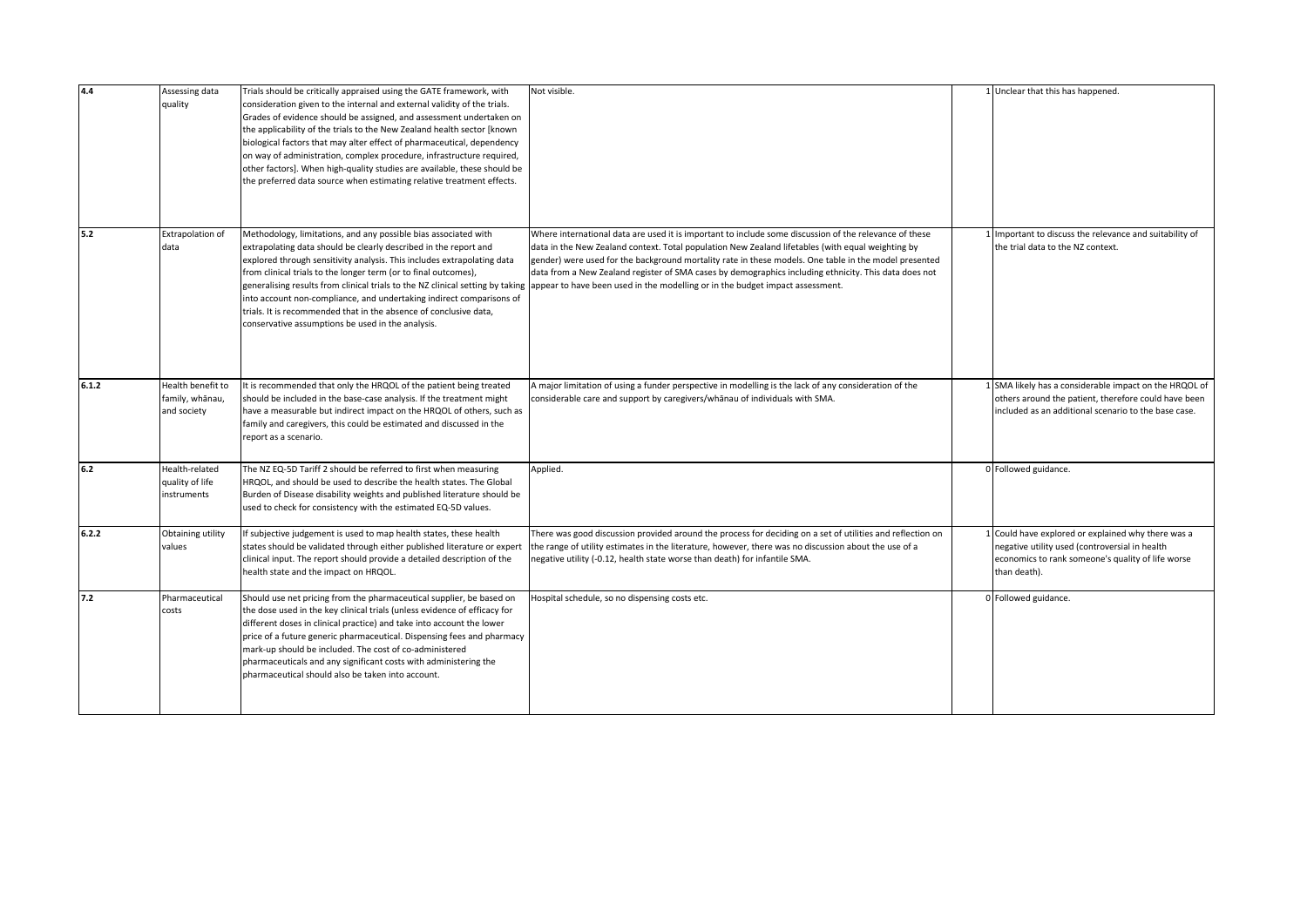| 7.8  | Indirect patient<br>costs                 | Should not be included in cost-utility analyses as costs. Reductions in<br>such costs may be included as health benefits.                                                                                                               | None of the models included any complications from lifetime 4 monthly intrathecal infusions of<br>Nusinersen. The clinical trials sourced in the PHARMAC modelling showed a high rate of adverse events<br>(AE) in both the intervention and control (Sham injection) groups for symptomatic infants and children<br>(Finkel et al. 2017; Mercuri et al. 2018). A number AEs were related to SMA making it difficult to<br>distinguish between AEs associated with SMA, the medicine (nusinersen) or complications from<br>intrathecal infusion. Complications of lumbar puncture were noted to be higher in the treatment group<br>than control group in the child onset study (Mercuri et al. 2018). The time frames of the trials were<br>limited to only a few years and additional risks may be expected from repeated infusions (4 monthly for<br>life). Costs likely significant enough that should be considered within the analysis. | 2 Potentially significant cost burdens associated with<br>lifetime treatment that have not been considered<br>qualitatively or quantitatively. |
|------|-------------------------------------------|-----------------------------------------------------------------------------------------------------------------------------------------------------------------------------------------------------------------------------------------|-----------------------------------------------------------------------------------------------------------------------------------------------------------------------------------------------------------------------------------------------------------------------------------------------------------------------------------------------------------------------------------------------------------------------------------------------------------------------------------------------------------------------------------------------------------------------------------------------------------------------------------------------------------------------------------------------------------------------------------------------------------------------------------------------------------------------------------------------------------------------------------------------------------------------------------------------|------------------------------------------------------------------------------------------------------------------------------------------------|
| 7.9  | Sourcing and<br>reporting of cost<br>data | Only NZ costs should be used in CUAs. The use of cost data from<br>overseas or clinical trials is not recommended. Expert clinical opinion<br>should be sough regarding likely treatment patterns and applicability of<br>resource use. | In contrast, no discussion was provided around how appropriate it may be to estimate NZ health system<br>costs using data from a 2016 cross sectional study of self-reported health care in Germany (Klug et al.<br>2016). No adjustment for PPP, just used exchange rate and inflation adjustment. Clear differences in<br>German and New Zealand GDP and basket of goods.                                                                                                                                                                                                                                                                                                                                                                                                                                                                                                                                                                   | 2 Goes against guidance without any reason as to why<br>PPP has not been used, or why NZ costs could not be<br>sourced.                        |
| 10.1 | Parameter<br>uncertainty                  | Sensitivity analysis should include univariate (simple) analysis and<br>multivariate analysis any uncertainty in the analysis should be fully<br>tested and described in the report.                                                    | The model itself included sensitivity analyses of selected clinical parameters (in the pre-symptomatic<br>model), utilities, pharmaceutical costs, time horizon, other costs and in the symptomatic model<br>conversion rates (to a state with improved outcomes, e.g. SMA type III). We note there were no sensitivity<br>analyses presented exploring the impacts of alternative scenarios of treatment completion, including<br>cessation of treatment, on modelled costs or QALYs gained.                                                                                                                                                                                                                                                                                                                                                                                                                                                 | 1 Could have explored different scenarios.                                                                                                     |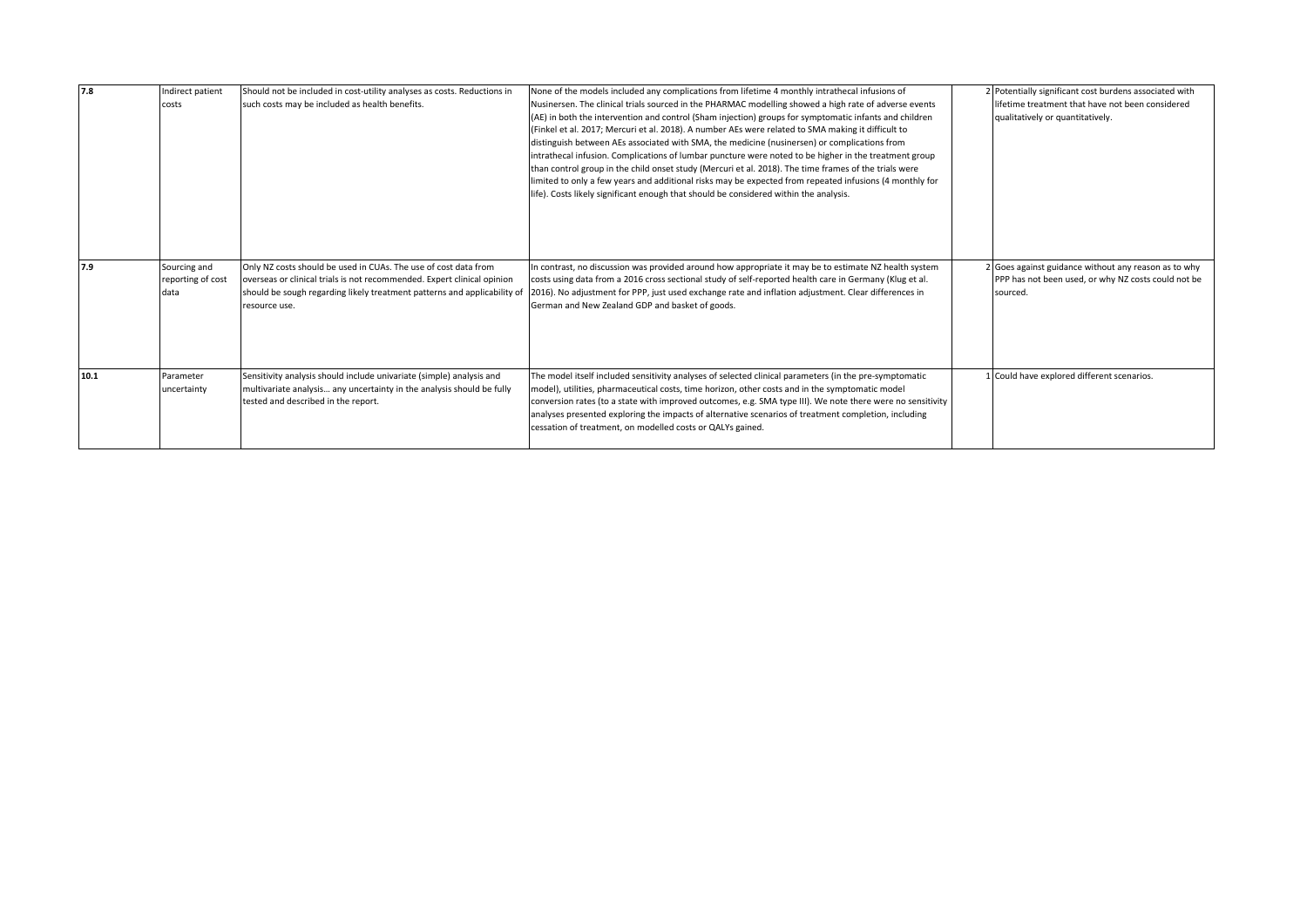|           |                          | Comparison of pembrolizumab against the Pharmac PFPA                                                                                                                                                                                                                                                                                                                                                                                                                                                                                                                                                    |                                                                                                                                                                                                                                                                                                                                                                                                                                                                                                                                                                                                                                                                                                                                                                                                                                                                                                                                                                                                                                                                                                                                                                                                                                                                                                                                                                                                                                                                                                                                                                                                                                                                                                                                                                                                                                                                                                                                                                                                                                                                                                                                                                                                                                                                                                                                                                                                                                                                                                                                                                                                                                                                                                                                                                                                                                                                                                                                                                                                                                                                                      |                                                                                                                                                                                                                                       |                                                                                                                                                                                                                                                                                                                                                                                                                                                                                                                                                                                                                                                                                                                                                                                                                      |                                                                                                                                                                   |
|-----------|--------------------------|---------------------------------------------------------------------------------------------------------------------------------------------------------------------------------------------------------------------------------------------------------------------------------------------------------------------------------------------------------------------------------------------------------------------------------------------------------------------------------------------------------------------------------------------------------------------------------------------------------|--------------------------------------------------------------------------------------------------------------------------------------------------------------------------------------------------------------------------------------------------------------------------------------------------------------------------------------------------------------------------------------------------------------------------------------------------------------------------------------------------------------------------------------------------------------------------------------------------------------------------------------------------------------------------------------------------------------------------------------------------------------------------------------------------------------------------------------------------------------------------------------------------------------------------------------------------------------------------------------------------------------------------------------------------------------------------------------------------------------------------------------------------------------------------------------------------------------------------------------------------------------------------------------------------------------------------------------------------------------------------------------------------------------------------------------------------------------------------------------------------------------------------------------------------------------------------------------------------------------------------------------------------------------------------------------------------------------------------------------------------------------------------------------------------------------------------------------------------------------------------------------------------------------------------------------------------------------------------------------------------------------------------------------------------------------------------------------------------------------------------------------------------------------------------------------------------------------------------------------------------------------------------------------------------------------------------------------------------------------------------------------------------------------------------------------------------------------------------------------------------------------------------------------------------------------------------------------------------------------------------------------------------------------------------------------------------------------------------------------------------------------------------------------------------------------------------------------------------------------------------------------------------------------------------------------------------------------------------------------------------------------------------------------------------------------------------------------|---------------------------------------------------------------------------------------------------------------------------------------------------------------------------------------------------------------------------------------|----------------------------------------------------------------------------------------------------------------------------------------------------------------------------------------------------------------------------------------------------------------------------------------------------------------------------------------------------------------------------------------------------------------------------------------------------------------------------------------------------------------------------------------------------------------------------------------------------------------------------------------------------------------------------------------------------------------------------------------------------------------------------------------------------------------------|-------------------------------------------------------------------------------------------------------------------------------------------------------------------|
|           |                          |                                                                                                                                                                                                                                                                                                                                                                                                                                                                                                                                                                                                         | Effectively, this acts as an audit of the different medicines against the Pharmac PFPA to assess deviations from recommended methodology. It also allows us to rank from 0 - 3 on a scale of severity of "error" (0 where it i                                                                                                                                                                                                                                                                                                                                                                                                                                                                                                                                                                                                                                                                                                                                                                                                                                                                                                                                                                                                                                                                                                                                                                                                                                                                                                                                                                                                                                                                                                                                                                                                                                                                                                                                                                                                                                                                                                                                                                                                                                                                                                                                                                                                                                                                                                                                                                                                                                                                                                                                                                                                                                                                                                                                                                                                                                                       |                                                                                                                                                                                                                                       |                                                                                                                                                                                                                                                                                                                                                                                                                                                                                                                                                                                                                                                                                                                                                                                                                      |                                                                                                                                                                   |
| Section # |                          | Section header General description<br>odels should avoid unnecessary complexity and should be transparent, well<br>described, and reproducible                                                                                                                                                                                                                                                                                                                                                                                                                                                          | Pembrolizumab (lung cancer)<br>he CUA models did not account for health equity in their structure, data inputs or outputs. Within the prioritisation dossiers, lung cancer is identified<br>as a "Māori health area of focus". Under the beading of "Māori health need", it is noted that Māori have higher incidence and mortality from Jung.<br>cancer in New Zealand. The prioritisation dossier, TAR and models give inadequate consideration to the inequities in lung cancer burden for Māori, in<br>particular the differing epidemiology and histology of lung cancers for Māori and the impact of inequities in healthcare impacting on current care and<br>the proposed criteria for the use of pembrolizumab for metastatic NSCLC.                                                                                                                                                                                                                                                                                                                                                                                                                                                                                                                                                                                                                                                                                                                                                                                                                                                                                                                                                                                                                                                                                                                                                                                                                                                                                                                                                                                                                                                                                                                                                                                                                                                                                                                                                                                                                                                                                                                                                                                                                                                                                                                                                                                                                                                                                                                                        | Score Comments<br>There are clear health inequities that exist in lung<br>cancer treatment that have not been considered<br>within the models. No separate analysis conducted.<br>and no recognition of differing health need.        | Pembrolizumab (melanoma)<br>he TAR provides good overview of the economic model used.                                                                                                                                                                                                                                                                                                                                                                                                                                                                                                                                                                                                                                                                                                                                | Score Comments<br>Followed guidance.                                                                                                                              |
| 3.1.1     | Model<br>transparency    | Model inputs and assumptions need to be clearly stated and the rationale for the<br>inputs and assumptions documented and explained.                                                                                                                                                                                                                                                                                                                                                                                                                                                                    | In order to make any assessment of whether pembrolizumab is likely to improve the vast disparities in lung cancer outcomes for Māori, it is critical to<br>inderstand whether Mäori would have equity in eligibility for this treatment. Within the provided documents, there is no estimate of the number of<br>Mäori with metastatic NSCLC (EGRF and ALK negative) with and without the criterion of PB-L1>50, that might be eligible for pembrolizumab under the<br>roposed funding criteria. Therefore, while addressing an area of focus and high priority for Mäori, we are unable to assess whether this treatment<br>will provide equitable benefits for Māori. Adverse events (including those categorised as serious and severe) were common in the clinical trials for<br>both the intervention (pembrolizumab) and comparator groups (Paz Ares et al. 2018: Gandhi et al. 2018: Reck et al. 2016). For example, in the Paz<br>kres 2018 clinical trial of combination first line therapy, 69.8% and 68.2% of patients in the intervention and comparator groups respectively<br>experienced severe adverse events. Adverse events from pembrolizumab were not included in the base models.                                                                                                                                                                                                                                                                                                                                                                                                                                                                                                                                                                                                                                                                                                                                                                                                                                                                                                                                                                                                                                                                                                                                                                                                                                                                                                                                                                                                                                                                                                                                                                                                                                                                                                                                                                                                                                                                               | for treatments.                                                                                                                                                                                                                       | 3 Exploration required about existing barriers to access Inputs and assumptions defined in the TAR, hazard ratios from literature,<br>assumptions about efficacy of dosages from relevant CT. Recommendation<br>was made by PTAC and CaTSoP in late 2015 to fund pembrolizumab on low<br>priority, funding recommendation made in mid-2016 by board for<br>pembrolizumab as an additional treatment for late-stage melanoma.<br>Recommendation for low priority only seemingly on the basis of an early<br>evidence base and uncertainty about the medicine's longer term benefits,<br>as well as potential risks and very high cost. No consideration about DHB<br>capacity, and unclear whether the decision to fund the medicine was<br>influenced at all by the fact this is not a high priority area for Maori. | 2 Need for exploration into<br>capacity issues.                                                                                                                   |
| 3.2       | cycle length             | Time horizon and The report should always justify the time horizon used in the analysis.                                                                                                                                                                                                                                                                                                                                                                                                                                                                                                                | 20-years stated as the time horizon.                                                                                                                                                                                                                                                                                                                                                                                                                                                                                                                                                                                                                                                                                                                                                                                                                                                                                                                                                                                                                                                                                                                                                                                                                                                                                                                                                                                                                                                                                                                                                                                                                                                                                                                                                                                                                                                                                                                                                                                                                                                                                                                                                                                                                                                                                                                                                                                                                                                                                                                                                                                                                                                                                                                                                                                                                                                                                                                                                                                                                                                 | on the documents alone.                                                                                                                                                                                                               | 1 It is unclear what the justification for this was, based Justification for time horizon 40 years because it is significantly beyond the<br>life expectancy of the patient population. Cycle of 3 weeks reported, since<br>all three treatments (dacarbazine (current), ipilimumab (indirect<br>comparator), pembrolizumab (test)) are administered in 3-week treatmen<br>cycles.                                                                                                                                                                                                                                                                                                                                                                                                                                   | 1 It is unclear what the<br>ustification for this was.<br>ased on the documents<br>lone                                                                           |
| 3.4       | <b>Target population</b> | Target population is the NZ population most likely to receive treatment. It may be<br>necessary to use subgroup analyses if treatment can not be targeted to those most<br>likely to benefit In cases where the subgroup was defined retrospectively in the<br>clinical trial(s), the data should be used cautiously and evidence of statistical<br>heterogeneity reported                                                                                                                                                                                                                              | The clinical trial populations differed in important ways to the Mäori population, for example the clinical trial participants were mostly male (59-81%)<br>Gandhi et al. 2018; Herbst et al. 2016; Paz Ares et al. 2018; Reck et al. 2016) whereas 56% of all lung cancers in Māori are in Māori females (Ministry<br>of Health. 2018). In addition, Māori are diagnosed with lung cancer at a younger median age than non-Māori (Lawrenson et al. 2018; Te Aho o Te<br>Kahu). The impacts of these differences were not considered in the CUA or supporting documentation. no information on the epidemiology of the<br>relevant types of lung cancer indicated for pembrolizumab is provided by ethnicity or considered for inequities, namely NSCLC (squamous and non-<br>squamous). The PHARMAC TAR notes that NSCLCs comprise most (80%) of all lung cancers. This data is unreferenced. NZ data for 2015-2018 show<br>that NSCLC comprise 70% of all lung cancers (Te Aho o Te Kahu, 2021), and this is slightly lower for Mäori at 66%. In addition, PHARMAC<br>documentation fails to provide context in relation to access to care. For example, PHARMAC have previously noted that access to treatments for<br>cancers for Mäori is a particular area of concern, with Mäori 35% less likely to receive medicines for the treatment of cancers than non-Mäori<br>(adjusted for age and disease burden) (Metcalf et al. 2018). Relevant to this, the modelling does not consider the potential to optimise equity within<br>existing treatment options or the impact of inequities in first line treatments when modelling pembrolizumab as a second line treatment.<br>Pembrolizumab has been shown to provide clinical benefit in improved overall and progression-free survival regardless of PD-L1 level (including PD-L1<br>negative) (Paz Ares et al. 2018; Gandhi et al. 2018). However, within the TAR, as a method for reducing the fiscal burden of pembrolizumab, it was<br>roposed to limited eligibility to those with high levels of PD-L1>50 (representing about 25-30% of the clinical trial populations) based upon some (but<br>nconsistent) evidence of a greater survival benefit seen for this group in overall survival (Paz Ares et al. 2018; Herbst et al. 2016) and progression free<br>survival (Gandhi et al. 2018). This suggestion is made without any information on the distribution of PD-L1 levels in Mäori to ensure that such a<br>requirement does not inequitably impact on access to this medication for Māori. Within the TAR it is acknowledged that PD-L1 testing is an invasive<br>procedure (requiring a tissue sample) and may be variably used by clinicians (estimated at 10%) if not required as a part of the special authority. There<br>is no consideration of the impact of known inequities in access to and quality of healthcare for lung cancer for Mäori (Stevens et al. 2008: Te Aho o Te<br>Kahu. 2021), on the likely rates of PD-L1 testing, and subsequent eligibility for pembrolizumab under this proposal. | 3 Exploration of the suitability of the trial findings to a Target population identified.<br>eemingly very different population required. The<br>impacts of poor generalisability are not well<br>socialised throughout the documents |                                                                                                                                                                                                                                                                                                                                                                                                                                                                                                                                                                                                                                                                                                                                                                                                                      | 0 Followed guidance.                                                                                                                                              |
| 3.5       | Comparator(s)            | or clinicians would replace in NZ clinical practice, and the treatment prescribed to the<br>largest number of patients (if this differs from the treatment most prescribers would<br>replace).                                                                                                                                                                                                                                                                                                                                                                                                          | Comparator(s) used in analyses should be the funded treatment that most prescribers Docetaxel as the comparator for one line, another comparator arm too because of ill fitness. Explained within TAR.                                                                                                                                                                                                                                                                                                                                                                                                                                                                                                                                                                                                                                                                                                                                                                                                                                                                                                                                                                                                                                                                                                                                                                                                                                                                                                                                                                                                                                                                                                                                                                                                                                                                                                                                                                                                                                                                                                                                                                                                                                                                                                                                                                                                                                                                                                                                                                                                                                                                                                                                                                                                                                                                                                                                                                                                                                                                               | 0 Followed guidance.                                                                                                                                                                                                                  | The analysis of pembrolizumab was indirect since there were no trials<br>comparing pembrolizumab to the active treatment (dacarbazine) in the<br>treatment naïve unresectable or metastatic melanoma population.                                                                                                                                                                                                                                                                                                                                                                                                                                                                                                                                                                                                     | 2 The appropriateness and<br>plications of this indirect<br>analysis do not seem to have<br>een discussed in depth<br>ithin the documents<br>provided by Pharmac. |
| 4.1       | Data sources             | and meta-analyses are the preferred data sources when estimating relative treatment<br>effects. In the absence of valid RCTs, evidence from the highest available level of study<br>design should be considered with reference to the limitations of the study design.                                                                                                                                                                                                                                                                                                                                  | All appropriate levels of evidence should be identified; however, well-conducted RCTs Summary of international trials and literature regarding pembrolizumab for lung cancer within the TAR.                                                                                                                                                                                                                                                                                                                                                                                                                                                                                                                                                                                                                                                                                                                                                                                                                                                                                                                                                                                                                                                                                                                                                                                                                                                                                                                                                                                                                                                                                                                                                                                                                                                                                                                                                                                                                                                                                                                                                                                                                                                                                                                                                                                                                                                                                                                                                                                                                                                                                                                                                                                                                                                                                                                                                                                                                                                                                         | 1 Unclear that the evidence has gone through a<br>ranking process to identify the best suited.                                                                                                                                        | The New Zealand Cancer Registry reports the number of melanoma<br>patients, however does not capture information on progression through<br>stages. Pharmac therefore used a surrogate for likely number of patients<br>eligible for treatment, based off New Zealand Cancer Registry numbers of<br>melanoma patients. Pharmac provided some brief commentary on the<br>high uncertainty with this estimate.                                                                                                                                                                                                                                                                                                                                                                                                          | 0 Followed guidance.                                                                                                                                              |
| A         | Assessing data<br>uality | Trials should be critically appraised using the GATE framework, with consideration<br>given to the internal and external validity of the trials. Grades of evidence should be<br>assigned, and assessment undertaken on the applicability of the trials to the New<br>Zealand health sector [known biological factors that may alter effect of<br>pharmaceutical, dependency on way of administration, complex procedure.<br>infrastructure required, other factors]. When high-quality studies are available, these<br>should be the preferred data source when estimating relative treatment effects. | Not visible.                                                                                                                                                                                                                                                                                                                                                                                                                                                                                                                                                                                                                                                                                                                                                                                                                                                                                                                                                                                                                                                                                                                                                                                                                                                                                                                                                                                                                                                                                                                                                                                                                                                                                                                                                                                                                                                                                                                                                                                                                                                                                                                                                                                                                                                                                                                                                                                                                                                                                                                                                                                                                                                                                                                                                                                                                                                                                                                                                                                                                                                                         | 1 Unclear whether this has happened.                                                                                                                                                                                                  | Not visible.                                                                                                                                                                                                                                                                                                                                                                                                                                                                                                                                                                                                                                                                                                                                                                                                         | 1 Unclear whether this has<br>appened.                                                                                                                            |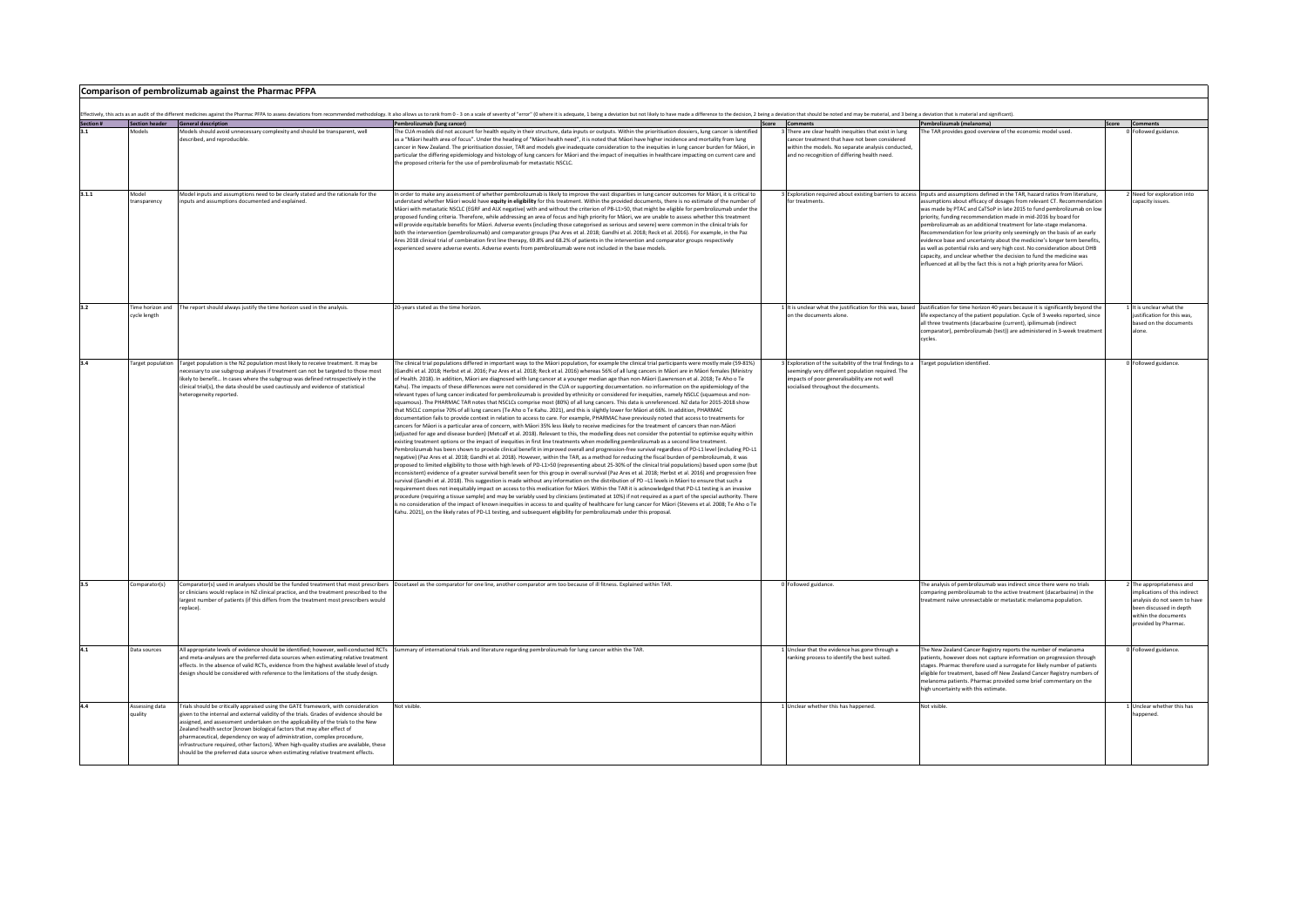| 5.2   | Extrapolation of<br>data                            | Methodology, limitations, and any possible bias associated with extrapolating data<br>includes extrapolating data from clinical trials to the longer term (or to final<br>outcomes), generalising results from clinical trials to the NZ clinical setting by taking<br>into account non-compliance, and undertaking indirect comparisons of trials. It is<br>recommended that in the absence of conclusive data, conservative assumptions be<br>used in the analysis. | The modelling drew on international trial data for the starting proportions of the population on different treatment regimes, and transitions to:<br>should be clearly described in the report and explored through sensitivity analysis. This further treatments, supportive care and death. In addition, the main outcomes of overall survival and progression free survival for<br>ttervention arm (pembrolizumab) and the comparator arms of usual care come from trial data. There was no discussion provided on the relevance<br>of these estimates in the New Zealand healthcare context for the New Zealand population, or for Māori specifically. New Zealand lung cancer survival<br>rates are worse than a number of countries with comparable health systems (Lawrenson et al. 2018, Coleman et al. 2011). In addition, there are<br>known disparities in lung cancer survival for Mäori overall, by stage, and of particular relevance to pembrolizumab, Mäori with distant disease are 30%<br>nore likely to die than non-Māori (with the same stage), HR 1.298 (95%Cl 1.226- 1.374) (Gurney et al. 2020). The worse survival in New Zealand, and<br>for Mäori, means that there is the potential for pembrolizumab to achieve even greater benefits at the population level than demonstrated in clinical<br>trials. The assumptions around cancer survival in the model are important as sensitivity analyses indicated that the models were most sensitive to<br>assumptions around overall survival and the cost of pembrolizumab. | 3 As above, this requires exploration around the<br>suitability of the findings to the New Zealand<br>context, specifically for groups already facing<br>inequities in access to health care and also health<br>outcomes. | Explanation of CT that informed model provided. Limitation around<br>oncology infusion capacity mentioned, but not well discussed in terms of<br>the risk of capacity not increasing. No discussion about what happens if<br>there isn't the capacity, or what it would mean for the NZ clinical<br>environment.                                                                                                                                                                                                                                                                                        | 2 Exploration needed into the<br>feasibility of increasing<br>capacity for oncology<br>infusion, as well as the<br>potential disbenefits that<br>could eventuate if capacity is<br>not extended. |
|-------|-----------------------------------------------------|-----------------------------------------------------------------------------------------------------------------------------------------------------------------------------------------------------------------------------------------------------------------------------------------------------------------------------------------------------------------------------------------------------------------------------------------------------------------------|------------------------------------------------------------------------------------------------------------------------------------------------------------------------------------------------------------------------------------------------------------------------------------------------------------------------------------------------------------------------------------------------------------------------------------------------------------------------------------------------------------------------------------------------------------------------------------------------------------------------------------------------------------------------------------------------------------------------------------------------------------------------------------------------------------------------------------------------------------------------------------------------------------------------------------------------------------------------------------------------------------------------------------------------------------------------------------------------------------------------------------------------------------------------------------------------------------------------------------------------------------------------------------------------------------------------------------------------------------------------------------------------------------------------------------------------------------------------------------------------------------------------------------------------------|---------------------------------------------------------------------------------------------------------------------------------------------------------------------------------------------------------------------------|---------------------------------------------------------------------------------------------------------------------------------------------------------------------------------------------------------------------------------------------------------------------------------------------------------------------------------------------------------------------------------------------------------------------------------------------------------------------------------------------------------------------------------------------------------------------------------------------------------|--------------------------------------------------------------------------------------------------------------------------------------------------------------------------------------------------|
| 6.1.2 | Health benefit to<br>family, whänau,<br>and society | It is recommended that only the HRQOL of the patient being treated should be<br>included in the base-case analysis. If the treatment might have a measurable but<br>indirect impact on the HRQOL of others, such as family and caregivers, this could be<br>estimated and discussed in the report as a scenario.                                                                                                                                                      | Not captured.                                                                                                                                                                                                                                                                                                                                                                                                                                                                                                                                                                                                                                                                                                                                                                                                                                                                                                                                                                                                                                                                                                                                                                                                                                                                                                                                                                                                                                                                                                                                        | 1 Could be explored as an alternative scenario,<br>burden for cancer patients.                                                                                                                                            | The analysis conducted by Pharmac assumed there would be the capacity<br>particularly through literature that has observed care to meet the extra demand for oncology infusion services, however this did<br>not seem to be a well tested assumption throughout the analysis (i.e. is it<br>feasible for DHBs to increase their infusion capacity?). The implications of<br>funding a medicine without having the capacity to administer it have not<br>been well captured. The potential disbenefits also of closing out other<br>infusion treatments for other diseases are not well captured either. | 2 See above.                                                                                                                                                                                     |
| 6.2   | Health-related<br>quality of life<br>nstruments     | The NZ EQ-5D Tariff 2 should be referred to first when measuring HROOL, and should Use of EurOOL Eq-5D instrument. Based off Chouaid et al., 2013.<br>be used to describe the health states. The Global Burden of Disease disability weights<br>and published literature should be used to check for consistency with the estimated<br>EQ-5D values.                                                                                                                  |                                                                                                                                                                                                                                                                                                                                                                                                                                                                                                                                                                                                                                                                                                                                                                                                                                                                                                                                                                                                                                                                                                                                                                                                                                                                                                                                                                                                                                                                                                                                                      | 1 Unclear whether this is appropriate, or a good<br>substitute for the NZ EQ-5D Tariff 2.                                                                                                                                 | Used.                                                                                                                                                                                                                                                                                                                                                                                                                                                                                                                                                                                                   | D Followed guidance.                                                                                                                                                                             |
| 6.2.2 | Obtaining utility<br>values                         | If subjective judgement is used to map health states, these health states should be<br>validated through either published literature or expert clinical input. The report should<br>provide a detailed description of the health state and the impact on HRQOL.                                                                                                                                                                                                       | he utilities of progression-free disease (0.58) and progressive disease (0.70) came from a study of the quality-of-life preferences of patients with<br>metastatic NSCLC from 25 hospitals across Europe, Canada, Australia and Turkey (Chouaid et al. 2013). The authors of this paper comment on the<br>igher values of utilities from their study compared to other studies and consider the difference is due to the important influence of "elicitation<br>nethod, the difference in study population (patients versus general public), or a combination of both". This is an important point when considering<br>the comparability of the utilities used by PHARMAC across different CUA models.                                                                                                                                                                                                                                                                                                                                                                                                                                                                                                                                                                                                                                                                                                                                                                                                                                               | 2 Needs further discussion/exploration on why or why<br>not this is appropriate for the Pharmac analysis.                                                                                                                 | Utility weights calculated compared to literature - similar in size.                                                                                                                                                                                                                                                                                                                                                                                                                                                                                                                                    | 0 Followed guidance                                                                                                                                                                              |
| 7.2   | Pharmaceutical<br>costs                             | and take into account the lower price of a future generic pharmaceutical. Dispensing<br>fees and pharmacy mark-up should be included. The cost of co-administered<br>pharmaceuticals and any significant costs with administering the pharmaceutical<br>should also be taken into account.                                                                                                                                                                            | Should use net pricing from the pharmaceutical supplier, be based on the dose used in In the calculation of pharmaceutical costs, the TAR notes that PHARMAC modelling used international clinical trial data on the proportio<br>the key clinical trials (unless evidence of efficacy for different doses in clinical practice) on different lung cancer medicine treatments to estimate current care and applied NZ medicine costs to these distributions. The<br>whether these treatment proportions reflect current (best practice or actual) patterns of lung cancer treatment New Zealand.                                                                                                                                                                                                                                                                                                                                                                                                                                                                                                                                                                                                                                                                                                                                                                                                                                                                                                                                                     | 2 Requires assessment of whether this is the<br>appropriate and whether there are likely to be<br>material differences in costs given potential<br>differences in treatment proportions.                                  | Seemingly fine. Costs of administration taken into account,<br>accommodation for wastage, mark-up, etc.                                                                                                                                                                                                                                                                                                                                                                                                                                                                                                 | 0 Followed guidance                                                                                                                                                                              |
| 7.8   | Indirect patient<br>costs                           | Should not be included in cost-utility analyses as costs. Reductions in such costs may<br>be included as health benefits.                                                                                                                                                                                                                                                                                                                                             | Not visible.                                                                                                                                                                                                                                                                                                                                                                                                                                                                                                                                                                                                                                                                                                                                                                                                                                                                                                                                                                                                                                                                                                                                                                                                                                                                                                                                                                                                                                                                                                                                         | 1 Unclear whether there has been inclusion of<br>reductions in indirect patient costs as health benefits                                                                                                                  | Not included. No discussion of the adverse events recognised in the trial.                                                                                                                                                                                                                                                                                                                                                                                                                                                                                                                              | 1 Consideration of adverse<br>events important, even<br>qualitatively.                                                                                                                           |
| 7.9   | Sourcing and<br>reporting of cost<br>data           | Only NZ costs should be used in CUAs. The use of cost data from overseas or clinical<br>trials is not recommended. Expert clinical opinion should be sough regarding likely<br>treatment patterns and applicability of resource use.                                                                                                                                                                                                                                  | Use of Pharmac Cost Resource Manual to estimate the other costs of treatment (outside of pharmaceutical cost).                                                                                                                                                                                                                                                                                                                                                                                                                                                                                                                                                                                                                                                                                                                                                                                                                                                                                                                                                                                                                                                                                                                                                                                                                                                                                                                                                                                                                                       | 0 Followed guidance.                                                                                                                                                                                                      | Use of Pharmac Cost Resource Manual to estimate the other costs of<br>treatment and health sector costs                                                                                                                                                                                                                                                                                                                                                                                                                                                                                                 | 0 Followed guidance.                                                                                                                                                                             |
| 10.1  | Parameter<br>uncertainty                            | Sensitivity analysis should include univariate (simple) analysis and multivariate<br>analysis any uncertainty in the analysis should be fully tested and described in the<br>renort                                                                                                                                                                                                                                                                                   | Sensitivity analyses were run to examine the additional costs of adverse events, but there was no consideration of the health impacts or (disutility) of<br>experiencing an adverse event.                                                                                                                                                                                                                                                                                                                                                                                                                                                                                                                                                                                                                                                                                                                                                                                                                                                                                                                                                                                                                                                                                                                                                                                                                                                                                                                                                           |                                                                                                                                                                                                                           | 1 Exploration of the severity of adverse events and the The model itself included sensitivity analyses of selected clinical<br>associated costs important for robustness of analysis. parameters, utilities, pharmaceutical costs, time horizon, and other costs.                                                                                                                                                                                                                                                                                                                                       | D Followed guidance.                                                                                                                                                                             |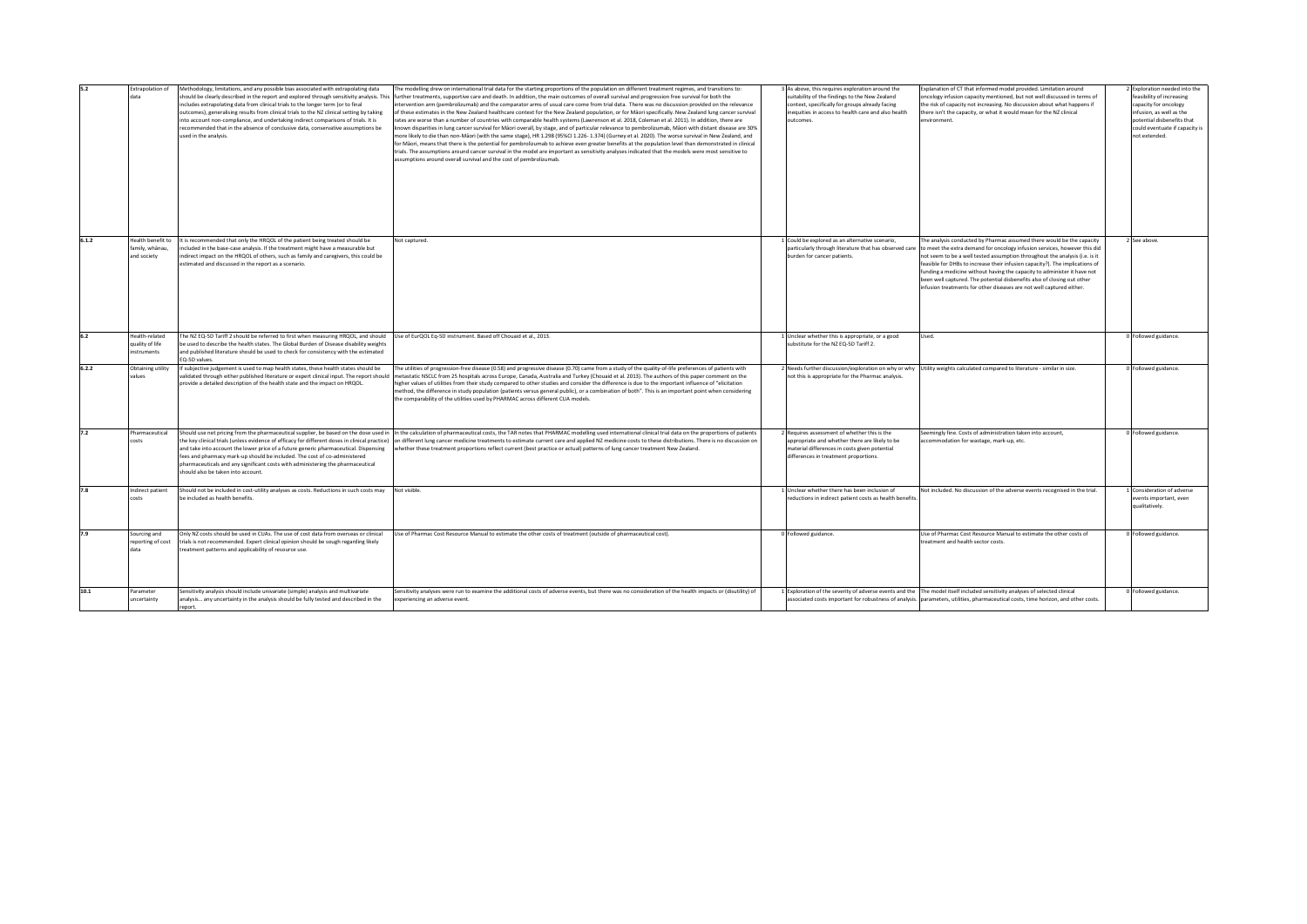| Comparison of empagliflozin against the Pharmac Factors For Consideration (FFC) Internal Guidance Document |
|------------------------------------------------------------------------------------------------------------|
|                                                                                                            |
|                                                                                                            |

|                | (ffectively, this acts as an audit of the different medicines against the Pharmac FFC Internal Guidance Document to assess deviations from recommended methodology. It also allows us to rank from 0 - 3 on a scale of severit<br>deviation that is material and significant). |                                                                                                                                                                                                                                                                                                                                                                                                                                                                                                                                                                                                                                                                                                                                         |                                                                                                                                                                                                                                                                                                                                                                                                                                                                                                                                                                                                                                                                                                                                                                                                                                                                                                                                                                                                                                                                                                                                                                                                                                                                                                                                                                                                                                                                                                                                                                                                                                                                                                                                                              |       |                                                                                                                                                                                                                                   |  |  |  |
|----------------|--------------------------------------------------------------------------------------------------------------------------------------------------------------------------------------------------------------------------------------------------------------------------------|-----------------------------------------------------------------------------------------------------------------------------------------------------------------------------------------------------------------------------------------------------------------------------------------------------------------------------------------------------------------------------------------------------------------------------------------------------------------------------------------------------------------------------------------------------------------------------------------------------------------------------------------------------------------------------------------------------------------------------------------|--------------------------------------------------------------------------------------------------------------------------------------------------------------------------------------------------------------------------------------------------------------------------------------------------------------------------------------------------------------------------------------------------------------------------------------------------------------------------------------------------------------------------------------------------------------------------------------------------------------------------------------------------------------------------------------------------------------------------------------------------------------------------------------------------------------------------------------------------------------------------------------------------------------------------------------------------------------------------------------------------------------------------------------------------------------------------------------------------------------------------------------------------------------------------------------------------------------------------------------------------------------------------------------------------------------------------------------------------------------------------------------------------------------------------------------------------------------------------------------------------------------------------------------------------------------------------------------------------------------------------------------------------------------------------------------------------------------------------------------------------------------|-------|-----------------------------------------------------------------------------------------------------------------------------------------------------------------------------------------------------------------------------------|--|--|--|
| Section        | Sub-section                                                                                                                                                                                                                                                                    | <b>Description</b>                                                                                                                                                                                                                                                                                                                                                                                                                                                                                                                                                                                                                                                                                                                      | <b>Empagliflozin</b>                                                                                                                                                                                                                                                                                                                                                                                                                                                                                                                                                                                                                                                                                                                                                                                                                                                                                                                                                                                                                                                                                                                                                                                                                                                                                                                                                                                                                                                                                                                                                                                                                                                                                                                                         | Score | <b>Comments</b>                                                                                                                                                                                                                   |  |  |  |
| Need           | Health need of the person                                                                                                                                                                                                                                                      | How unwell is a person with the health condition compared with an individual in perfect<br>health? All significant health effects, physical and mental, are relevant and are taken into<br>account when estimating health need. This may include comorbidities. Important to note,<br>health need of individuals is not included in the CUA undertaken by Pharmac. It is simply a<br>measurement of the disease burden irrespective of treatments already available or<br>proposed. Health need of populations are however included in BIA, and sometimes in<br>CUA. Assumedly, this would enter CUA when there is recognition of significant differences<br>n prevalence across different population groups; as seen here in diabetes. | Recognised within the documents that diabetes has serious long-term consequences, including cardiovascular complications and disease burden, and that<br>occurrence and rate of progression of diabetes is notably higher for high risk populations (Māori, Pacific, South Asians). T2DM often leads to cardiovascular<br>disease in respect to morbidity and mortality. There was no separate CUA done, despite recognition that the health need likely differs significantly for high risk<br>populations. Within the prioritisation dossier, diabetes is noted to be a Māori health area of focus. Māori are also noted to have higher rates of diabetes, CVD and<br>diabetes associated complications. The average age of diabetes is noted to be lower in Māori than in non-Māori. Inequities in access to care for diabetes,<br>including diagnosis and any potential inequities in pharmaceutical access, were not discussed. The differing epidemiology of diabetes and CVD in Mäori have not<br>been taken into consideration within the PHARMAC modelling of empagliflozin. At a minimum we would expect to see some discussion of how generalizable the<br>RCT results (and the CUA) are to the NZ total population with diabetes, and separately to the Māori population with diabetes. We expect that there are large<br>differences between the RCT population and the Mäori population, at least with respect to age and access to healthcare impacting on diagnosis of CVD and access<br>to existing diabetes treatments, and likely also important differences between the RCT and the total NZ population (including gender proportions) that are critical<br>to consider in the presentation and interpretation of the modelling results. |       | Discussion on generalisability and<br>analysis do not fully explore key<br>issues about the potential impact<br>for Māori.                                                                                                        |  |  |  |
|                | Availability and suitability of existing<br>medicines, medical devices, and treatments                                                                                                                                                                                         | What options are currently publicly funded to treat the population with this condition?<br>How well do they work? A medicine is generally considered available if it is listed on the<br>Schedule for the relevant indication. Consideration of the practicality, effectiveness,<br>appropriateness of the treatment in the population group is necessary. this does come<br>nto the CUA because the CUA compares the proposal with current practice. The CUA<br>ocuses on net incremental benefit, however, so may not capture all the details of current<br>reatment described under the Health Need Factor.                                                                                                                          | Current treatments are outlined in the TAR. Issues of current accessibility and suitability, particularly for high risk populations, are not discussed i.e. are Māori,<br>Pacific, South Asians able to access existing treatments?                                                                                                                                                                                                                                                                                                                                                                                                                                                                                                                                                                                                                                                                                                                                                                                                                                                                                                                                                                                                                                                                                                                                                                                                                                                                                                                                                                                                                                                                                                                          |       | No exploration of existing barriers<br>and inequities in access to diabetes<br>treatments. Descriptive analysis<br>only of current state.                                                                                         |  |  |  |
|                | Health need of the family, whanau, and<br>wider society                                                                                                                                                                                                                        | What are the health needs for the family, whanau of the person with the disease, and the<br>nealth needs for wider society? Considers the effect of a person's illness on the health of<br>those around them. CUA may in some cases take into account the health need of others.                                                                                                                                                                                                                                                                                                                                                                                                                                                        | Prioritisation dossier states that long-term poor management of diabetes is associated with a range of severe complications and premature death, and that has an<br>mpact on family and whanau if an individual with diabetes requires care or if those around them require care from others.                                                                                                                                                                                                                                                                                                                                                                                                                                                                                                                                                                                                                                                                                                                                                                                                                                                                                                                                                                                                                                                                                                                                                                                                                                                                                                                                                                                                                                                                |       | No exploration of the implications<br>this has for those around someone<br>vith diabetes. Amputations, kidney<br>disease, etc. Literature out there<br>that explores this, would hope<br>Pharmac would do something like<br>this. |  |  |  |
|                | Impact on Māori health areas of focus and<br>Māori health outcomes                                                                                                                                                                                                             | s the impact on Mäori health outcomes? This considers the diseases outlined in the Te<br>Vhaioranga 2013 - 2023: Māori Responsiveness Strategy. Areas are diabetes and renal<br>disease, respiratory disease (asthma, COPD, lung disease), heart/cardiovascular, mental<br>health, arthritis and gout, obesity, rheumatic fever. In general this doesn't enter CUA<br>estimates. However, the guidance states that a CUA can be undertaken for different sub-<br>groups, particularly where value for money for a population group experiencing a disparity<br>is likely to be significant.                                                                                                                                             | Has the disease, condition, or illness been identified as a Māori health area of focus? What Recognised that Māori have significantly higher rates of diabetes, CVD, and diabetes associated complications than non-Māori popu<br>diabetes among Māori is significantly younger than non-Māori. Māori health area of focus within strategy.                                                                                                                                                                                                                                                                                                                                                                                                                                                                                                                                                                                                                                                                                                                                                                                                                                                                                                                                                                                                                                                                                                                                                                                                                                                                                                                                                                                                                  |       | Despite recognition of the higher<br>prevalence for Mäori, no separate<br>analyses conducted.                                                                                                                                     |  |  |  |
|                | Impact on the health outcomes of<br>population groups experiencing health<br>disparities                                                                                                                                                                                       | What is the impact of the disease/condition on other population groups already<br>experiencing disparities? To what extent does the disease disproportionately affect<br>oopulation groups that have substantive health disparities? This includes Pacific peoples,<br>efugees, LGBTQI+, NZ deprivation deciles 9-10, sub-regionally deprived communities. The<br>Iness/disease/condition itself is not a sufficient way to define a group. Guidance states<br>that a CUA can be undertaken for different sub-groups, particularly where value for<br>money for a population group experiencing a disparity is likely to be significant.                                                                                                | Recognised greater disease burden in South Indian, Māori, and Pacific populations in NZ, as well as people in areas of low socioeconomic status and people with a<br>ong-history of mental illness - noted to have higher diabetes/CVD disease burden. Includes higher incidence of diabetes as well as complications from diabetes.                                                                                                                                                                                                                                                                                                                                                                                                                                                                                                                                                                                                                                                                                                                                                                                                                                                                                                                                                                                                                                                                                                                                                                                                                                                                                                                                                                                                                         |       | Despite recognition of the higher<br>revalence for Mäori + Pacific, no<br>separate analyses conducted.                                                                                                                            |  |  |  |
|                | Impact on govt. health priorities                                                                                                                                                                                                                                              | Overarching govt. priorities are child wellbeing, mental wellbeing, prevention, health<br>equity, primary health care, with specific focus on rare diseases, cancer, long-term<br>conditions, and infectious diseases. This does not enter the CUA.                                                                                                                                                                                                                                                                                                                                                                                                                                                                                     | Proposed intervention helps to prevent, intervene, rehabilitate, and improve wellbeing of people with long-term disease.                                                                                                                                                                                                                                                                                                                                                                                                                                                                                                                                                                                                                                                                                                                                                                                                                                                                                                                                                                                                                                                                                                                                                                                                                                                                                                                                                                                                                                                                                                                                                                                                                                     |       | Followed guidance.                                                                                                                                                                                                                |  |  |  |
| <b>Benefit</b> | <b>Health benefit to the person</b>                                                                                                                                                                                                                                            | What would be the health benefits or losses to the person who would receive the<br>medicine? Looking at the net benefits over and above what is achieved by current<br>reatments, including extension of life as well as improved HRQOL. As well as health<br>enefits, potential losses as a result of the funding decision should be considered. This<br>includes harm done by adverse effects as well as no longer providing a gain that current<br>treatment delivered. Enters the CUA directly.                                                                                                                                                                                                                                     | Health benefits well discussed in the TAR, based off the EMPAG-Reg trial. PTAC did not comment on the strength and quality of evidence, however. Adverse<br>events not considered in the model as the incremental difference between the two therapies and the relative cost of treating the most frequently occurring<br>adverse events was considered to be immaterial, as per Hot Topic meeting July 2019                                                                                                                                                                                                                                                                                                                                                                                                                                                                                                                                                                                                                                                                                                                                                                                                                                                                                                                                                                                                                                                                                                                                                                                                                                                                                                                                                 |       | Adverse effects documented, but<br>not modelled.                                                                                                                                                                                  |  |  |  |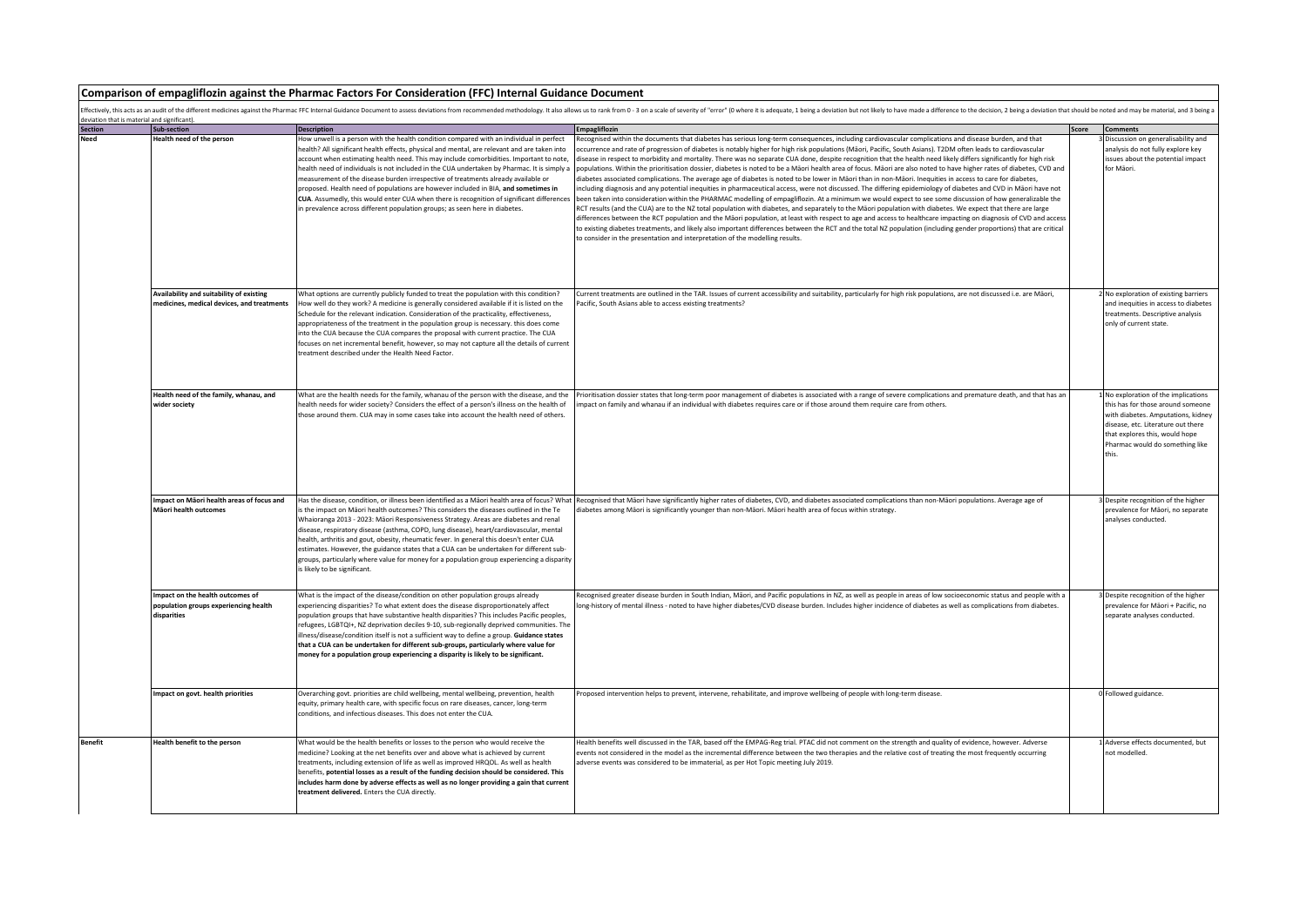|                          | Health benefit to the family, whanau, and<br>wider society | What would be the health benefits for the family, whanau, or wider society of the person<br>receiving treatment? Only clinically significant health benefits should be counted here -         | Prevention of premature death and reduced likelihood of being hospitalised for heart failure, benefit to family and whanau. Not included in CUA.                                                                                                                                                                      |  | 0 Followed guidance.                                                      |  |
|--------------------------|------------------------------------------------------------|-----------------------------------------------------------------------------------------------------------------------------------------------------------------------------------------------|-----------------------------------------------------------------------------------------------------------------------------------------------------------------------------------------------------------------------------------------------------------------------------------------------------------------------|--|---------------------------------------------------------------------------|--|
|                          |                                                            | judgement required as to what is clinically significant. Benefits to others not usually<br>counted in CUA, unless vaccines and herd immunity.                                                 |                                                                                                                                                                                                                                                                                                                       |  |                                                                           |  |
|                          |                                                            |                                                                                                                                                                                               |                                                                                                                                                                                                                                                                                                                       |  |                                                                           |  |
|                          | Consequences for the health system                         | If the proposal was funded, what would be the consequences for the health system? Does                                                                                                        | Reduction in heart failure hospitalisations, initiation of insulin, progression to macroalbuminuria, and renal replacement. Reduction of cost to the healthcare                                                                                                                                                       |  | 0 Followed guidance.                                                      |  |
|                          |                                                            | it relate to any govt. priorities? Includes relieving or increasing pressure on the health<br>system. Flow-on effects may be complicated and their perceived presence should be               | system. Calculated and included in the CUA.                                                                                                                                                                                                                                                                           |  |                                                                           |  |
|                          |                                                            | justified or made clear that they are hypothetical. Generally not included in CUA.                                                                                                            |                                                                                                                                                                                                                                                                                                                       |  |                                                                           |  |
| <b>Costs and savings</b> | To the person                                              | What would the health-related costs and savings be to the person who would be treated?<br>Regardless of whether the patient pays it or it is subsidised by Vote Health. Change in             | Add-on therapy, therefore an increase of four pharmacy co-payments per year, per person. Increase not experienced by patients who start on SGLT-2 in<br>combination with metformin (net change in prescriptions assumed to be 0). GP costs assumed to be 0; patients assumedly will bundle in with existing GP visits |  | Questions about inequitable access<br>to primary care that could be asked |  |
|                          |                                                            | costs and savings over status quo. May include GP visits, dispensing fees, travel costs, co-                                                                                                  | hat patients would have for diabetes and CVD management.                                                                                                                                                                                                                                                              |  | when considering the assumption                                           |  |
|                          |                                                            | payments, part charges, care in home, etc. CUA generally only analyses costs that the                                                                                                         |                                                                                                                                                                                                                                                                                                                       |  | about being able to bundle GP visits                                      |  |
|                          |                                                            | govt. partially subsidises through the health sector budget. Private costs and savings are                                                                                                    |                                                                                                                                                                                                                                                                                                                       |  | and prescriptions.                                                        |  |
|                          |                                                            | excluded from CUA.                                                                                                                                                                            |                                                                                                                                                                                                                                                                                                                       |  |                                                                           |  |
|                          | To the family, whanau, and wider society                   | Defined and considered in the same way as to the individual. Do not consider whether a                                                                                                        | None identified.                                                                                                                                                                                                                                                                                                      |  | Followed guidance.                                                        |  |
|                          |                                                            | family is privately funding a treatment for a patient, and any loss of income from inability<br>to work is not included (however, consider inability to work as a loss of usual activities in |                                                                                                                                                                                                                                                                                                                       |  |                                                                           |  |
|                          |                                                            | the Need quadrant, and ability to work as a gain in usual activities in health benefit). Only                                                                                                 |                                                                                                                                                                                                                                                                                                                       |  |                                                                           |  |
|                          |                                                            | certain direct healthcare costs are included in CUA, specifically those that the govt.                                                                                                        |                                                                                                                                                                                                                                                                                                                       |  |                                                                           |  |
|                          |                                                            | partially subsidise through the health sector budget. Otherwise, costs and savings to                                                                                                         |                                                                                                                                                                                                                                                                                                                       |  |                                                                           |  |
|                          |                                                            | family, whanau, and wider society are excluded from CUA.                                                                                                                                      |                                                                                                                                                                                                                                                                                                                       |  |                                                                           |  |
|                          |                                                            |                                                                                                                                                                                               |                                                                                                                                                                                                                                                                                                                       |  |                                                                           |  |
|                          |                                                            |                                                                                                                                                                                               |                                                                                                                                                                                                                                                                                                                       |  |                                                                           |  |
|                          |                                                            |                                                                                                                                                                                               |                                                                                                                                                                                                                                                                                                                       |  |                                                                           |  |
|                          | To pharmaceutical expenditure                              | How would funding the proposal impact pharma expenditure? Would fund it result in<br>savings from switching from already funded pharmaceuticals? Net effect. Covers                           | dentified and broken down within the TAR.                                                                                                                                                                                                                                                                             |  | 0 Followed guidance.                                                      |  |
|                          |                                                            | Combined Pharmaceutical Budget (CPB) and both hospital medicines and devices. Enters                                                                                                          |                                                                                                                                                                                                                                                                                                                       |  |                                                                           |  |
|                          |                                                            | CUA.                                                                                                                                                                                          |                                                                                                                                                                                                                                                                                                                       |  |                                                                           |  |
|                          | To the rest of the health system                           | Potential costs and savings that funding the proposal may have for the rest of the health<br>system. Net effect. Not to be confused with health benefit consequences for the system           | Potential savings discussed in the TAR and dossier; through reduction in heart failure hospitalisations and initiation of renal replacement therapy associated with<br>SGLTi therapy. Use of NZ costs.                                                                                                                |  | Followed guidance.                                                        |  |
|                          |                                                            | Defines health system as being Vote Health funding where that funding is enabling the                                                                                                         |                                                                                                                                                                                                                                                                                                                       |  |                                                                           |  |
|                          |                                                            | delivery of health services. Includes DHBs, and any other services which are funded via                                                                                                       |                                                                                                                                                                                                                                                                                                                       |  |                                                                           |  |
|                          |                                                            | Vote Health. Enters CUA.                                                                                                                                                                      |                                                                                                                                                                                                                                                                                                                       |  |                                                                           |  |
| <b>Suitability</b>       | Features of the medicine that impact on use                | What features may impact use by the person receiving the medicine? Is it registered for                                                                                                       | ncrease in pill burden of population with already high pill burden. Seemingly no indication if this is significant or would pose issues.                                                                                                                                                                              |  | Could ask the question about                                              |  |
|                          | by the person                                              | the disease or disorder that funding is being sought for? Includes issues that may make                                                                                                       |                                                                                                                                                                                                                                                                                                                       |  | whether there will be decreases in                                        |  |
|                          |                                                            | use difficult, less effective, or dissuade or prevent people from using it altogether. Can                                                                                                    |                                                                                                                                                                                                                                                                                                                       |  | medicine adherence as                                                     |  |
|                          |                                                            | include size, shape, taste, method of delivery, ease of use, time required, packaging,                                                                                                        |                                                                                                                                                                                                                                                                                                                       |  | consequence of having more pills.                                         |  |
|                          |                                                            | supporting info, training. Subgroups particularly important to consider. While this is likely                                                                                                 |                                                                                                                                                                                                                                                                                                                       |  |                                                                           |  |
|                          |                                                            | to be reported with qualitative data, evidence is still required. If possible, compare with<br>the suitability of existing treatments to show the size of the improvement or worsening.       |                                                                                                                                                                                                                                                                                                                       |  |                                                                           |  |
|                          |                                                            | Can affect a CUA result, but indirectly. If significant enough to impact health benefits, will                                                                                                |                                                                                                                                                                                                                                                                                                                       |  |                                                                           |  |
|                          |                                                            | be included in CUA. Common example is when cost-effectiveness depends on the                                                                                                                  |                                                                                                                                                                                                                                                                                                                       |  |                                                                           |  |
|                          |                                                            | assumptions made about adherence and the costs and benefits and likelihood of an                                                                                                              |                                                                                                                                                                                                                                                                                                                       |  |                                                                           |  |
|                          |                                                            | adherence programme affect use.                                                                                                                                                               |                                                                                                                                                                                                                                                                                                                       |  |                                                                           |  |
|                          |                                                            |                                                                                                                                                                                               |                                                                                                                                                                                                                                                                                                                       |  |                                                                           |  |
|                          |                                                            |                                                                                                                                                                                               |                                                                                                                                                                                                                                                                                                                       |  |                                                                           |  |
|                          | Features that impact on use by family,                     | Are there certain features of the medicine which could impact on health outcomes if it has                                                                                                    | None identified.                                                                                                                                                                                                                                                                                                      |  | Followed guidance.                                                        |  |
|                          | whanau, and wider society                                  | to be given by someone other than the patient? Same as above about entering CUA.                                                                                                              |                                                                                                                                                                                                                                                                                                                       |  |                                                                           |  |
|                          | Features that impact on use by health                      | Considering instances where members of the health workforce administer a medicine or                                                                                                          | None identified.                                                                                                                                                                                                                                                                                                      |  | 0 Followed guidance.                                                      |  |
|                          | workforce                                                  | medical device to a person. Considers how easy it is for a health worker to use, how likely                                                                                                   |                                                                                                                                                                                                                                                                                                                       |  |                                                                           |  |
|                          |                                                            | it is a health worker could make an error. Could even include features which dissuade<br>workers from using a product at all even though it could be clinically beneficial. Indirectly        |                                                                                                                                                                                                                                                                                                                       |  |                                                                           |  |
|                          |                                                            | affects CUA.                                                                                                                                                                                  |                                                                                                                                                                                                                                                                                                                       |  |                                                                           |  |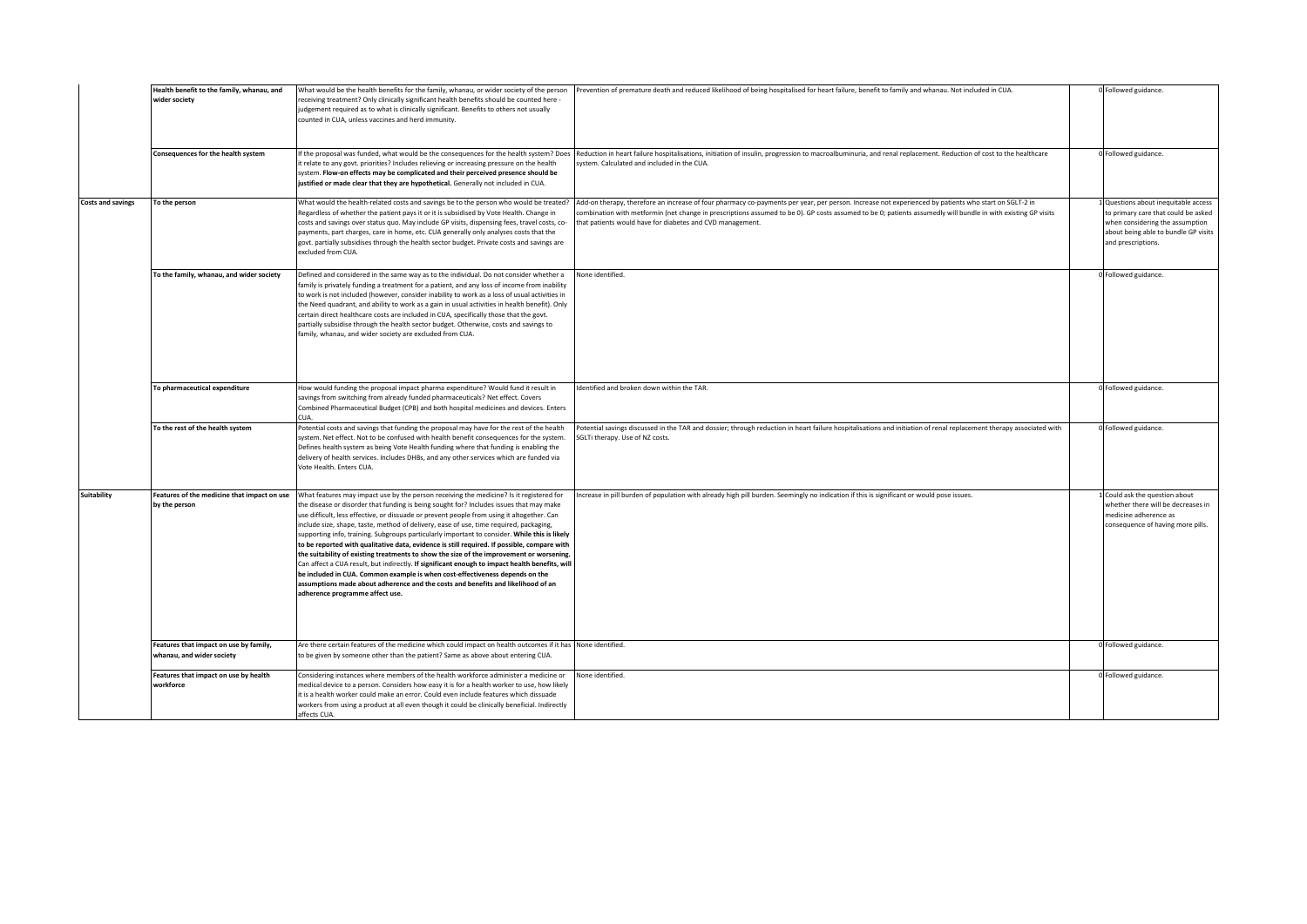#### **Comparison of venlafaxine against the Pharmac Factors For Consideration (FFC) Internal Guidance Document**

| <b>Section</b>           | Sub-section                                                                               | <b>Description</b>                                                                                                                                                                                                                                                                                                                                                                                                                                                                                                                                                                                                                                                                                           | Effectively, this acts as an audit of the different medicines against the Pharmac FFC Internal Guidance Document to assess deviations from recommended methodology. It also allows us to rank from 0-3 on a scale of severity<br>Venlafaxine                                                                                                                                                                                                                                                                                                                                                                                                                                                                                                                                                                                                                                                                                                                                                                                                                                                                                                                                                                                                                                                                                                                                                                                                                                                                                                                                                                                                                                                                                                                                                                                                                                                                                                                                                                                                                                                                                                                                                                                                                                                                                                                                                                                                                                                                                                                                                                                                                                                                                                                                                                                                                                                                                                                                                                                                                                                                                                              | Score | <b>Comments</b>                                                                                                                                                   |
|--------------------------|-------------------------------------------------------------------------------------------|--------------------------------------------------------------------------------------------------------------------------------------------------------------------------------------------------------------------------------------------------------------------------------------------------------------------------------------------------------------------------------------------------------------------------------------------------------------------------------------------------------------------------------------------------------------------------------------------------------------------------------------------------------------------------------------------------------------|-----------------------------------------------------------------------------------------------------------------------------------------------------------------------------------------------------------------------------------------------------------------------------------------------------------------------------------------------------------------------------------------------------------------------------------------------------------------------------------------------------------------------------------------------------------------------------------------------------------------------------------------------------------------------------------------------------------------------------------------------------------------------------------------------------------------------------------------------------------------------------------------------------------------------------------------------------------------------------------------------------------------------------------------------------------------------------------------------------------------------------------------------------------------------------------------------------------------------------------------------------------------------------------------------------------------------------------------------------------------------------------------------------------------------------------------------------------------------------------------------------------------------------------------------------------------------------------------------------------------------------------------------------------------------------------------------------------------------------------------------------------------------------------------------------------------------------------------------------------------------------------------------------------------------------------------------------------------------------------------------------------------------------------------------------------------------------------------------------------------------------------------------------------------------------------------------------------------------------------------------------------------------------------------------------------------------------------------------------------------------------------------------------------------------------------------------------------------------------------------------------------------------------------------------------------------------------------------------------------------------------------------------------------------------------------------------------------------------------------------------------------------------------------------------------------------------------------------------------------------------------------------------------------------------------------------------------------------------------------------------------------------------------------------------------------------------------------------------------------------------------------------------------------|-------|-------------------------------------------------------------------------------------------------------------------------------------------------------------------|
| Need                     | <b>Health need of the person</b>                                                          | How unwell is a person with the health condition compared with an individual in perfect health? All significant health effects,<br>physical and mental, are relevant and are taken into account when estimating health need. This may include comorbidities,<br>Important to note, health need of individuals is not included in the CUA undertaken by Pharmac. It is simply a measurement of<br>the disease burden irrespective of treatments already available or proposed. Health need of populations are however included<br>in BIA, and sometimes in CUA. Assumedly, this would enter CUA when there is recognition of significant differences in<br>prevalence across different population groups.     | Board paper (only documents received) do not discuss the health need in terms of severity and requirements.                                                                                                                                                                                                                                                                                                                                                                                                                                                                                                                                                                                                                                                                                                                                                                                                                                                                                                                                                                                                                                                                                                                                                                                                                                                                                                                                                                                                                                                                                                                                                                                                                                                                                                                                                                                                                                                                                                                                                                                                                                                                                                                                                                                                                                                                                                                                                                                                                                                                                                                                                                                                                                                                                                                                                                                                                                                                                                                                                                                                                                               |       | O Explanation of the health need<br>important for provision of context                                                                                            |
|                          | Availability and suitability of<br>existing medicines, medical<br>devices, and treatments | What options are currently publicly funded to treat the population with this condition? How well do they work? A medicine is<br>generally considered available if it is listed on the Schedule for the relevant indication. Consideration of the practicality,<br>effectiveness, appropriateness of the treatment in the population group is necessary. this does come into the CUA because the<br>CUA compares the proposal with current practice. The CUA focuses on net incremental benefit, however, so may not capture all   total lack of acknowledgement or concern about the substantial under prescribing of venlafaxine<br>the details of current treatment described under the Health Need Factor | Board paper shows the alternatives that are funded. No mention of how well they work, current access and/or issues with them regarding suitability and availability,<br>particularly for those facing disproportionate mental health outcomes. Māori health and Māori health equity considerations are also relevant across other EEC but are<br>not considered in any of these. The (disproportionately) large amount of consideration, concern, and planning for those resistant to a brand switch compared to the                                                                                                                                                                                                                                                                                                                                                                                                                                                                                                                                                                                                                                                                                                                                                                                                                                                                                                                                                                                                                                                                                                                                                                                                                                                                                                                                                                                                                                                                                                                                                                                                                                                                                                                                                                                                                                                                                                                                                                                                                                                                                                                                                                                                                                                                                                                                                                                                                                                                                                                                                                                                                                      |       | 2 Insights required into current<br>suitability, and whether the brand<br>switch would enhance inequities<br>of access and treatment, or help<br>to address them. |
|                          | Health need of the family.<br>whanau, and wider society                                   | What are the health needs for the family, whanau of the person with the disease, and the health needs for wider society?<br>Considers the effect of a person's illness on the health of those around them. CUA may in some cases take into account the<br>health need of others.                                                                                                                                                                                                                                                                                                                                                                                                                             | Noted to be unchanged                                                                                                                                                                                                                                                                                                                                                                                                                                                                                                                                                                                                                                                                                                                                                                                                                                                                                                                                                                                                                                                                                                                                                                                                                                                                                                                                                                                                                                                                                                                                                                                                                                                                                                                                                                                                                                                                                                                                                                                                                                                                                                                                                                                                                                                                                                                                                                                                                                                                                                                                                                                                                                                                                                                                                                                                                                                                                                                                                                                                                                                                                                                                     |       | 1 Unclear what was previously<br>provided                                                                                                                         |
|                          | Impact on Mäori health areas of<br>focus and Mäori health outcome:                        | Has the disease, condition, or illness been identified as a Māori health area of focus? What is the impact on Māori health<br>utcomes? This considers the diseases outlined in the Te Whaioranga 2013 - 2023: Māori Responsiveness Strategy. Areas are<br>diabetes and renal disease, respiratory disease (asthma, COPD, lung disease), heart/cardiovascular, mental health, arthritis and<br>gout, obesity, rheumatic fever. In general this doesn't enter CUA estimates. However, the guidance states that a CUA can be<br>undertaken for different sub-groups, particularly where value for money for a population group experiencing a disparity is likely<br>to be significant.                         | Despite mental health being identified as a "Māori health area of focus" (as outlined in the Te Whaioranga Strategy), little consideration was given to matters relating<br>to Maori health and equity in the brand switch. Any consideration was almost exclusively restricted to the "need" component of the factors for consideration (FFC)<br>which stated that: "Usage of venlafaxine by Māori is about 8%, which is 50% below the proportion of Māori in the general population. We consider that this proposal is<br>unlikely to have a significant clinical impact on Mãori, as patients would continue to have access to a fully funded brand." Projected numbers of combined Mãori and<br>Pacific patients on venlafaxine for 2017-2019 were provided in the initial 'Summary of the Pharmaceutical' table of the board papers and appears to be a simple<br>calculation of 8% of the projected total number of people. We note this is different from the above statement whereby Māori are estimated at 8% (not Māori and<br>Pacific). The figures given suggest that Maori are under-represented in the prescribing and/or dispensing of venlafaxine, although this is only implied (not explicitly<br>stated or interpreted) with the comment that 8% is less than 50% of the population proportion of Māori. The use of a single crude measure of health need for Māori<br>provides limited ability to determine inequities in venlafaxine by ethnicity. Comparing to population proportions fails to take into consideration the greater burden of<br>mental health experienced by Māori (Ministry of Health), any impact of the different age structures of Māori and Pākehā, or the known unmet need for venlafaxine<br>and other antidepressants/anxiolytics among Māori (Metcalf et al. 2018). Evidence shows Māori are 60% more likely than non-Māori adults (age-standardised) to<br>report high or very high probability of having an anxiety or depressive disorder (Ministry of Health). In contrast, Maori are 52% less likely than NZ European/Other (age-<br>adjusted) to be dispensed venlafaxine (Metcalf et al. 2018). Māori also have lower receipt for all other major antidepressants and anxiolytics even when age and<br>burden of disease is taken into account (Metcalf et al. 2018). Importantly there is a lack of context in relation to Maori health and inequities in conditions where<br>venlafaxine is indicated or any context of likely inequities in access to healthcare, diagnosis, and treatment for such indications. Assuming the brand switch "is unlikely<br>to have a significant clinical impact on Māori" indicates that inequities in access to venlafaxine for Māori will continue. These projected numbers (and subsequent<br>costs) do not consider the potential unmet need and possible increased numbers of Māori that could result if access to and quality of care was equitable for Māori.<br>Indeed, increased accessibility to Venlafaxine may be possible with the change from the restricted supply of Efexor XR to an unrestricted supply of Enlafax XR with stat<br>dispensing. |       | 3 Thorough consideration required<br>of the wider equity issues that<br>surround mental health and<br>access to health services. About<br>missed opportunity.     |
|                          | Impact on the health outcomes of<br>population groups experiencing<br>health disparities  | What is the impact of the disease/condition on other population groups already experiencing disparities? To what extent does<br>the disease disproportionately affect population groups that have substantive health disparities? This includes Pacific peoples,<br>efugees, LGBTQI+, NZ deprivation deciles 9-10, sub-regionally deprived communities. The illness/disease/condition itself is not a<br>sufficient way to define a group. Guidance states that a CUA can be undertaken for different sub-groups, particularly where<br>value for money for a population group experiencing a disparity is likely to be significant.                                                                         | See above.                                                                                                                                                                                                                                                                                                                                                                                                                                                                                                                                                                                                                                                                                                                                                                                                                                                                                                                                                                                                                                                                                                                                                                                                                                                                                                                                                                                                                                                                                                                                                                                                                                                                                                                                                                                                                                                                                                                                                                                                                                                                                                                                                                                                                                                                                                                                                                                                                                                                                                                                                                                                                                                                                                                                                                                                                                                                                                                                                                                                                                                                                                                                                |       | 3 See above                                                                                                                                                       |
|                          | Impact on govt. health priorities                                                         | Overarching govt. priorities are child wellbeing, mental wellbeing, prevention, health equity, primary health care, with specific<br>focus on rare diseases, cancer, long-term conditions, and infectious diseases. This does not enter the CUA.                                                                                                                                                                                                                                                                                                                                                                                                                                                             | Falls into govt. priorities. Brief discussion, but more about brand switch management, rather than mental wellbeing importance and focus.                                                                                                                                                                                                                                                                                                                                                                                                                                                                                                                                                                                                                                                                                                                                                                                                                                                                                                                                                                                                                                                                                                                                                                                                                                                                                                                                                                                                                                                                                                                                                                                                                                                                                                                                                                                                                                                                                                                                                                                                                                                                                                                                                                                                                                                                                                                                                                                                                                                                                                                                                                                                                                                                                                                                                                                                                                                                                                                                                                                                                 |       | 0 Somewhat followed guidance                                                                                                                                      |
| <b>Benefit</b>           | Health benefit to the person                                                              | What would be the health benefits or losses to the person who would receive the medicine? Looking at the net benefits over<br>and above what is achieved by current treatments, including extension of life as well as improved HRQOL. As well as health<br>benefits, potential losses as a result of the funding decision should be considered. This includes harm done by adverse<br>effects as well as no longer providing a gain that current treatment delivered. Enters the CUA directly,                                                                                                                                                                                                              | Not discussed                                                                                                                                                                                                                                                                                                                                                                                                                                                                                                                                                                                                                                                                                                                                                                                                                                                                                                                                                                                                                                                                                                                                                                                                                                                                                                                                                                                                                                                                                                                                                                                                                                                                                                                                                                                                                                                                                                                                                                                                                                                                                                                                                                                                                                                                                                                                                                                                                                                                                                                                                                                                                                                                                                                                                                                                                                                                                                                                                                                                                                                                                                                                             |       | 1 Important exploration, given<br>potential for increasing pill burder<br>and change management risks.                                                            |
|                          | Health benefit to the family,<br>whanau, and wider society                                | What would be the health benefits for the family, whanau, or wider society of the person receiving treatment? Only clinically<br>significant health benefits should be counted here - judgement required as to what is clinically significant. Benefits to others not<br>isually counted in CUA, unless vaccines and herd immunity.                                                                                                                                                                                                                                                                                                                                                                          | Assumedly unchanged because of brand switch.                                                                                                                                                                                                                                                                                                                                                                                                                                                                                                                                                                                                                                                                                                                                                                                                                                                                                                                                                                                                                                                                                                                                                                                                                                                                                                                                                                                                                                                                                                                                                                                                                                                                                                                                                                                                                                                                                                                                                                                                                                                                                                                                                                                                                                                                                                                                                                                                                                                                                                                                                                                                                                                                                                                                                                                                                                                                                                                                                                                                                                                                                                              |       | 1 Unclear what was previously<br>provided.                                                                                                                        |
|                          | <b>Consequences for the health</b><br>system                                              | If the proposal was funded, what would be the consequences for the health system? Does it relate to any goyt, priorities?<br>Includes relieving or increasing pressure on the health system. Flow-on effects may be complicated and their perceived<br>presence should be justified or made clear that they are hypothetical. Generally not included in CUA.                                                                                                                                                                                                                                                                                                                                                 | The removal of special authority and introduction of stat dispensing may impact on access to venlafaxine but was not assessed.                                                                                                                                                                                                                                                                                                                                                                                                                                                                                                                                                                                                                                                                                                                                                                                                                                                                                                                                                                                                                                                                                                                                                                                                                                                                                                                                                                                                                                                                                                                                                                                                                                                                                                                                                                                                                                                                                                                                                                                                                                                                                                                                                                                                                                                                                                                                                                                                                                                                                                                                                                                                                                                                                                                                                                                                                                                                                                                                                                                                                            |       | 1 Important consideration, since it<br>may mean people can access<br>easier.                                                                                      |
| <b>Costs and savings</b> | To the person                                                                             | What would the health-related costs and savings be to the person who would be treated? Regardless of whether the patient<br>pays it or it is subsidised by Vote Health. Change in costs and savings over status quo. May include GP visits, dispensing fees,<br>travel costs, co-payments, part charges, care in home, etc. CUA generally only analyses costs that the govt. partially subsidises<br>through the health sector budget. Private costs and savings are excluded from CUA.                                                                                                                                                                                                                      | Increased costs to patients through co-payments by having to get two dispensings if on 150mg and 75mg (previously 225mg), those on 3x 75mg would not see increase<br>n fees but increased pill burden. Potential benefit recognised however, in terms of reduced transaction costs such as travel by being able to get more tablets at once.                                                                                                                                                                                                                                                                                                                                                                                                                                                                                                                                                                                                                                                                                                                                                                                                                                                                                                                                                                                                                                                                                                                                                                                                                                                                                                                                                                                                                                                                                                                                                                                                                                                                                                                                                                                                                                                                                                                                                                                                                                                                                                                                                                                                                                                                                                                                                                                                                                                                                                                                                                                                                                                                                                                                                                                                              |       | 1 Understanding of how many<br>people this might affect would<br>give better insight into whether<br>this is negligible or not.                                   |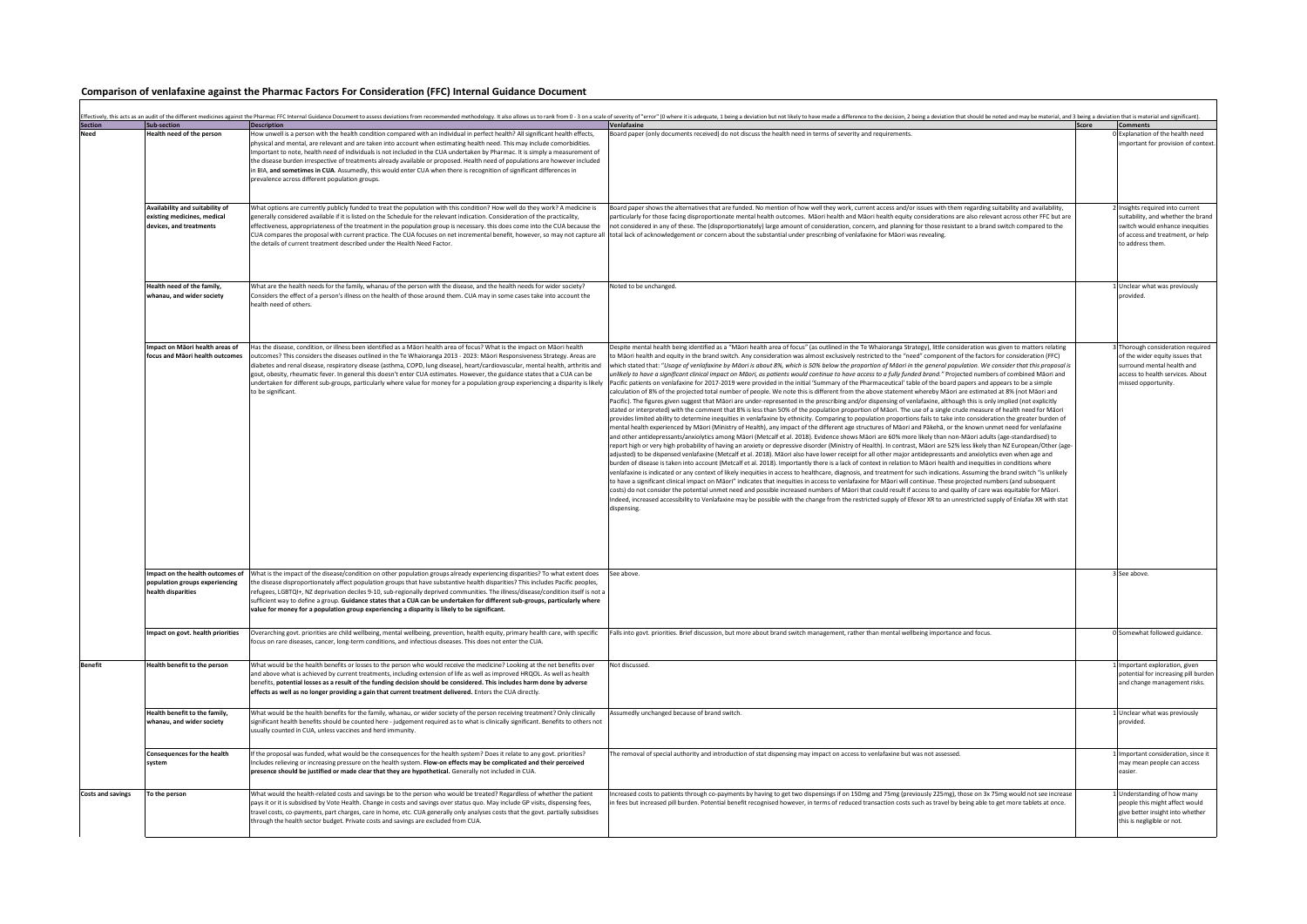| society          |                                                              | To the family, whanau, and wider Defined and considered in the same way as to the individual. Do not consider whether a family is privately funding a treatment<br>for a patient, and any loss of income from inability to work is not included (however, consider inability to work as a loss of usual<br>activities in the Need quadrant, and ability to work as a gain in usual activities in health benefit). Only certain direct healthcare<br>costs are included in CUA, specifically those that the govt. partially subsidise through the health sector budget. Otherwise, costs<br>and savings to family, whanau, and wider society are excluded from CUA.                                                                                                                                                                                                                                                                                                     | No discussion                                                                                                                                                                                                                                                                                                                                                                                                                                                                                                                                                                                                                                                                                                                                                                                                                                                                                                                                                                                                                                                                                                                                                                                                                                                                                                                                                                                                                                                                                                                                                                                                                                                                                                                                                                                                                                                                                                                                                         | 1 Important to consider, ever<br>qualitatively.                                                                                  |
|------------------|--------------------------------------------------------------|------------------------------------------------------------------------------------------------------------------------------------------------------------------------------------------------------------------------------------------------------------------------------------------------------------------------------------------------------------------------------------------------------------------------------------------------------------------------------------------------------------------------------------------------------------------------------------------------------------------------------------------------------------------------------------------------------------------------------------------------------------------------------------------------------------------------------------------------------------------------------------------------------------------------------------------------------------------------|-----------------------------------------------------------------------------------------------------------------------------------------------------------------------------------------------------------------------------------------------------------------------------------------------------------------------------------------------------------------------------------------------------------------------------------------------------------------------------------------------------------------------------------------------------------------------------------------------------------------------------------------------------------------------------------------------------------------------------------------------------------------------------------------------------------------------------------------------------------------------------------------------------------------------------------------------------------------------------------------------------------------------------------------------------------------------------------------------------------------------------------------------------------------------------------------------------------------------------------------------------------------------------------------------------------------------------------------------------------------------------------------------------------------------------------------------------------------------------------------------------------------------------------------------------------------------------------------------------------------------------------------------------------------------------------------------------------------------------------------------------------------------------------------------------------------------------------------------------------------------------------------------------------------------------------------------------------------------|----------------------------------------------------------------------------------------------------------------------------------|
|                  | To pharmaceutical expenditure                                | How would funding the proposal impact pharma expenditure? Would fund it result in savings from switching from already<br>funded pharmaceuticals? Net effect. Covers Combined Pharmaceutical Budget (CPB) and both hospital medicines and devices.<br>Enters CUA.                                                                                                                                                                                                                                                                                                                                                                                                                                                                                                                                                                                                                                                                                                       | Interestingly, the estimated savings to the expenditure over time have been discounted at a rate of 8%, which is well above the recommended 3.5% in the PFPA. This in<br>turn underestimates the savings.                                                                                                                                                                                                                                                                                                                                                                                                                                                                                                                                                                                                                                                                                                                                                                                                                                                                                                                                                                                                                                                                                                                                                                                                                                                                                                                                                                                                                                                                                                                                                                                                                                                                                                                                                             | 1 No reason provided for the use of<br>a different discount rate.<br>Discussion needed if for a valid<br>reason.                 |
|                  | To the rest of the health system                             | Potential costs and savings that funding the proposal may have for the rest of the health system. Net effect. Not to be confused<br>with health benefit consequences for the system. Defines health system as being Vote Health funding where that funding is<br>enabling the delivery of health services. Includes DHBs, and any other services which are funded via Vote Health. Enters CUA.                                                                                                                                                                                                                                                                                                                                                                                                                                                                                                                                                                         | Interestingly, the estimated savings to the expenditure over time have been discounted at a rate of 8%, which is well above the recommended 3.5% in the PFPA. This in<br>turn underestimates the savings.                                                                                                                                                                                                                                                                                                                                                                                                                                                                                                                                                                                                                                                                                                                                                                                                                                                                                                                                                                                                                                                                                                                                                                                                                                                                                                                                                                                                                                                                                                                                                                                                                                                                                                                                                             | 1 See above.                                                                                                                     |
| Suitability      | Features of the medicine that<br>impact on use by the person | What features may impact use by the person receiving the medicine? Is it registered for the disease or disorder that funding is<br>being sought for? Includes issues that may make use difficult, less effective, or dissuade or prevent people from using it<br>altogether. Can include size, shape, taste, method of delivery, ease of use, time required, packaging, supporting info, training.<br>Subgroups particularly important to consider. While this is likely to be reported with qualitative data, evidence is still<br>required. If possible, compare with the suitability of existing treatments to show the size of the improvement or<br>worsening. Can affect a CUA result, but indirectly. If significant enough to impact health benefits, will be included in CUA.<br>Common example is when cost-effectiveness depends on the assumptions made about adherence and the costs and<br>benefits and likelihood of an adherence programme affect use. | In particular, possible challenges with the brand switch were raised and mitigating initiatives proposed, but these failed to consider implications for or opportunities to<br>address Māori health and equity. Venlafaxine was recognised as a difficult brand switch for a range of reasons. These included the large number of people affected, the<br>assumed "vulnerable and change resistant" patient group, and the high proportion of people with long-term use. In addition, brand loyalty and increased pill burden<br>(with the delisting of 225mg tablets) were also raised. Suggested strategies to mitigate these challenges included an implementation plan with appropriate<br>communication for patients and health professionals; a brand switch fee for pharmacists to assist with the increased support patients may need with the brand switch;<br>and an alternative brand allowance clause that would allow a few patients more time to transition to a new brand. Maori health was not considered in any of these e.g.<br>was there a higher proportion of Māori on Efexor or 225mg tablets? Importantly, Māori health was not considered in any recommended strategies to assist with the<br>brand switch e.g. there was a missed opportunity in communication with the sector on addressing inequities in access to venlafaxine for Mãori. We also note that the<br>minutes of the PHARMAC evaluation committee state with regard to FFC that, "particular emphasis will be given to those aspects of Tender Bids which demonstrate<br>"health outcomes", and those aspects of Tender Bids which demonstrate the impact on the "funding provided" for pharmaceuticals". This suggests that need (where<br>Mäori health is located) may be given less weight than funding and health outcomes. Finally, there was no Mäori health expertise required in the member roles of the<br>PHARMAC evaluation committee that considered this tender. | 3 Thorough consideration required<br>of the wider equity issues that<br>surround mental health and<br>access to health services. |
|                  | Features that impact on use by                               | Are there certain features of the medicine which could impact on health outcomes if it has to be given by someone other than<br>family, whanau, and wider society the patient? Same as above about entering CUA.                                                                                                                                                                                                                                                                                                                                                                                                                                                                                                                                                                                                                                                                                                                                                       | Not discussed                                                                                                                                                                                                                                                                                                                                                                                                                                                                                                                                                                                                                                                                                                                                                                                                                                                                                                                                                                                                                                                                                                                                                                                                                                                                                                                                                                                                                                                                                                                                                                                                                                                                                                                                                                                                                                                                                                                                                         | 1 Unclear what was previously<br>provided.                                                                                       |
| health workforce | Features that impact on use by                               | Considering instances where members of the health workforce administer a medicine or medical device to a person. Considers<br>how easy it is for a health worker to use, how likely it is a health worker could make an error. Could even include features which<br>dissuade workers from using a product at all even though it could be clinically beneficial. Indirectly affects CUA.                                                                                                                                                                                                                                                                                                                                                                                                                                                                                                                                                                                | Not discussed.                                                                                                                                                                                                                                                                                                                                                                                                                                                                                                                                                                                                                                                                                                                                                                                                                                                                                                                                                                                                                                                                                                                                                                                                                                                                                                                                                                                                                                                                                                                                                                                                                                                                                                                                                                                                                                                                                                                                                        | 1 Unclear what was previously<br>provided.                                                                                       |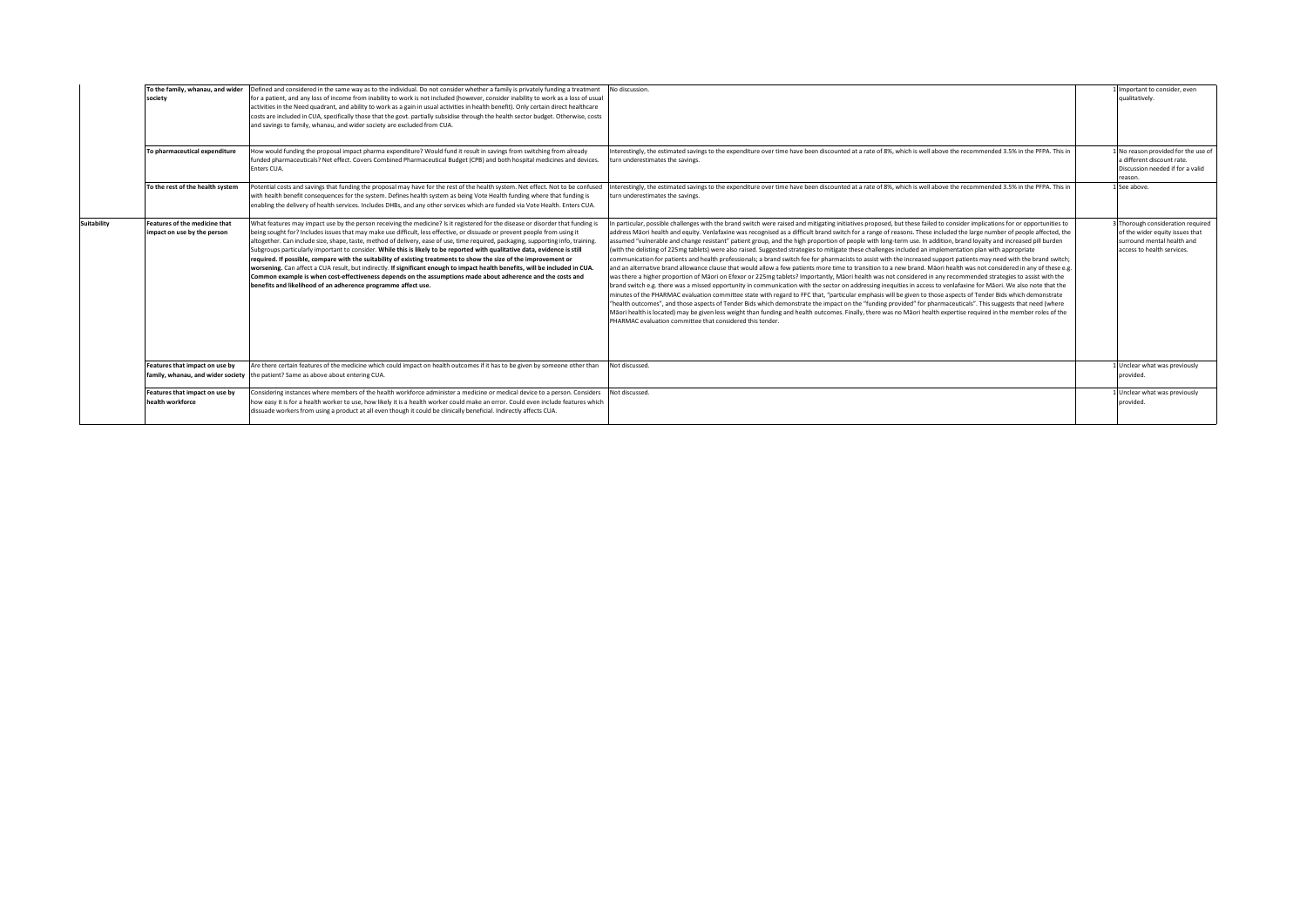| Comparison of ustekinumab against the Pharmac Factors For Consideration (FFC) Internal Guidance Document |
|----------------------------------------------------------------------------------------------------------|
|----------------------------------------------------------------------------------------------------------|

| Effectively, this acts as an audit of the different medicines against the Pharmac FFC Internal Guidance Document to assess deviations from recommended methodology. It also allows us to rank from 0-3 on a scale of severity<br>eing a deviation that is material and significant). |                                                                                                                                                                                                                                                                                                                                                                                                                                                                                                                                                                                                                                                                                                          |                                                                                                                                                                                                                                                                                                                                                                                                                                                                                                                                                                                                                                                                                                                                                                                                                                                                                                                                                                                                                                                                                                                                                                                                                                                                                                                                                                                                                                                                                                                                                                                                                                                                                                                                                                                                                                                                                                                                                                                                                              |       |                                                                                                                                                                                                                                                         |  |  |  |  |  |
|--------------------------------------------------------------------------------------------------------------------------------------------------------------------------------------------------------------------------------------------------------------------------------------|----------------------------------------------------------------------------------------------------------------------------------------------------------------------------------------------------------------------------------------------------------------------------------------------------------------------------------------------------------------------------------------------------------------------------------------------------------------------------------------------------------------------------------------------------------------------------------------------------------------------------------------------------------------------------------------------------------|------------------------------------------------------------------------------------------------------------------------------------------------------------------------------------------------------------------------------------------------------------------------------------------------------------------------------------------------------------------------------------------------------------------------------------------------------------------------------------------------------------------------------------------------------------------------------------------------------------------------------------------------------------------------------------------------------------------------------------------------------------------------------------------------------------------------------------------------------------------------------------------------------------------------------------------------------------------------------------------------------------------------------------------------------------------------------------------------------------------------------------------------------------------------------------------------------------------------------------------------------------------------------------------------------------------------------------------------------------------------------------------------------------------------------------------------------------------------------------------------------------------------------------------------------------------------------------------------------------------------------------------------------------------------------------------------------------------------------------------------------------------------------------------------------------------------------------------------------------------------------------------------------------------------------------------------------------------------------------------------------------------------------|-------|---------------------------------------------------------------------------------------------------------------------------------------------------------------------------------------------------------------------------------------------------------|--|--|--|--|--|
| <b>Sub-section</b>                                                                                                                                                                                                                                                                   | <b>Description</b>                                                                                                                                                                                                                                                                                                                                                                                                                                                                                                                                                                                                                                                                                       | <b>Ustekinumab</b>                                                                                                                                                                                                                                                                                                                                                                                                                                                                                                                                                                                                                                                                                                                                                                                                                                                                                                                                                                                                                                                                                                                                                                                                                                                                                                                                                                                                                                                                                                                                                                                                                                                                                                                                                                                                                                                                                                                                                                                                           | Score | <b>Comments</b>                                                                                                                                                                                                                                         |  |  |  |  |  |
| Health need of the<br>person                                                                                                                                                                                                                                                         | How unwell is a person with the health condition compared with an individual in perfect health? All significant health effects,<br>physical and mental, are relevant and are taken into account when estimating health need. This may include comorbidities.<br>Important to note, health need of individuals is not included in the CUA undertaken by Pharmac. It is simply a measurement of<br>the disease burden irrespective of treatments already available or proposed. Health need of populations are however included<br>in BIA, and sometimes in CUA. Assumedly, this would enter CUA when there is recognition of significant differences in<br>prevalence across different population groups. | Dossier discusses the health need, including a score of 19 (suggesting severe effects of Crohn's and significant reductions in HRQOL).                                                                                                                                                                                                                                                                                                                                                                                                                                                                                                                                                                                                                                                                                                                                                                                                                                                                                                                                                                                                                                                                                                                                                                                                                                                                                                                                                                                                                                                                                                                                                                                                                                                                                                                                                                                                                                                                                       |       | Followed guidance.                                                                                                                                                                                                                                      |  |  |  |  |  |
| <b>Availability and</b><br>suitability of<br>existing medicines<br>medical devices.<br>and treatments                                                                                                                                                                                | What options are currently publicly funded to treat the population with this condition? How well do they work? A medicine is<br>generally considered available if it is listed on the Schedule for the relevant indication. Consideration of the practicality,<br>effectiveness, appropriateness of the treatment in the population group is necessary. this does come into the CUA because the<br>CUA compares the proposal with current practice. The CUA focuses on net incremental benefit, however, so may not capture<br>all the details of current treatment described under the Health Need Factor.                                                                                              | Discussion in the TAR and dossier about the current treatments and their effectiveness. Limited effectiveness of current treatments and<br>potential side effects which restrict long-term use. No discussion about potential access issues that exist currently.                                                                                                                                                                                                                                                                                                                                                                                                                                                                                                                                                                                                                                                                                                                                                                                                                                                                                                                                                                                                                                                                                                                                                                                                                                                                                                                                                                                                                                                                                                                                                                                                                                                                                                                                                            |       | Further exploration required to show why<br>current treatments may not be suitable,<br>and why new treatments may be more<br>suitable, particularly with respect to<br>access.                                                                          |  |  |  |  |  |
| <b>Health need of the</b><br>family, whanau,<br>and wider society                                                                                                                                                                                                                    | What are the health needs for the family, whanau of the person with the disease, and the health needs for wider society?<br>Considers the effect of a person's illness on the health of those around them. CUA may in some cases take into account the<br>health need of others.                                                                                                                                                                                                                                                                                                                                                                                                                         | None identified                                                                                                                                                                                                                                                                                                                                                                                                                                                                                                                                                                                                                                                                                                                                                                                                                                                                                                                                                                                                                                                                                                                                                                                                                                                                                                                                                                                                                                                                                                                                                                                                                                                                                                                                                                                                                                                                                                                                                                                                              |       | Followed guidance.                                                                                                                                                                                                                                      |  |  |  |  |  |
| Impact on Mäori<br>health areas of<br>focus and Mäori<br>health outcomes                                                                                                                                                                                                             | Has the disease, condition, or illness been identified as a Māori health area of focus? What is the impact on Māori health<br>outcomes? This considers the diseases outlined in the Te Whaioranga 2013 - 2023: Māori Responsiveness Strategy. Areas are<br>diabetes and renal disease, respiratory disease (asthma, COPD, lung disease), heart/cardiovascular, mental health, arthritis and<br>gout, obesity, rheumatic fever. In general this doesn't enter CUA estimates. However, the guidance states that a CUA can be<br>undertaken for different sub-groups, particularly where value for money for a population group experiencing a disparity is likely<br>to be significant.                    | Within the prioritisation dossier, Crohn's disease is not a "Māori health area of focus". Under "Māori health need", it is noted that Crohn's<br>disease is rare in Māori and Pacific. This statement is based upon data from a study in the Canterbury DHB population in 2006, where 1% (n=8)<br>of recruited Crohn's cases were Māori, and no Pacific Crohn's cases were identified and recruited into the study (Gearry et al. 2006). We note<br>that study age-standardised total population rates are compared with Māori crude rates in the PHARMAC documentation. A more recent study<br>through Otago DHB found similarly low rates of Crohn's disease in Māori (n=4) (Coppell et al. 2018). There are some important limitations to<br>the study's findings that are not identified in the prioritisation dossier. Both Otago and Canterbury DHBs have relatively small proportions of<br>Mäori (~7% in both Otago and Canterbury versus 15% nationally), limiting the studies abilities to measure incidence and prevalence in Mäori<br>with precision. In both studies, recruitment strategies heavily relied upon existing Crohn's diagnoses and engagement with the health system.<br>In the Otago study, cases were identified through hospital records, and in the Canterbury study recruitment onto the study was through GP and<br>hospital clinics (the former by searching for terms relating to Crohn's and known treatments), Crohn's support groups, and more generally such<br>as through newspaper articles and posters. In addition to a likely underestimate of Crohn's in Māori due to the studies recruitment strategies<br>(healthcare based and selecting for more severe illness), there is a known undercount of Māori in health data (NHI) of around 15-20% (Reid et<br>al. 2016; Cleary 2021), and Māori are likely to be differentially impacted by the difficulties in diagnosing Crohn's disease due to inequities in the<br>healthcare system, particularly in access to primary care. |       | Further exploration required to show why<br>current treatments may not be suitable,<br>and why new treatments may be more<br>suitable, particularly with respect to<br>access. Need to be clear about the<br>limitations of the information being used. |  |  |  |  |  |
| Impact on the<br>health outcomes of<br>population groups<br>experiencing<br>health disparities                                                                                                                                                                                       | What is the impact of the disease/condition on other population groups already experiencing disparities? To what extent does<br>the disease disproportionately affect population groups that have substantive health disparities? This includes Pacific peoples,<br>efugees, LGBTQI+, NZ deprivation deciles 9-10, sub-regionally deprived communities. The illness/disease/condition itself is not<br>sufficient way to define a group. Guidance states that a CUA can be undertaken for different sub-groups, particularly where<br>value for money for a population group experiencing a disparity is likely to be significant.                                                                       | Stated lower prevalence in Māori and Pacific peoples, but see above                                                                                                                                                                                                                                                                                                                                                                                                                                                                                                                                                                                                                                                                                                                                                                                                                                                                                                                                                                                                                                                                                                                                                                                                                                                                                                                                                                                                                                                                                                                                                                                                                                                                                                                                                                                                                                                                                                                                                          |       | Further exploration required to show why<br>current treatments may not be suitable,<br>and why new treatments may be more<br>suitable, particularly with respect to<br>access.                                                                          |  |  |  |  |  |
| Impact on govt.<br>health priorities                                                                                                                                                                                                                                                 | Overarching govt. priorities are child wellbeing, mental wellbeing, prevention, health equity, primary health care, with specific<br>ocus on rare diseases, cancer, long-term conditions, and infectious diseases. This does not enter the CUA.                                                                                                                                                                                                                                                                                                                                                                                                                                                          | Focus because of long-term condition.                                                                                                                                                                                                                                                                                                                                                                                                                                                                                                                                                                                                                                                                                                                                                                                                                                                                                                                                                                                                                                                                                                                                                                                                                                                                                                                                                                                                                                                                                                                                                                                                                                                                                                                                                                                                                                                                                                                                                                                        |       | 0 Followed guidance.                                                                                                                                                                                                                                    |  |  |  |  |  |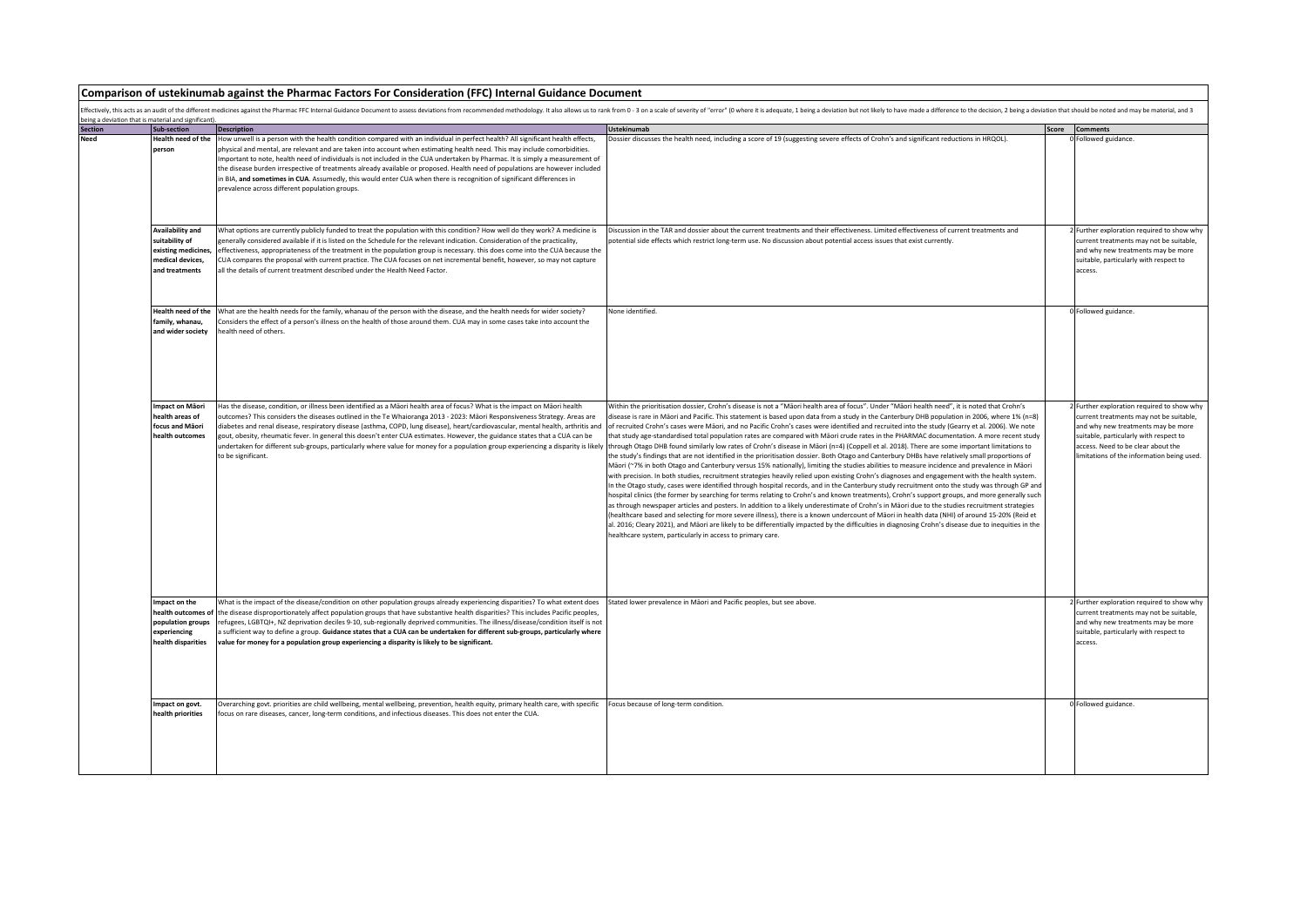| <b>Benefit</b>           | <b>Health benefit to</b>                                                        | What would be the health benefits or losses to the person who would receive the medicine? Looking at the net benefits over<br>Health benefits discussed in PTAC papers, based off clinical trial.                                                                                                                                                                                                                                                                                                                                                                                                                                                                                                                                                                                                                                                                                                                                                                      |                                                                                                                                                                                                                                                                                                                                                                                                                                                                                                                                                                                                                                                                                                                                                                                                                                                                                                                                                                                                    | 0 Followed guidance.                                                                                                             |
|--------------------------|---------------------------------------------------------------------------------|------------------------------------------------------------------------------------------------------------------------------------------------------------------------------------------------------------------------------------------------------------------------------------------------------------------------------------------------------------------------------------------------------------------------------------------------------------------------------------------------------------------------------------------------------------------------------------------------------------------------------------------------------------------------------------------------------------------------------------------------------------------------------------------------------------------------------------------------------------------------------------------------------------------------------------------------------------------------|----------------------------------------------------------------------------------------------------------------------------------------------------------------------------------------------------------------------------------------------------------------------------------------------------------------------------------------------------------------------------------------------------------------------------------------------------------------------------------------------------------------------------------------------------------------------------------------------------------------------------------------------------------------------------------------------------------------------------------------------------------------------------------------------------------------------------------------------------------------------------------------------------------------------------------------------------------------------------------------------------|----------------------------------------------------------------------------------------------------------------------------------|
|                          | the person                                                                      | and above what is achieved by current treatments, including extension of life as well as improved HRQOL. As well as health<br>benefits, potential losses as a result of the funding decision should be considered. This includes harm done by adverse<br>effects as well as no longer providing a gain that current treatment delivered. Enters the CUA directly.                                                                                                                                                                                                                                                                                                                                                                                                                                                                                                                                                                                                      |                                                                                                                                                                                                                                                                                                                                                                                                                                                                                                                                                                                                                                                                                                                                                                                                                                                                                                                                                                                                    |                                                                                                                                  |
|                          | <b>Health benefit to</b><br>the family,<br>whanau, and wider<br>society         | What would be the health benefits for the family, whanau, or wider society of the person receiving treatment? Only clinically<br>significant health benefits should be counted here - judgement required as to what is clinically significant. Benefits to others<br>not usually counted in CUA, unless vaccines and herd immunity.                                                                                                                                                                                                                                                                                                                                                                                                                                                                                                                                                                                                                                    | Not discussed or well captured.                                                                                                                                                                                                                                                                                                                                                                                                                                                                                                                                                                                                                                                                                                                                                                                                                                                                                                                                                                    | 1 Further insight into the care burden of<br>people with Crohn's required.                                                       |
|                          | <b>Consequences for</b><br>the health system                                    | If the proposal was funded, what would be the consequences for the health system? Does it relate to any govt. priorities?<br>Includes relieving or increasing pressure on the health system. Flow-on effects may be complicated and their perceived<br>presence should be justified or made clear that they are hypothetical. Generally not included in CUA.                                                                                                                                                                                                                                                                                                                                                                                                                                                                                                                                                                                                           | Positive impacts identified likely because of different administration method - reduce pressure on infusion capacity.                                                                                                                                                                                                                                                                                                                                                                                                                                                                                                                                                                                                                                                                                                                                                                                                                                                                              | 0 Followed guidance.                                                                                                             |
| <b>Costs and savings</b> | To the person                                                                   | What would the health-related costs and savings be to the person who would be treated? Regardless of whether the patient<br>pays it or it is subsidised by Vote Health. Change in costs and savings over status quo. May include GP visits, dispensing fees,<br>travel costs, co-payments, part charges, care in home, etc. CUA generally only analyses costs that the govt. partially subsidises<br>through the health sector budget. Private costs and savings are excluded from CUA.                                                                                                                                                                                                                                                                                                                                                                                                                                                                                | May be some savings to patients and their families if it reduces the use of infliximab, which require patients to travel to hospital for infusion.<br>Private savings, therefore excluded from CUA.                                                                                                                                                                                                                                                                                                                                                                                                                                                                                                                                                                                                                                                                                                                                                                                                | 0 Followed guidance.                                                                                                             |
|                          | To the family.<br>whanau, and wider<br>society                                  | Defined and considered in the same way as to the individual. Do not consider whether a family is privately funding a treatment<br>for a patient, and any loss of income from inability to work is not included (however, consider inability to work as a loss of usual<br>activities in the Need quadrant, and ability to work as a gain in usual activities in health benefit). Only certain direct healthcare<br>costs are included in CUA, specifically those that the govt. partially subsidise through the health sector budget. Otherwise, costs<br>and savings to family, whanau, and wider society are excluded from CUA.                                                                                                                                                                                                                                                                                                                                      | See above                                                                                                                                                                                                                                                                                                                                                                                                                                                                                                                                                                                                                                                                                                                                                                                                                                                                                                                                                                                          | 0 Followed guidance.                                                                                                             |
|                          | To pharmaceutical<br>expenditure                                                | How would funding the proposal impact pharma expenditure? Would fund it result in savings from switching from already<br>unded pharmaceuticals? Net effect. Covers Combined Pharmaceutical Budget (CPB) and both hospital medicines and devices.<br>Enters CUA.                                                                                                                                                                                                                                                                                                                                                                                                                                                                                                                                                                                                                                                                                                        | Outlined (although redacted); unclear whether this is the net effect or not.                                                                                                                                                                                                                                                                                                                                                                                                                                                                                                                                                                                                                                                                                                                                                                                                                                                                                                                       | 0 Followed guidance.                                                                                                             |
|                          | To the rest of the<br>health system                                             | Potential costs and savings that funding the proposal may have for the rest of the health system. Net effect. Not to be confused<br>with health benefit consequences for the system. Defines health system as being Vote Health funding where that funding is<br>enabling the delivery of health services. Includes DHBs, and any other services which are funded via Vote Health. Enters CUA                                                                                                                                                                                                                                                                                                                                                                                                                                                                                                                                                                          | Included in the CUA.                                                                                                                                                                                                                                                                                                                                                                                                                                                                                                                                                                                                                                                                                                                                                                                                                                                                                                                                                                               | 0 Followed guidance.                                                                                                             |
| <b>Suitability</b>       | <b>Features of the</b><br>medicine that<br>impact on use by<br>the person       | What features may impact use by the person receiving the medicine? Is it registered for the disease or disorder that funding is<br>being sought for? Includes issues that may make use difficult, less effective, or dissuade or prevent people from using it<br>altogether. Can include size, shape, taste, method of delivery, ease of use, time required, packaging, supporting info, training.<br>Subgroups particularly important to consider. While this is likely to be reported with qualitative data, evidence is still<br>required. If possible, compare with the suitability of existing treatments to show the size of the improvement or worsening.<br>Can affect a CUA result, but indirectly. If significant enough to impact health benefits, will be included in CUA. Common<br>example is when cost-effectiveness depends on the assumptions made about adherence and the costs and benefits and<br>likelihood of an adherence programme affect use. | Crohn's disease can be a difficult condition to diagnose, and diagnosis is often delayed (BPAC, 2021). This then raises the question of whether<br>the low incidence of Crohn's in Māori is real, or a result of barriers in access to diagnosis. Further to this, there is no assessment of whether<br>Māori with Crohn's disease are receiving best practice care and have had equitable access to the first- and second-line treatments required in<br>order to then access ustekinumab as a second- or third-line treatment. If Māori are known or suspected to be underdiagnosed and<br>ndertreated (with existing options), the model should account for this rather than assume ongoing inequities. While it may be reasonable not<br>o model a treatment for Crohn's disease specifically for Māori given it is identified as a rare condition (discussed below), there are a number of<br>nportant equity issues that required further exploration in the TAR and prioritisation dossier. | 2 Further exploration required to<br>understand Crohn's prevalence in Mäori<br>and the ability to access diagnostic<br>services. |
|                          | <b>Features that</b><br>mpact on use by<br>family, whanau,<br>and wider society | Are there certain features of the medicine which could impact on health outcomes if it has to be given by someone other than<br>the patient? Same as above about entering CUA.                                                                                                                                                                                                                                                                                                                                                                                                                                                                                                                                                                                                                                                                                                                                                                                         | Potentially better suited for patients, family, and whanau because of way it is administered (do not have to access hospital as frequently).                                                                                                                                                                                                                                                                                                                                                                                                                                                                                                                                                                                                                                                                                                                                                                                                                                                       | 0 Followed guidance.                                                                                                             |
|                          | <b>Features that</b><br>impact on use by<br>health workforce                    | onsidering instances where members of the health workforce administer a medicine or medical device to a person. Considers<br>now easy it is for a health worker to use, how likely it is a health worker could make an error. Could even include features<br>which dissuade workers from using a product at all even though it could be clinically beneficial. Indirectly affects CUA.                                                                                                                                                                                                                                                                                                                                                                                                                                                                                                                                                                                 | Likely reduction in hospitalisations, clinician visits for administration, less infusion required compared to infliximab. Not quantified.                                                                                                                                                                                                                                                                                                                                                                                                                                                                                                                                                                                                                                                                                                                                                                                                                                                          | 0 Followed guidance.                                                                                                             |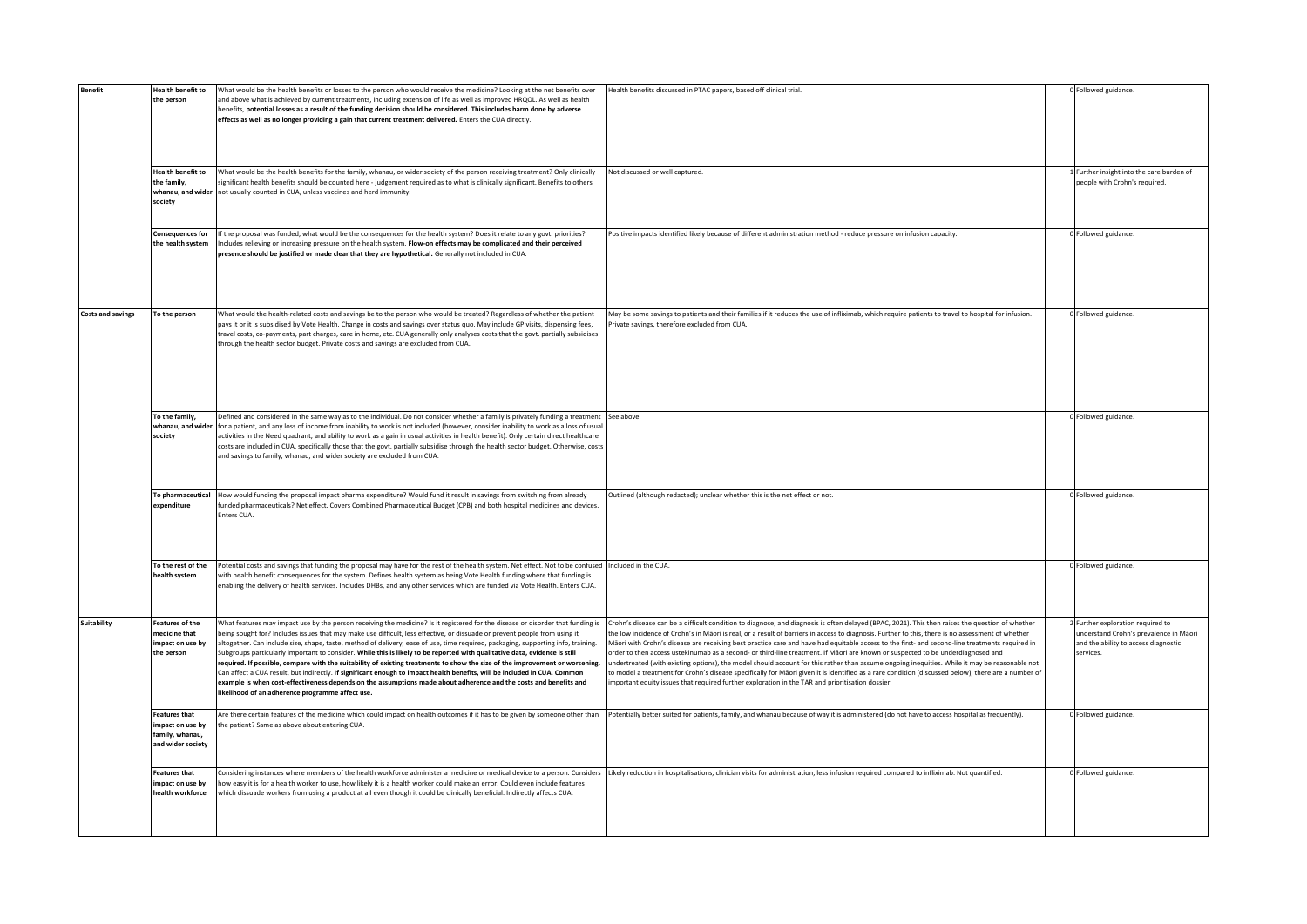Effectively, this acts as an audit of the different medicines against the Pharmac FFC Internal Guidance Document to assess deviations from recommended methodology. It also allows us to rank from 0-3 on a scale of severity

|      |                                                                                           | deviation that should be noted and may be material, and 3 being a deviation that is material and significant).<br>Section Section Sub-section Sub-section                                                                                                                                                                                                                                                                                                                                                                                                                                                                                                                                                                    |                                                                                                                                                     |              |                                                                                                                            |
|------|-------------------------------------------------------------------------------------------|------------------------------------------------------------------------------------------------------------------------------------------------------------------------------------------------------------------------------------------------------------------------------------------------------------------------------------------------------------------------------------------------------------------------------------------------------------------------------------------------------------------------------------------------------------------------------------------------------------------------------------------------------------------------------------------------------------------------------|-----------------------------------------------------------------------------------------------------------------------------------------------------|--------------|----------------------------------------------------------------------------------------------------------------------------|
|      |                                                                                           |                                                                                                                                                                                                                                                                                                                                                                                                                                                                                                                                                                                                                                                                                                                              | <b>Nusinersen</b>                                                                                                                                   | <b>Score</b> | <b>Comments</b>                                                                                                            |
| Need | Health need of the person                                                                 | How unwell is a person with the health condition compared with an individual in perfect<br>health? All significant health effects, physical and mental, are relevant and are taken into<br>account when estimating health need. This may include comorbidities. Important to note,<br>health need of individuals is not included in the CUA undertaken by Pharmac. It is simply a<br>measurement of the disease burden irrespective of treatments already available or proposed.<br>Health need of populations are however included in BIA, and sometimes in CUA. Assumedly,<br>this would enter CUA when there is recognition of significant differences in prevalence across<br>different population groups.               | Need across the three disease types discussed in the dossier. Talks about distribution of prevalence too<br>across the different types.             |              | 0 Followed guidance.                                                                                                       |
|      | Availability and suitability of<br>existing medicines, medical<br>devices, and treatments | What options are currently publicly funded to treat the population with this condition? How<br>well do they work? A medicine is generally considered available if it is listed on the Schedule<br>for the relevant indication. Consideration of the practicality, effectiveness, appropriateness of<br>the treatment in the population group is necessary. this does come into the CUA because the<br>CUA compares the proposal with current practice. The CUA focuses on net incremental<br>benefit, however, so may not capture all the details of current treatment described under the<br>Health Need Factor.                                                                                                            | No currently funded treatment, reliant heavily on healthcare like physiotherapy. Indirectly shown in<br>CUA through the big QALY gains.             |              | 0 Followed guidance.                                                                                                       |
|      | Health need of the family,<br>whanau, and wider society                                   | What are the health needs for the family, whanau of the person with the disease, and the<br>health needs for wider society? Considers the effect of a person's illness on the health of<br>those around them. CUA may in some cases take into account the health need of others.                                                                                                                                                                                                                                                                                                                                                                                                                                             | Reliant heavily on carers etc. - current negative impact on the health of those around. Not in CUA.                                                 |              | Potential to explore the need of those<br>around the patients given the<br>significant care burden associated with<br>SMA. |
|      | Impact on Māori health areas of                                                           | Has the disease, condition, or illness been identified as a Māori health area of focus? What is<br>focus and Maori health outcomes the impact on Maori health outcomes? This considers the diseases outlined in the Te<br>Whaioranga 2013 - 2023: Māori Responsiveness Strategy. Areas are diabetes and renal<br>disease, respiratory disease (asthma, COPD, lung disease), heart/cardiovascular, mental<br>health, arthritis and gout, obesity, rheumatic fever. In general this doesn't enter CUA<br>estimates. However, the guidance states that a CUA can be undertaken for different sub-<br>groups, particularly where value for money for a population group experiencing a disparity is<br>likely to be significant. | Not applicable - reasonable since such small data on SMA and no information on across ethnicity<br>differences in prevalence and burden of illness. |              | 0 Followed guidance.                                                                                                       |
|      | Impact on the health outcomes<br>of population groups<br>experiencing health disparities  | What is the impact of the disease/condition on other population groups already experiencing<br>disparities? To what extent does the disease disproportionately affect population groups that<br>have substantive health disparities? This includes Pacific peoples, refugees, LGBTQI+, NZ<br>deprivation deciles 9-10, sub-regionally deprived communities. The illness/disease/condition<br>itself is not a sufficient way to define a group. Guidance states that a CUA can be undertaken<br>for different sub-groups, particularly where value for money for a population group<br>experiencing a disparity is likely to be significant.                                                                                  | As above.                                                                                                                                           |              | 0 Followed guidance.                                                                                                       |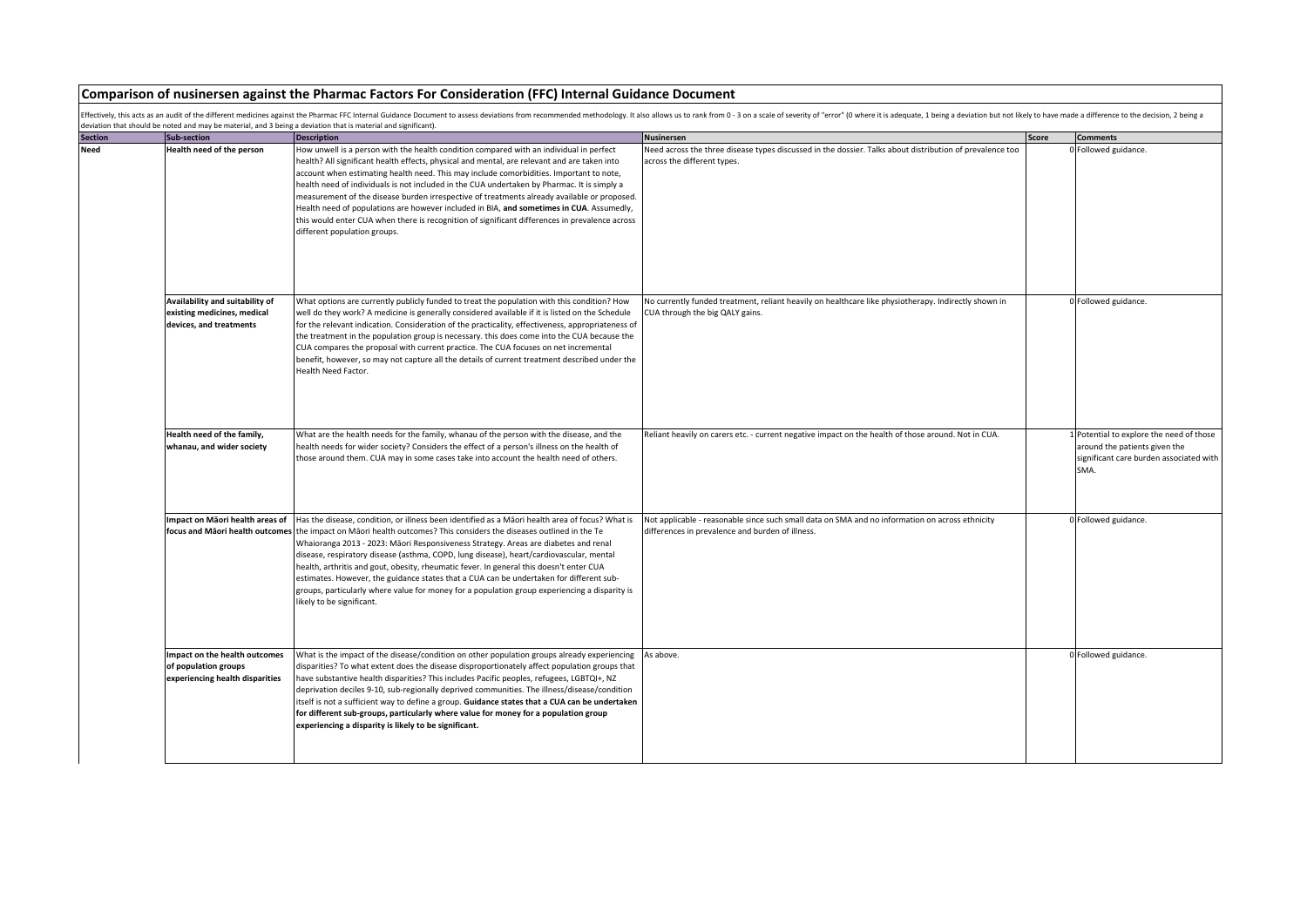|                          | mpact on govt. health priorities                                                                                                                                                                                                                                                                                                                                                                                                                                                                                                                                                                                                                                                                                                                                                                | Overarching govt. priorities are child wellbeing, mental wellbeing, prevention, health equity,<br>primary health care, with specific focus on rare diseases, cancer, long-term conditions, and<br>infectious diseases. This does not enter the CUA.                                                                                                                                                                                                                                                                                                                                                                                     | SMA long-term condition.                                                                                                                                                               |                                                                                                                                                                                                        | 0 Followed guidance.                                                                                                                                   |
|--------------------------|-------------------------------------------------------------------------------------------------------------------------------------------------------------------------------------------------------------------------------------------------------------------------------------------------------------------------------------------------------------------------------------------------------------------------------------------------------------------------------------------------------------------------------------------------------------------------------------------------------------------------------------------------------------------------------------------------------------------------------------------------------------------------------------------------|-----------------------------------------------------------------------------------------------------------------------------------------------------------------------------------------------------------------------------------------------------------------------------------------------------------------------------------------------------------------------------------------------------------------------------------------------------------------------------------------------------------------------------------------------------------------------------------------------------------------------------------------|----------------------------------------------------------------------------------------------------------------------------------------------------------------------------------------|--------------------------------------------------------------------------------------------------------------------------------------------------------------------------------------------------------|--------------------------------------------------------------------------------------------------------------------------------------------------------|
| <b>Benefit</b>           | Health benefit to the person<br>What would be the health benefits or losses to the person who would receive the medicine?<br>NURTURE trial discussed in the TAR. Interim level confidence from PTAC pending publication of final<br>Looking at the net benefits over and above what is achieved by current treatments, including<br>results. Considerable benefits to be gained through HRQOL with treatment. In the CUA. Adverse effects,<br>extension of life as well as improved HRQOL. As well as health benefits, potential losses as a<br>however, not captured within the CUA.<br>result of the funding decision should be considered. This includes harm done by adverse<br>effects as well as no longer providing a gain that current treatment delivered. Enters the<br>CUA directly. |                                                                                                                                                                                                                                                                                                                                                                                                                                                                                                                                                                                                                                         |                                                                                                                                                                                        | 2 Adverse events significant, and the<br>risk particularly high with lifelong<br>treatment assumed. Worth capturing<br>or exploring to see if the risks and<br>associated costs are negligible or not. |                                                                                                                                                        |
|                          | Health benefit to the family,<br>What would be the health benefits for the family, whanau, or wider society of the person<br>whanau, and wider society<br>receiving treatment? Only clinically significant health benefits should be counted here -<br>judgement required as to what is clinically significant. Benefits to others not usually counted<br>in CUA, unless vaccines and herd immunity.                                                                                                                                                                                                                                                                                                                                                                                            |                                                                                                                                                                                                                                                                                                                                                                                                                                                                                                                                                                                                                                         | Likely reduction in caregiver burden, given interim data shows patients living longer and in better<br>health. Not in CUA.                                                             |                                                                                                                                                                                                        | 0 Followed guidance.                                                                                                                                   |
|                          | Consequences for the health<br>system                                                                                                                                                                                                                                                                                                                                                                                                                                                                                                                                                                                                                                                                                                                                                           | If the proposal was funded, what would be the consequences for the health system? Does it<br>relate to any govt. priorities? Includes relieving or increasing pressure on the health system.<br>Flow-on effects may be complicated and their perceived presence should be justified or<br>made clear that they are hypothetical. Generally not included in CUA.                                                                                                                                                                                                                                                                         | Considerable decrease in health system utilisation resulting from the high morbidity associated with<br>SMA II patients. Delays in admissions etc. for SMA I patients too. Not in CUA. |                                                                                                                                                                                                        | 0 Followed guidance.                                                                                                                                   |
| <b>Costs and savings</b> | To the person<br>What would the health-related costs and savings be to the person who would be treated?<br>Regardless of whether the patient pays it or it is subsidised by Vote Health. Change in costs<br>and savings over status quo. May include GP visits, dispensing fees, travel costs, co-payments,<br>part charges, care in home, etc. CUA generally only analyses costs that the govt. partially<br>subsidises through the health sector budget. Private costs and savings are excluded from CUA.                                                                                                                                                                                                                                                                                     |                                                                                                                                                                                                                                                                                                                                                                                                                                                                                                                                                                                                                                         | None recognised. May be private savings from less healthcare requirements (travel etc.) but not<br>considered in CUA, and not considered within dossier. Not in CUA.                   |                                                                                                                                                                                                        | 0 Followed guidance.                                                                                                                                   |
|                          | To the family, whanau, and<br>wider society                                                                                                                                                                                                                                                                                                                                                                                                                                                                                                                                                                                                                                                                                                                                                     | Defined and considered in the same way as to the individual. Do not consider whether a<br>family is privately funding a treatment for a patient, and any loss of income from inability to<br>work is not included (however, consider inability to work as a loss of usual activities in the<br>Need quadrant, and ability to work as a gain in usual activities in health benefit). Only certain<br>direct healthcare costs are included in CUA, specifically those that the govt. partially subsidise<br>through the health sector budget. Otherwise, costs and savings to family, whanau, and wider<br>society are excluded from CUA. | Likely to reduce the level of care and costs associated with raising children with SMA. Potentially<br>significant, but not quantified (magnitude not shown). Not in CUA.              |                                                                                                                                                                                                        | 1 Chance for further exploration given<br>potential for significantly lower<br>utilisation of public health services, as<br>well as lower care burden. |
|                          | To pharmaceutical expenditure                                                                                                                                                                                                                                                                                                                                                                                                                                                                                                                                                                                                                                                                                                                                                                   | How would funding the proposal impact pharma expenditure? Would fund it result in savings<br>from switching from already funded pharmaceuticals? Net effect. Covers Combined<br>Pharmaceutical Budget (CPB) and both hospital medicines and devices. Enters CUA.                                                                                                                                                                                                                                                                                                                                                                        | Recognised and included in CUA.                                                                                                                                                        |                                                                                                                                                                                                        | 0 Followed guidance.                                                                                                                                   |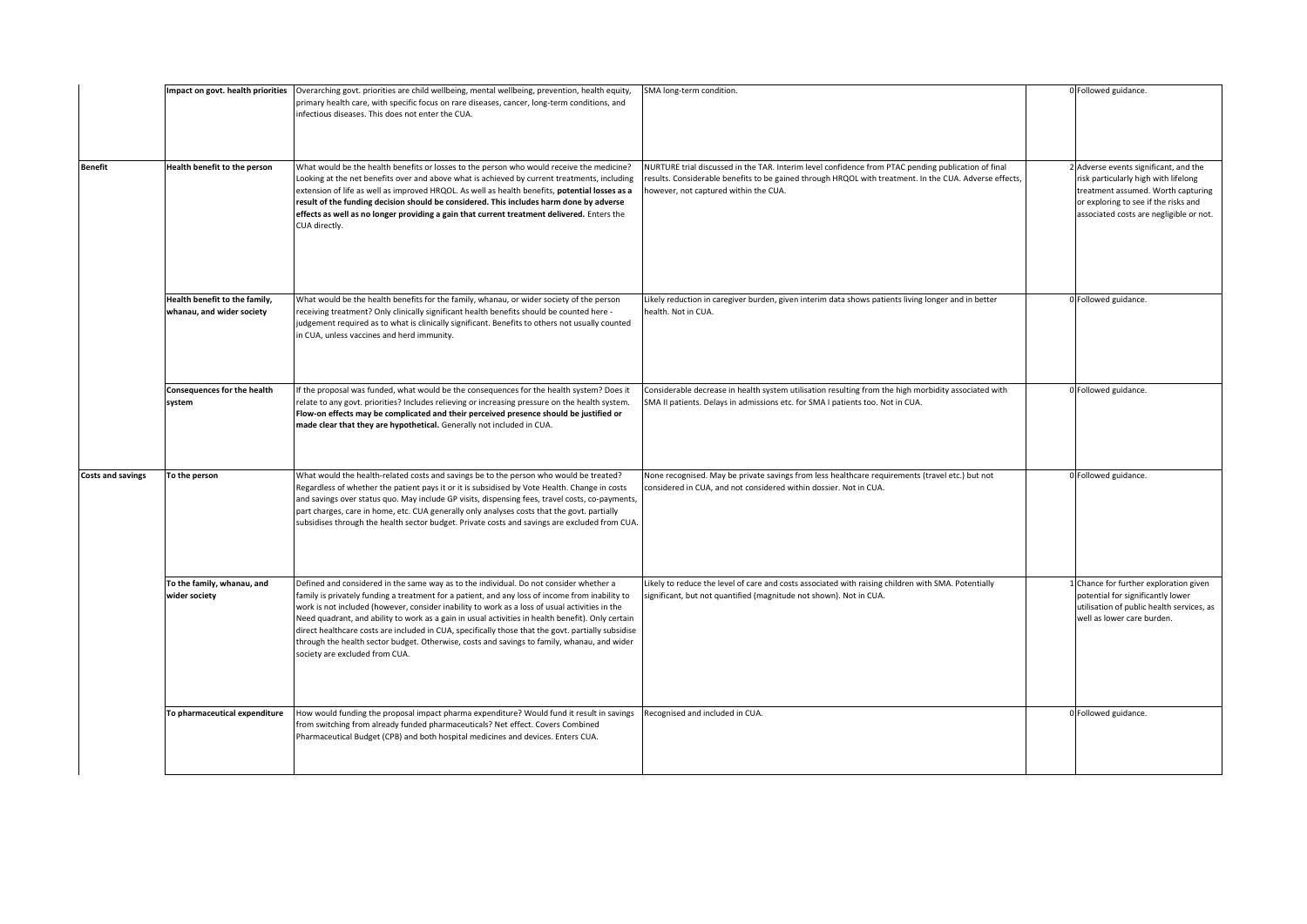|             | To the rest of the health system                                       | Potential costs and savings that funding the proposal may have for the rest of the health<br>system. Net effect. Not to be confused with health benefit consequences for the system.<br>Defines health system as being Vote Health funding where that funding is enabling the<br>delivery of health services. Includes DHBs, and any other services which are funded via Vote<br>Health. Enters CUA.                                                                                                                                                                                                                                                                                                                                                                                                                                                                     | Detection of pre-symptomatic SMA was assumed to occur through an additional test being added onto<br>the current newborn heel prick testing. Insufficient consideration was given to the costs of establishing<br>a new screening programme for SMA. The pre-symptomatic model also includes optimistic assumptions<br>about the potential benefits of such a programme by assuming that those who initially respond to<br>nusinersen have no loss of motor function over their lifetimes (lifetime utility of 0.91), and cases<br>continue with lifetime treatment even in the absence of any symptoms. In practice this equates to<br>around 245 intrathecal infusions per case over 80 years. We note there were no sensitivity analyses<br>presented exploring the impacts of alternative scenarios of treatment completion, including cessation<br>of treatment, on modelled costs or QALYs gained.                                                                                      | 2 Analysis required to determine<br>whether it is reasonable to assume<br>there is the capacity and capability to<br>add an SMA screening test on top of<br>current screening tests. Also,<br>necessary for consideration about the<br>lifetime of treatment and the costs<br>associated with that. |
|-------------|------------------------------------------------------------------------|--------------------------------------------------------------------------------------------------------------------------------------------------------------------------------------------------------------------------------------------------------------------------------------------------------------------------------------------------------------------------------------------------------------------------------------------------------------------------------------------------------------------------------------------------------------------------------------------------------------------------------------------------------------------------------------------------------------------------------------------------------------------------------------------------------------------------------------------------------------------------|-----------------------------------------------------------------------------------------------------------------------------------------------------------------------------------------------------------------------------------------------------------------------------------------------------------------------------------------------------------------------------------------------------------------------------------------------------------------------------------------------------------------------------------------------------------------------------------------------------------------------------------------------------------------------------------------------------------------------------------------------------------------------------------------------------------------------------------------------------------------------------------------------------------------------------------------------------------------------------------------------|-----------------------------------------------------------------------------------------------------------------------------------------------------------------------------------------------------------------------------------------------------------------------------------------------------|
| Suitability | <b>Features of the medicine that</b><br>impact on use by the person    | What features may impact use by the person receiving the medicine? Is it registered for the<br>disease or disorder that funding is being sought for? Includes issues that may make use<br>difficult, less effective, or dissuade or prevent people from using it altogether. Can include<br>size, shape, taste, method of delivery, ease of use, time required, packaging, supporting info,<br>qualitative data, evidence is still required. If possible, compare with the suitability of<br>existing treatments to show the size of the improvement or worsening. Can affect a CUA<br>result, but indirectly. If significant enough to impact health benefits, will be included in CUA.<br>Common example is when cost-effectiveness depends on the assumptions made about<br>adherence and the costs and benefits and likelihood of an adherence programme affect use. | None of the models included any complications from lifetime 4 monthly intrathecal infusions of<br>Nusinersen. The clinical trials sourced in the PHARMAC modelling showed a high rate of adverse events<br>(AE) in both the intervention and control (Sham injection) groups for symptomatic infants and children<br>(Finkel et al. 2017; Mercuri et al. 2018). A number AEs were related to SMA making it difficult to<br>training. Subgroups particularly important to consider. While this is likely to be reported with distinguish between AEs associated with SMA, the medicine (nusinersen) or complications from<br>intrathecal infusion. Complications of lumbar puncture were noted to be higher in the treatment group<br>than control group in the child onset study (Mercuri et al. 2018). The time frames of the trials were<br>limited to only a few years and additional risks may be expected from repeated infusions (4 monthly for<br>life). Not considered or in the CUA. | 2 Important to consider the adverse<br>effects, given significance and<br>frequency of treatment over lifetime.                                                                                                                                                                                     |
|             | Features that impact on use by<br>family, whanau, and wider<br>society | Are there certain features of the medicine which could impact on health outcomes if it has to<br>be given by someone other than the patient? Same as above about entering CUA.                                                                                                                                                                                                                                                                                                                                                                                                                                                                                                                                                                                                                                                                                           | Potentially increased travel and accommodation costs for carers etc. if there is travel requirement given<br>capability for intrathecal injections may be limited to certain areas.                                                                                                                                                                                                                                                                                                                                                                                                                                                                                                                                                                                                                                                                                                                                                                                                           | 1 Analysis of national capability to<br>provide intrathecal services would<br>help.                                                                                                                                                                                                                 |
|             | Features that impact on use by<br>health workforce                     | Considering instances where members of the health workforce administer a medicine or<br>medical device to a person. Considers how easy it is for a health worker to use, how likely it is<br>a health worker could make an error. Could even include features which dissuade workers<br>from using a product at all even though it could be clinically beneficial. Indirectly affects CUA.                                                                                                                                                                                                                                                                                                                                                                                                                                                                               | Only able to be administered by people who can do intrathecal injection. Mentioned, but not well<br>explored about what this could mean in terms of capacity.                                                                                                                                                                                                                                                                                                                                                                                                                                                                                                                                                                                                                                                                                                                                                                                                                                 | 1 As above.                                                                                                                                                                                                                                                                                         |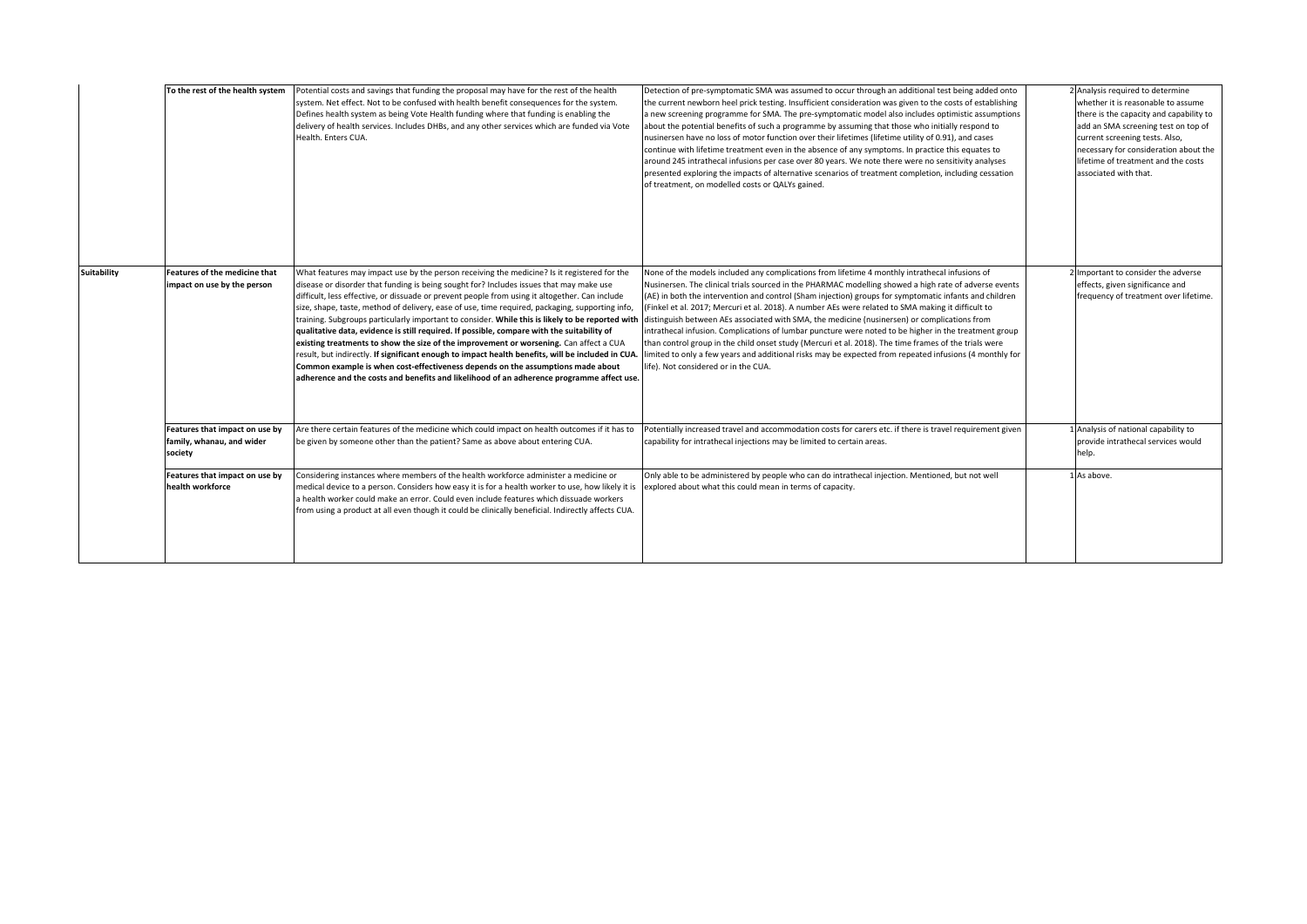|                                                                                        | Comparison of pembrolizumab against the Pharmac Factors For Consideration (FFC) Internal Guidance Document                                                                                                                                                                                                                                                                                                                                                                                                                                                                                                                                                                                                     |                                                                                                                                                                                                                                                                                                                                                                                                                                                                                                                                                                                                                                                                                                                                                                                                                                                                                                                                                                                                                                                                                                                                                                                                                                                                                                                                                                                                                                                                                                                                                                                                                                                                                                                                                                                                                                                                                                                                                                                                                                                                                                                                                                                                   |                                                                                                                                                                                                                                   |                                                                                                                                                                                                                                                                                                                                                                                                                                                                                                                                                                                                                                                                                                                                                                                                                                                                                                                                                                                                                                                                                                                                                                                                                                                                                                                 |                                                                                                                                                                                                                                                                                              |
|----------------------------------------------------------------------------------------|----------------------------------------------------------------------------------------------------------------------------------------------------------------------------------------------------------------------------------------------------------------------------------------------------------------------------------------------------------------------------------------------------------------------------------------------------------------------------------------------------------------------------------------------------------------------------------------------------------------------------------------------------------------------------------------------------------------|---------------------------------------------------------------------------------------------------------------------------------------------------------------------------------------------------------------------------------------------------------------------------------------------------------------------------------------------------------------------------------------------------------------------------------------------------------------------------------------------------------------------------------------------------------------------------------------------------------------------------------------------------------------------------------------------------------------------------------------------------------------------------------------------------------------------------------------------------------------------------------------------------------------------------------------------------------------------------------------------------------------------------------------------------------------------------------------------------------------------------------------------------------------------------------------------------------------------------------------------------------------------------------------------------------------------------------------------------------------------------------------------------------------------------------------------------------------------------------------------------------------------------------------------------------------------------------------------------------------------------------------------------------------------------------------------------------------------------------------------------------------------------------------------------------------------------------------------------------------------------------------------------------------------------------------------------------------------------------------------------------------------------------------------------------------------------------------------------------------------------------------------------------------------------------------------------|-----------------------------------------------------------------------------------------------------------------------------------------------------------------------------------------------------------------------------------|-----------------------------------------------------------------------------------------------------------------------------------------------------------------------------------------------------------------------------------------------------------------------------------------------------------------------------------------------------------------------------------------------------------------------------------------------------------------------------------------------------------------------------------------------------------------------------------------------------------------------------------------------------------------------------------------------------------------------------------------------------------------------------------------------------------------------------------------------------------------------------------------------------------------------------------------------------------------------------------------------------------------------------------------------------------------------------------------------------------------------------------------------------------------------------------------------------------------------------------------------------------------------------------------------------------------|----------------------------------------------------------------------------------------------------------------------------------------------------------------------------------------------------------------------------------------------------------------------------------------------|
|                                                                                        | nst the Pharmac FFC Internal Guidance Document to assess deviations from recomm                                                                                                                                                                                                                                                                                                                                                                                                                                                                                                                                                                                                                                | ended methodology. It also allows us to rank from 0 - 3 on a scale of severity of "error" (0 where it is adequate, 1 being a deviation but not likely to have made a difference to the decision, 2 being a deviation that shou                                                                                                                                                                                                                                                                                                                                                                                                                                                                                                                                                                                                                                                                                                                                                                                                                                                                                                                                                                                                                                                                                                                                                                                                                                                                                                                                                                                                                                                                                                                                                                                                                                                                                                                                                                                                                                                                                                                                                                    |                                                                                                                                                                                                                                   |                                                                                                                                                                                                                                                                                                                                                                                                                                                                                                                                                                                                                                                                                                                                                                                                                                                                                                                                                                                                                                                                                                                                                                                                                                                                                                                 |                                                                                                                                                                                                                                                                                              |
| Sub-section<br>alth need of the person                                                 | Description<br>low unwell is a person with the health condition compared with an individual in perfect health?<br>All significant health effects, physical and mental, are relevant and are taken into account when<br>estimating health need. This may include comorbidities. Important to note, health need of<br>ndividuals is not included in the CUA undertaken by Pharmac. It is simply a measurement of the<br>lisease burden irrespective of treatments already available or proposed. Health need of<br>opulations are however included in BIA, and sometimes in CUA. Assumedly, this would enter<br>CUA when there is recognition of significant differences in prevalence across different populati | Pembrolizumab (lung cancer)<br>Lung cancer recognised as a significant health issue for NZ. Health need score reported, 19 (severe). Does not provide a separate health need score for<br>äori, who have been recognised to have 2-4x higher prevalence of lung cancer. Health need score aggregated may understate the significant differen<br>eed for Mäori. Should and very well could be reflected in separate CUA for Mäori, but is not. Pembrolizumab has been shown to provide clinical<br>enefit in improved overall and progression-free survival regardless of PD-L1 level (including PD-L1 negative) (Paz Ares et al. 2018; Gandhi et al. 2018).<br>wever, within the TAR, as a method for reducing the fiscal burden of pembrolizumab, it was proposed to limited eligibility to those with high levels of<br>D-L1>50 (representing about 25-30% of the clinical trial populations) based upon some (but inconsistent) evidence of a greater survival benefit seen for<br>is group in overall survival (Paz Ares et al. 2018; Herbst et al. 2016) and progression free survival (Gandhi et al. 2018)                                                                                                                                                                                                                                                                                                                                                                                                                                                                                                                                                                                                                                                                                                                                                                                                                                                                                                                                                                                                                                                                                  | Score Comments<br>Separate analyses for Mãori, given recognised disparities<br>prevalence, would be beneficial to ensure health need<br>well captured and expressed in the findings                                               | Pembrolizumab (melanoma)<br>Health need described in dossier. PTAC/CaTSoP low priority recommendations. 7x higher incident<br>of melanoma in non-Mãori than Mãori, however Mãori more likely to get advanced disease.                                                                                                                                                                                                                                                                                                                                                                                                                                                                                                                                                                                                                                                                                                                                                                                                                                                                                                                                                                                                                                                                                           | Score Comments<br>sion about the clear differences in<br>valence/incidence would be beneficial<br>ot finding out how material this is, and<br>hat it means for the decision.                                                                                                                 |
| vailability and suitability of<br>xisting medicines, medical<br>evices, and treatments | Vhat options are currently publicly funded to treat the population with this condition? How well<br>lo they work? A medicine is generally considered available if it is listed on the Schedule for the<br>levant indication. Consideration of the practicality, effectiveness, appropriateness of the<br>atment in the population group is necessary. this does come into the CUA because the CUA<br>mpares the proposal with current practice. The CUA focuses on net incremental benefit,<br>wever, so may not capture all the details of current treatment described under the Health Ne<br>actor                                                                                                           | urrent treatments outlined in the TAR. In order to make any assessment of whether pembrolizumab is likely to improve the vast disparities in lung<br>ncer outcomes for Mäori, it is critical to understand whether Mäori would have equity in eligibility for this treatment. Within the provided docu<br>ere is no estimate of the number of Maori with metastatic NSCLC (EGRF and ALK negative) with and without the criterion of PB-L1>50, that might be<br>ligible for pembrolizumab under the proposed funding criteria. Therefore, while addressing an area of focus and high priority for Māori, we are unable<br>assess whether this treatment will provide equitable benefits for Māori.                                                                                                                                                                                                                                                                                                                                                                                                                                                                                                                                                                                                                                                                                                                                                                                                                                                                                                                                                                                                                                                                                                                                                                                                                                                                                                                                                                                                                                                                                                 | Understanding of eligibility and current access barriers<br>betirred                                                                                                                                                              | Alternatives for unresectable and metastatic melanoma discussed in prioritisation dossier                                                                                                                                                                                                                                                                                                                                                                                                                                                                                                                                                                                                                                                                                                                                                                                                                                                                                                                                                                                                                                                                                                                                                                                                                       | ollowed guidance                                                                                                                                                                                                                                                                             |
| Health need of the family,<br>nau, and wider socie                                     | Vhat are the health needs for the family, whanau of the person with the disease, and the health<br>eds for wider society? Considers the effect of a person's illness on the health of those around<br>em. CUA may in some cases take into account the health need of others.                                                                                                                                                                                                                                                                                                                                                                                                                                   | arer burden for caring for people with cancer "well documented" elsewhere, as stated in the prioritisation dossier. Not in the CUA.                                                                                                                                                                                                                                                                                                                                                                                                                                                                                                                                                                                                                                                                                                                                                                                                                                                                                                                                                                                                                                                                                                                                                                                                                                                                                                                                                                                                                                                                                                                                                                                                                                                                                                                                                                                                                                                                                                                                                                                                                                                               | Assumed to be well documented elsewhere, but not<br>luded in documents received.                                                                                                                                                  | lot discussed in the documents                                                                                                                                                                                                                                                                                                                                                                                                                                                                                                                                                                                                                                                                                                                                                                                                                                                                                                                                                                                                                                                                                                                                                                                                                                                                                  | ould be explored through literature on the<br>rden of cancer on carers et                                                                                                                                                                                                                    |
| Impact on Mãori health areas<br>of focus and Mäori health                              | Has the disease, condition, or illness been identified as a Maori health area of focus? What is the<br>npact on Mäori health outcomes? This considers the diseases outlined in the Te Whaioranga<br>2013 - 2023: Mäori Responsiveness Strategy. Areas are diabetes and renal disease, respiratory<br>sease (asthma, COPD, lung disease), heart/cardiovascular, mental health, arthritis and gout,<br>besity, rheumatic fever. In general this doesn't enter CUA estimates. However, the guidance<br>tates that a CUA can be undertaken for different sub-groups, particularly where value for mone<br>r a population group experiencing a disparity is likely to be significant.                               | The modelling drew on international trial data for the starting proportions of the population on different treatment regimes, and transitions to: further<br>eatments, supportive care and death. In addition, the main outcomes of overall survival and progression free survival for both the intervention arm<br>nbrolizumab) and the comparator arms of usual care come from trial data. There was no discussion provided on the relevance of these estimates in<br>New Zealand healthcare context for the New Zealand population, or for Maori specifically. New Zealand lung cancer survival rates are worse than a<br>nber of countries with comparable health systems (Lawrenson et al. 2018, Coleman et al. 2011). In addition, there are known disparities in lung cance<br>vival for Mäori overall, by stage, and of particular relevance to pembrolizumab. Mäori with distant disease are 30% more likely to die than non-Mäori<br>with the same stage), HR 1.298 (95%Cl 1.226-1.374) (Gurney et al. 2020). The worse survival in New Zealand, and for Maori, means that there is the<br>mab to achieve even greater benefits at the population level than demonstrated in clinical trials. The assumptions around canc<br>ential for pembro<br>vival in the model are important as sensitivity analyses indicated that the models were most sensitive to assumptions around overall survival and the<br>ost of pembrolizumab. The suggestion to restrict funding to PD-L1>50% is made without any information on the distribution of PD-L1 levels in Mäori to<br>nsure that such a requirement does not inequitably impact on access to this medication for Maori. Within the TAR it is acknowledged that PD-L1 testing<br>s an invasive procedure (requiring a tissue sample) and may be variably used by clinicians (estimated at 10%) if not required as a part of the special<br>suthority. There is no consideration of the impact of known inequities in access to and quality of healthcare for lung cancer for Mäori (Stevens et al. 2008:<br>e Aho o Te Kahu. 2021), on the likely rates of PD-L1 testing, and subsequent eligibility for pembrolizumab under this proposal | Exploration absolutely necessary for Mäori population<br>who differ significantly from the trial population and have<br>cognised disparities in health outcomes because of lung<br>scer. Separate CUA should have been undertaken | Recognised in the dossier that the age standardised incidence rate of melanoma (no mention of<br>late stage) is approx. 7x higher in non-Mäori than in Mäori, however like with most other cancers<br>Mäori have significantly higher risk of being diagnosed with more advanced disease                                                                                                                                                                                                                                                                                                                                                                                                                                                                                                                                                                                                                                                                                                                                                                                                                                                                                                                                                                                                                        | Discussion about the clear differences in<br>valence/incidence would be beneficial                                                                                                                                                                                                           |
| Impact on the health<br>tcomes of populatio<br>roups experiencing health<br>arities    | Vhat is the impact of the disease/condition on other population groups already experiencin<br>parities? To what extent does the disease disproportionately affect population groups that<br>ave substantive health disparities? This includes Pacific peoples, refugees, LGBTQI+, NZ<br>privation deciles 9-10, sub-regionally deprived communities. The illness/disease/condition<br>not a sufficient way to define a group. Guidance states that a CUA can be undertaken for<br>different sub-groups, particularly where value for money for a population group experiencing a<br>parity is likely to be significant.                                                                                        | .<br>The prioritisation dossier noted the major inequities in lung cancer registrations and deaths between Mäori compared to non-Mäori. However, no<br>-<br>formation on the epidemiology of the relevant types of lung cancer indicated for pembrolizumab is provided by ethnicity or considered for inequities,<br>imely NSCLC (squamous and non-squamous). The PHARMAC TAR notes that NS<br>Z data for 2015-2018 show that NSCLC comprise 70% of all lung cancers (Te Aho o Te Kahu. 2021), and this is slightly lower for Māori at 66%. In addition<br>ARMAC documentation fails to provide context in relation to access to care. For example, PHARMAC have previously noted that access to treatments<br>or cancers for Mäori is a particular area of concern, with Mäori 35% less likely to receive medicines for the treatment of cancers than non-Mäori<br>ljusted for age and disease burden) (Metcalf et al. 2018). Relevant to this, the modelling does not consider the potential to optimise equity within<br>sting treatment options or the impact of inequities in first line treatments when modelling pembrolizumab as a second line treatmen                                                                                                                                                                                                                                                                                                                                                                                                                                                                                                                                                                                                                                                                                                                                                                                                                                                                                                                                                                                                                                   | See above                                                                                                                                                                                                                         | ecognised in the dossier that the age standardised incidence rate of melanoma (no mention o<br>late stage) is approx. 7x higher in non-Mäori than in Mäori, however like with most other cancers,<br>Mäori have significantly higher risk of being diagnosed with more advanced disease                                                                                                                                                                                                                                                                                                                                                                                                                                                                                                                                                                                                                                                                                                                                                                                                                                                                                                                                                                                                                         | iscussion about the clear differences in<br>valence/incidence would be beneficial                                                                                                                                                                                                            |
| Impact on govt. health<br>orities                                                      | Overarching govt. priorities are child wellbeing, mental wellbeing, prevention, health equity<br>imary health care, with specific focus on rare diseases, cancer, long-term conditions, and<br>ectious diseases. This does not enter the CUA.                                                                                                                                                                                                                                                                                                                                                                                                                                                                  | dentified as goyt, priority area with cancer. No benefits identified for goyt, priorities, however                                                                                                                                                                                                                                                                                                                                                                                                                                                                                                                                                                                                                                                                                                                                                                                                                                                                                                                                                                                                                                                                                                                                                                                                                                                                                                                                                                                                                                                                                                                                                                                                                                                                                                                                                                                                                                                                                                                                                                                                                                                                                                | Should be recognised that lung cancer inequitably affects<br>Mãori and Pacific peoples, and therefore the benefits of<br>treating lung cancer go to the govt. priority of equitable<br>alth care                                  | Cancer                                                                                                                                                                                                                                                                                                                                                                                                                                                                                                                                                                                                                                                                                                                                                                                                                                                                                                                                                                                                                                                                                                                                                                                                                                                                                                          | Followed guidance                                                                                                                                                                                                                                                                            |
| Health benefit to the person                                                           | What would be the health benefits or losses to the person who would receive the medicine?<br>ooking at the net benefits over and above what is achieved by current treatments, including<br>s no longer providing a gain that current treatment delivered. Enters the CUA directly.                                                                                                                                                                                                                                                                                                                                                                                                                            | Adverse events (including those categorised as serious and severe) were common in the clinical trials for both the intervention (pembrolizumab) and<br>mparator groups (Paz Ares et al. 2018; Gandhi et al. 2018; Reck et al. 2016). For example, in the Paz Ares 2018 clinical trial of combination first line<br>tension of life as well as improved HRQOL. As well as health benefits, potential losses as a result therapy, 69.8% and 68.2% of patients in the intervention and comparator groups respectively experienced severe adverse eve<br>of the funding decision should be considered. This includes harm done by adverse effects as well pembrolizumab were not included in the base models. Sensitivity analyses were run to examine the additional costs of adverse<br>sideration of the health impacts or (disutility) of experiencing an adverse event.                                                                                                                                                                                                                                                                                                                                                                                                                                                                                                                                                                                                                                                                                                                                                                                                                                                                                                                                                                                                                                                                                                                                                                                                                                                                                                                          | Not well considered - benefits from exploring the<br>mificance of adverse events on HRQOL                                                                                                                                         | The analysis of pembrolizumab was indirect since there were no trials comparing pembrolizumab t<br>the active treatment (dacarbazine) in the treatment naive unresectable or me<br>opulation. The appropriateness and implications of this indirect analysis do not seem to have bee<br>liscussed in depth within the documents provided by Pharmac. The economic Markoy model wa<br>rmed from a clinical trial (Schachter et al. ,2015). It is not immediately clear from analysis<br>whether this was appropriate, or demonstrably applicable to the New Zealand context. The<br>Pharmac PFPA document recommends trials be critically appraised using the GATE framework. It i<br>not clear that this was undertaken. In the CUA as expected.                                                                                                                                                                                                                                                                                                                                                                                                                                                                                                                                                                | Despite there being no direct comparisor<br>ials at the time, discussion around the<br>poropriateness of the indirect comparis<br>and the implications would be beneficial.                                                                                                                  |
| Health benefit to the family.<br>au, and wider society                                 | What would be the health benefits for the family, whanau, or wider society of the person<br>ceiving treatment? Only clinically significant health benefits should be counted here<br>ement required as to what is clinically significant. Benefits to others not usually counted in<br>UA, unless vaccines and herd immunity.                                                                                                                                                                                                                                                                                                                                                                                  | one identified in documents.                                                                                                                                                                                                                                                                                                                                                                                                                                                                                                                                                                                                                                                                                                                                                                                                                                                                                                                                                                                                                                                                                                                                                                                                                                                                                                                                                                                                                                                                                                                                                                                                                                                                                                                                                                                                                                                                                                                                                                                                                                                                                                                                                                      | pllowed guidance                                                                                                                                                                                                                  | Not discussed within the documents. One could assume there would be benefits from longer life                                                                                                                                                                                                                                                                                                                                                                                                                                                                                                                                                                                                                                                                                                                                                                                                                                                                                                                                                                                                                                                                                                                                                                                                                   | Beneficial inclusion to frame the context of<br>e treatment and what it means for family<br>hanau, society.                                                                                                                                                                                  |
| Consequences for the health                                                            | If the proposal was funded, what would be the consequences for the health system? Does it<br>elate to any goyt, priorities? Includes relieving or increasing pressure on the health system. Flo<br>n effects may be complicated and their perceived presence should be justified or made clear<br>at they are hypothetical. Generally not included in CUA                                                                                                                                                                                                                                                                                                                                                      | Vone identified in documents.                                                                                                                                                                                                                                                                                                                                                                                                                                                                                                                                                                                                                                                                                                                                                                                                                                                                                                                                                                                                                                                                                                                                                                                                                                                                                                                                                                                                                                                                                                                                                                                                                                                                                                                                                                                                                                                                                                                                                                                                                                                                                                                                                                     | Followed guidance                                                                                                                                                                                                                 | Pharmac expressed uncertainty around the current oncology infusion capacity of DHBs for the<br>jumber of patients expected to receive pembrolizumab treatment. The analysis conducted by<br>Pharmac assumed there would be the capacity to meet the extra demand for oncology infusion<br>ervices, however this did not seem to be a well tested assumption throughout the analysis (i.e. is it<br>feasible for DHBs to increase their infusion capacity?). The implications of funding a medicine<br>without having the capacity to administer it have not been well captured. The potential disbenefit<br>also of closing out other infusion treatments for other diseases are not well captured either.<br>Recommendation was made by PTAC and CaTSoP in late 2015 to fund pembrolizumab on low<br>priority, funding recommendation made in mid-2016 by board for pembrolizumab as an addition<br>eatment for late-stage melanoma. Recommendation for low priority only seemingly on the basi:<br>of an early evidence base and uncertainty about the medicine's longer term benefits, as well as<br>potential risks and very high cost. No consideration about DHB capacity, and unclear whether the<br>ecision to fund the medicine was influenced at all by the fact this is not a high priority area for | Analysis of the feasibility and likelihood of<br>fusion capacity increasing is very<br>aportant, given recognised capacity<br>nstraints and therefore the potential fo<br>mbrolizumab administration to close out<br>ther infusion treatments (i.e. disbenefits<br>other people and system). |
| To the person                                                                          | What would the health-related costs and savings be to the person who would be treated<br>egardless of whether the patient pays it or it is subsidised by Vote Health. Change in costs and<br>avings over status quo. May include GP visits, dispensing fees, travel costs, co-payments, part<br>harges, care in home, etc. CUA generally only analyses costs that the goyt, partially subsidises<br>ugh the health sector budget. Private costs and savings are excluded from CU                                                                                                                                                                                                                               | one identified.                                                                                                                                                                                                                                                                                                                                                                                                                                                                                                                                                                                                                                                                                                                                                                                                                                                                                                                                                                                                                                                                                                                                                                                                                                                                                                                                                                                                                                                                                                                                                                                                                                                                                                                                                                                                                                                                                                                                                                                                                                                                                                                                                                                   | <sup>O</sup> Followed guidance                                                                                                                                                                                                    | None noted by Pharmac                                                                                                                                                                                                                                                                                                                                                                                                                                                                                                                                                                                                                                                                                                                                                                                                                                                                                                                                                                                                                                                                                                                                                                                                                                                                                           | Followed guidance                                                                                                                                                                                                                                                                            |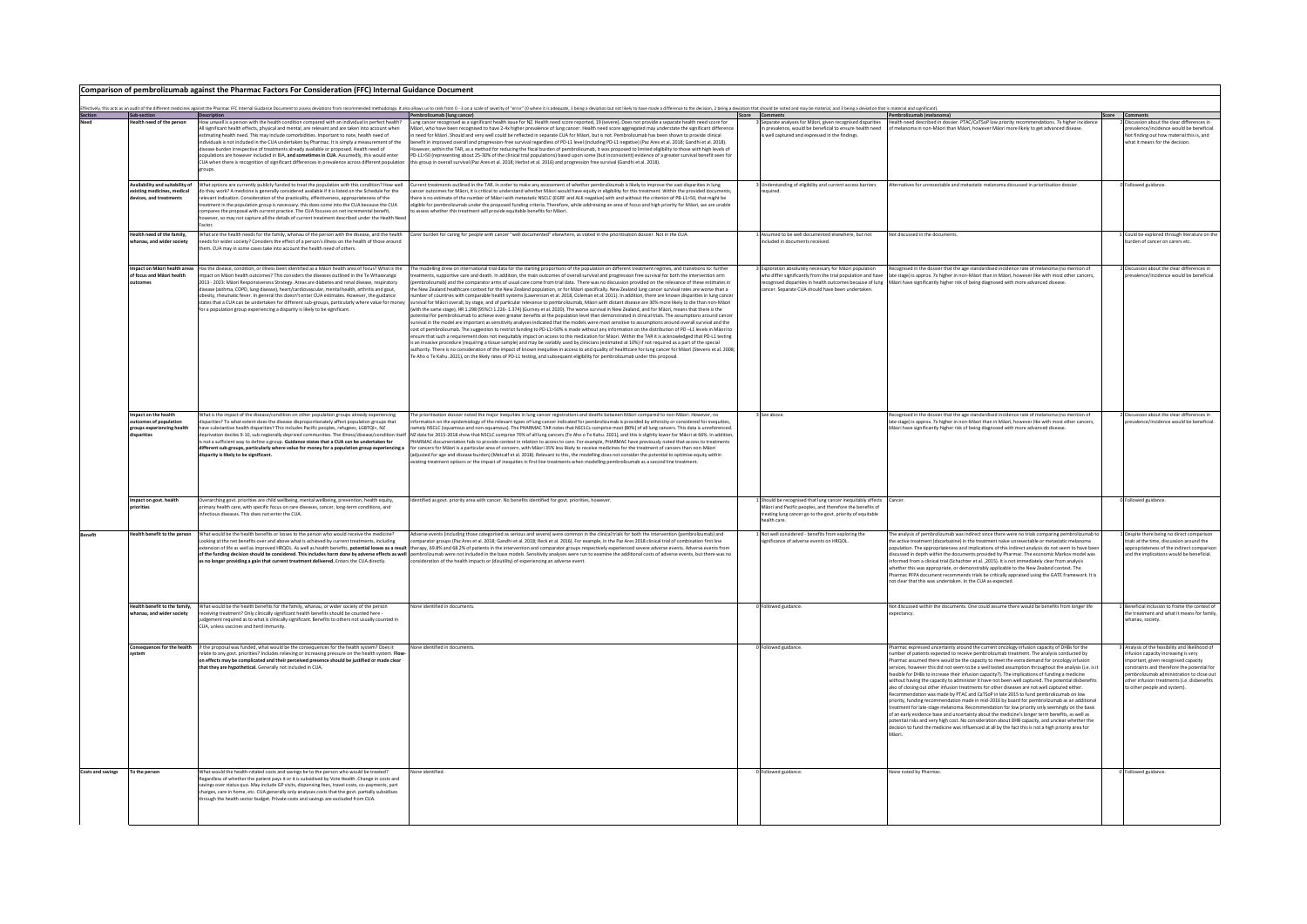|             | To the family, whanau, and<br>wider society                            | Defined and considered in the same way as to the individual. Do not consider whether a family is<br>privately funding a treatment for a patient, and any loss of income from inability to work is not<br>included (however, consider inability to work as a loss of usual activities in the Need quadrant,<br>and ability to work as a gain in usual activities in health benefit). Only certain direct healthcare<br>costs are included in CUA, specifically those that the govt. partially subsidise through the health<br>sector budget. Otherwise, costs and savings to family, whanau, and wider society are excluded<br>from CUA.                                                                                                                                                                                                                                                                                                                                                                    | None identified.                                                                                                                                                                                                                                                                                                                                                                                                                                                                                                                                                                                                                                                                               | Followed guidance.                                                                                                                                                                                                                                                                               | Not mentioned.                                                                                                                                    | 0 Followed guidance.                                                                                                                                                                                                                                                                                     |
|-------------|------------------------------------------------------------------------|------------------------------------------------------------------------------------------------------------------------------------------------------------------------------------------------------------------------------------------------------------------------------------------------------------------------------------------------------------------------------------------------------------------------------------------------------------------------------------------------------------------------------------------------------------------------------------------------------------------------------------------------------------------------------------------------------------------------------------------------------------------------------------------------------------------------------------------------------------------------------------------------------------------------------------------------------------------------------------------------------------|------------------------------------------------------------------------------------------------------------------------------------------------------------------------------------------------------------------------------------------------------------------------------------------------------------------------------------------------------------------------------------------------------------------------------------------------------------------------------------------------------------------------------------------------------------------------------------------------------------------------------------------------------------------------------------------------|--------------------------------------------------------------------------------------------------------------------------------------------------------------------------------------------------------------------------------------------------------------------------------------------------|---------------------------------------------------------------------------------------------------------------------------------------------------|----------------------------------------------------------------------------------------------------------------------------------------------------------------------------------------------------------------------------------------------------------------------------------------------------------|
|             | To pharmaceutical<br>expenditure                                       | How would funding the proposal impact pharma expenditure? Would fund it result in savings<br>from switching from already funded pharmaceuticals? Net effect. Covers Combined<br>Pharmaceutical Budget (CPB) and both hospital medicines and devices. Enters CUA.                                                                                                                                                                                                                                                                                                                                                                                                                                                                                                                                                                                                                                                                                                                                           | Recognised in documents. In CUA.                                                                                                                                                                                                                                                                                                                                                                                                                                                                                                                                                                                                                                                               | 0 Followed guidance.                                                                                                                                                                                                                                                                             | Measured in the BIA.                                                                                                                              | 0 Followed guidance.                                                                                                                                                                                                                                                                                     |
|             | To the rest of the health<br>system                                    | Potential costs and savings that funding the proposal may have for the rest of the health system.<br>Net effect. Not to be confused with health benefit consequences for the system. Defines health<br>system as being Vote Health funding where that funding is enabling the delivery of health<br>services. Includes DHBs, and any other services which are funded via Vote Health. Enters CUA.                                                                                                                                                                                                                                                                                                                                                                                                                                                                                                                                                                                                          | Additional costs for infusion hours. In the CUA.                                                                                                                                                                                                                                                                                                                                                                                                                                                                                                                                                                                                                                               | 0 Followed guidance.                                                                                                                                                                                                                                                                             | Measured in the BIA.                                                                                                                              | 0 Followed guidance.                                                                                                                                                                                                                                                                                     |
| Suitability | impact on use by the person                                            | Features of the medicine that What features may impact use by the person receiving the medicine? Is it registered for the<br>disease or disorder that funding is being sought for? Includes issues that may make use difficult,<br>less effective, or dissuade or prevent people from using it altogether. Can include size, shape,<br>taste, method of delivery, ease of use, time required, packaging, supporting info, training.<br>Subgroups particularly important to consider. While this is likely to be reported with qualitative<br>data, evidence is still required. If possible, compare with the suitability of existing treatments to<br>show the size of the improvement or worsening. Can affect a CUA result, but indirectly. If<br>significant enough to impact health benefits, will be included in CUA. Common example is when<br>cost-effectiveness depends on the assumptions made about adherence and the costs and<br>benefits and likelihood of an adherence programme affect use. | The clinical trial populations differed in important ways to the Mäori population, for example the clinical trial participants were mostly male (59-81%)<br>(Gandhi et al. 2018; Herbst et al. 2016; Paz Ares et al. 2018; Reck et al. 2016) whereas 56% of all lung cancers in Mäori are in Mäori females (Ministry of<br>Health. 2018). In addition, Mäori are diagnosed with lung cancer at a younger median age than non-Mäori (Lawrenson et al. 2018; Te Aho o Te Kahu). The<br>impacts of these differences were not considered in the CUA or supporting documentation. Unclear how pembrolizumab will work for Mäori. Shorter<br>treatment term recognised as a benefit for the person. | Exploration absolutely necessary for Mäori population<br>who differ significantly from the trial population and have<br>recognised disparities in health outcomes because of lung<br>cancer. At the very least, comments required abut the<br>suitability of the treatment for Mãori population. | Not discussed in detail.                                                                                                                          | 1 Brief discussion of any differences betweer<br>current treatment and proposed treatment<br>would be beneficial (e.g. infusion time, side<br>effects that differ, etc.)                                                                                                                                 |
|             | Features that impact on use<br>by family, whanau, and wider<br>society | Are there certain features of the medicine which could impact on health outcomes if it has to be<br>given by someone other than the patient? Same as above about entering CUA.                                                                                                                                                                                                                                                                                                                                                                                                                                                                                                                                                                                                                                                                                                                                                                                                                             | None identified.                                                                                                                                                                                                                                                                                                                                                                                                                                                                                                                                                                                                                                                                               | 0 Followed guidance.                                                                                                                                                                                                                                                                             | Not discussed.                                                                                                                                    | 0 Followed guidance.                                                                                                                                                                                                                                                                                     |
|             | Features that impact on use<br>by health workforce                     | Considering instances where members of the health workforce administer a medicine or medical<br>device to a person. Considers how easy it is for a health worker to use, how likely it is a health<br>worker could make an error. Could even include features which dissuade workers from using a<br>product at all even though it could be clinically beneficial. Indirectly affects CUA.                                                                                                                                                                                                                                                                                                                                                                                                                                                                                                                                                                                                                 | None identified, however may have implications for infusion capacity.                                                                                                                                                                                                                                                                                                                                                                                                                                                                                                                                                                                                                          | Important to look at infusion capacity to understand the<br>impact different treatments may have on the health<br>workforce.                                                                                                                                                                     | Assumption that there will be an increase in oncology infusion capacity. May put pressure on<br>existing capacity and close out other treatments. | Analysis of the feasibility and likelihood of<br>infusion capacity increasing is very<br>important, given recognised capacity<br>constraints and therefore the potential for<br>pembrolizumab administration to close out<br>other infusion treatments (i.e. disbenefits<br>to other people and system). |